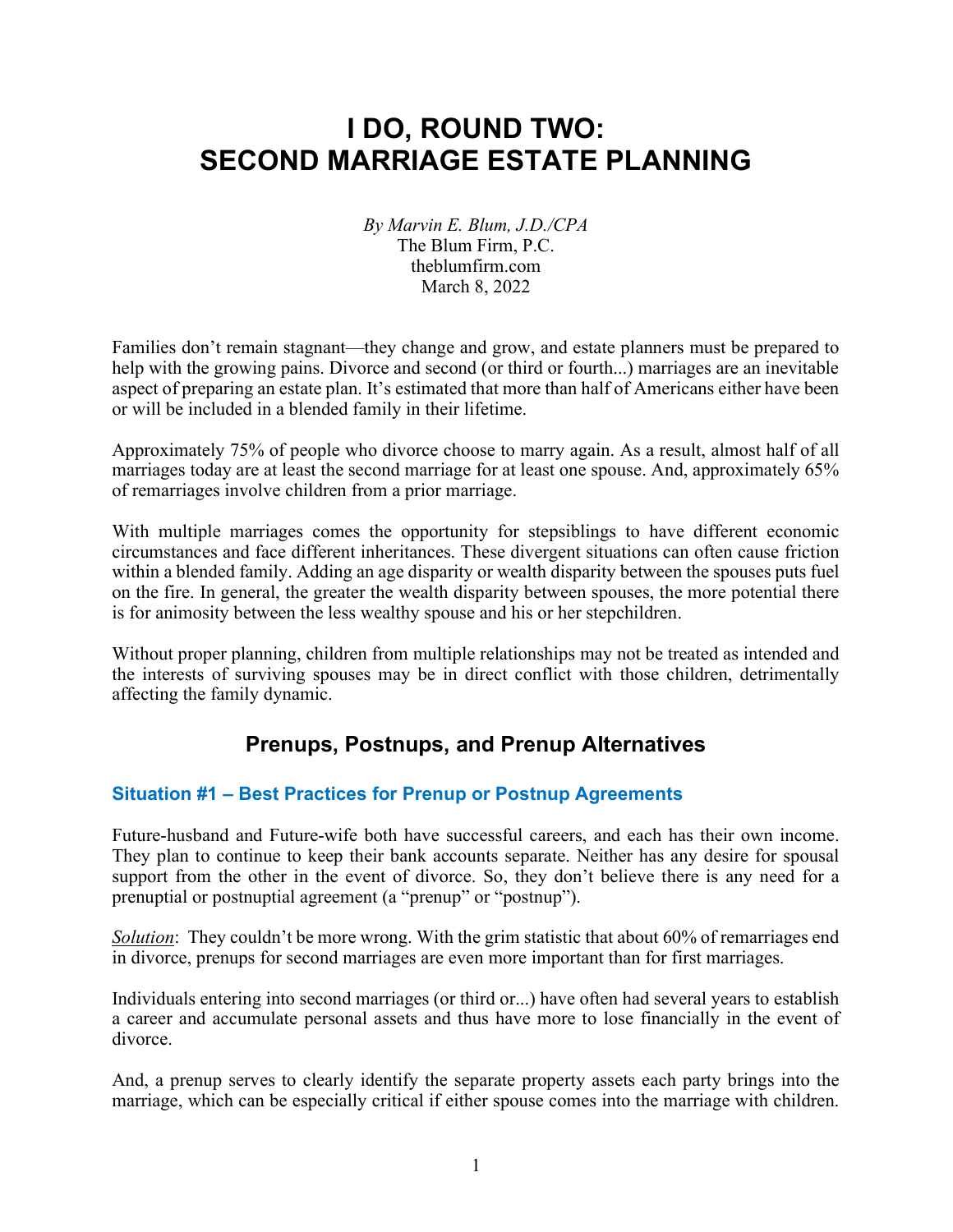The prenup can help reduce the risk of later disputes between those children and a surviving spouse.

All assets benefitting a Texas married person fall into one of two categories: marital property and non-marital property.

Within the category of marital property, there are two sub-categories: community property and separate property.

- Separate property consists of assets owned before marriage or acquired during marriage by inheritance or gift.
- All of a spouse's other assets, including income received from separate property, are community property. There is a presumption that all assets are community property, barring clear and convincing evidence that an asset is separate property.

When separate and community properties are commingled, the commingling generally results in the assets becoming community.

When a family court divides community property, it doesn't necessarily divide it 50/50. The court can make a "just and right" division and award more than one-half to a spouse, taking into consideration equitable factors. One of the factors that a court can weigh is whether one of the spouses has more separate property than the other.

Even though separate property cannot be awarded to the other spouse, it is still on the table for consideration and can impact the way a court divides the community property. On the other hand, non-marital property is not on the table for consideration in a divorce settlement.

Assets owned by a carefully drafted irrevocable trust are non-marital property. Furthermore, assets owned inside an entity, including income earned but undistributed, aren't divisible upon divorce. Although a spouse's outside ownership interest in the entity is marital property, assets inside the entity are not.

Our Future-husband and Future-wife can enter into a prenup to declare that income earned on separate property will be separate. They can also agree that wages earned by a spouse are that spouse's separate property. In effect, they can create a "community-free" marriage.

When entering into a prenup, certain practices should be followed for the agreement to have a greater likelihood of enforceability.

- Start the prenup process early, long before the wedding day, and complete the process well in advance of the wedding.
- Each party is well-advised by his or her own attorney.
- Let the lawyers do as much of the talking directly with each other as possible.
- Provide a full disclosure of each party's finances and comprehensive plan for handling finances going forward, including the following:
	- o Identify assets each brings into the marriage.
	- o How income from each party's separate property will be characterized.
	- o How wages, salary, or other compensation will be characterized.
	- o The disposition of retirement plans, especially those that are separate property prior to marriage but which may be funded with community property wages during marriage.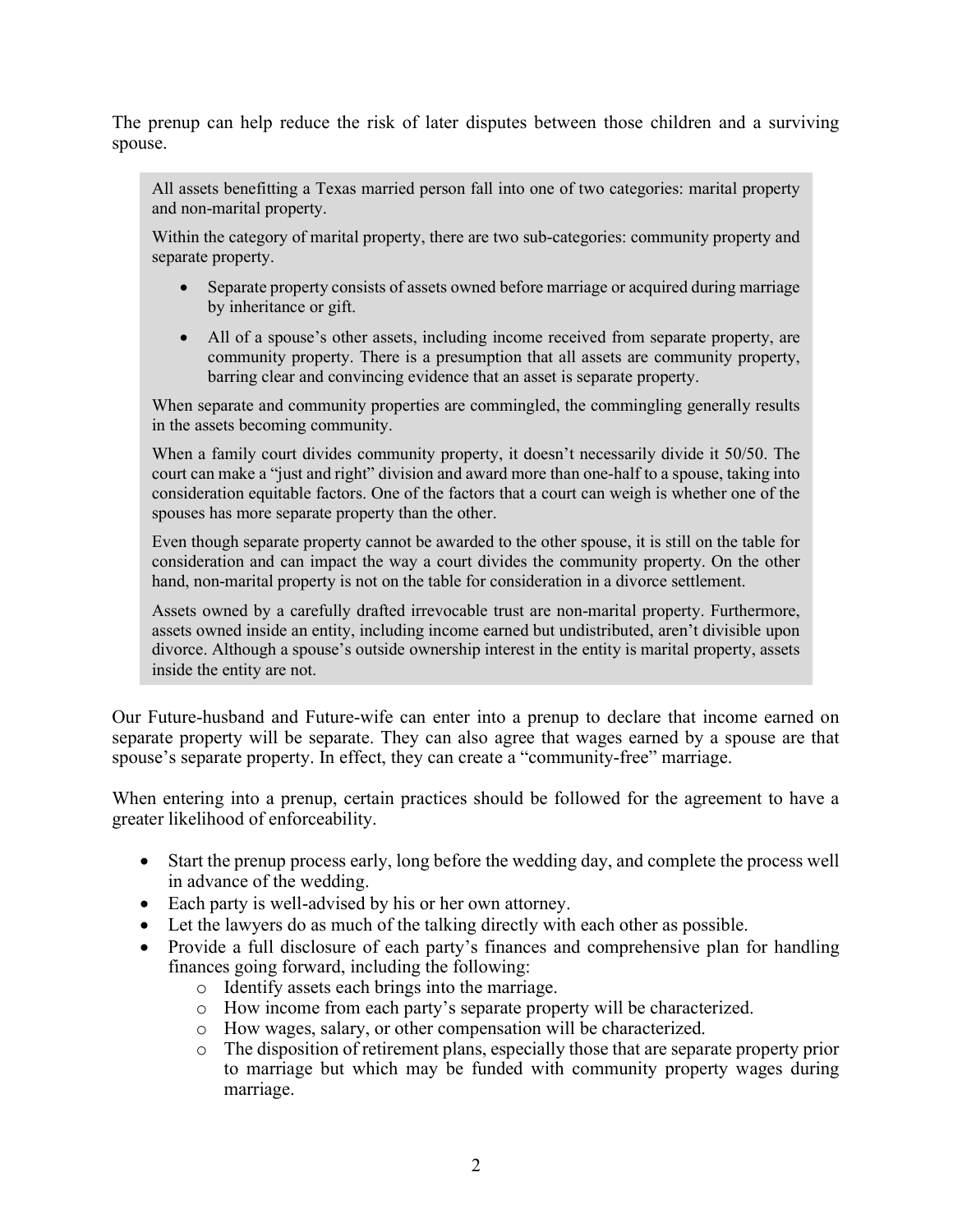- o The treatment of debts—those existing prior to marriage and any incurred during the marriage.
- o The filing of income tax returns.
- o The division of assets upon death or divorce and the issue of spousal support upon divorce.
- A comprehensive and forward-thinking agreement could also assign certain financial responsibilities like housing costs or schooling expenditures or even address non-financial matters that are important to the relationship such as childrearing, the religious upbringing of future children, and even the division of household and other tasks.

#### Situation #2 – Prenup Alternatives

Future-husband has substantial separate property assets but would rather not start down the road of discussing a prenup.

Solution A: Much of the goal of protecting family assets can be achieved outside of a prenup agreement through a "prenup alternative," such as a carefully drafted irrevocable trust. Assets owned by an irrevocable trust prior to marriage are non-marital property.

Single adults who have already accumulated assets in their own name can transfer assets to certain "self-settled" non-Texas trusts or can sell assets to a 678 Trust. When assets are transferred to a self-settled non-Texas trust or sold to a 678 Trust before marriage, the assets in the trust will continue to be non-marital property, even as they grow. If the assets were sold for a promissory note, the note will be separate property. However, the note will be frozen in value and is the type of asset not susceptible to being commingled.

For those wishing to take an extra measure of precaution, there are additional steps estate planners can take in drafting irrevocable trusts. First, consider avoiding the use of ascertainable standards and instead provide for a trust protector (or special trustee) to have authority to amend the trust and direct or veto distributions. Second, give a special power of appointment ("SPOA")—or the power to create an SPOA—to a third party who can move assets to another trust with similar (but more appealing) provisions. Finally, in some cases, it may be prudent to include a forfeiture provision that requires a beneficiary's interest to terminate in the event such beneficiary is named as a defendant in a lawsuit or is a party to a divorce proceeding.

It's important to note that a trust should be created and funded as far in advance of the wedding date as possible.

Irrevocable trusts are far less likely than prenups to be subjected to legal challenge. Legal precedent tends to favor respecting the integrity of the trust.

Furthermore, the future spouse plays no role with the trust and needn't sign anything with respect to the trust.

Solution  $\vec{B}$ : Another prenup alternative is to contribute assets to an entity, such as a limited liability company or limited partnership, before marriage. In Texas, the growth of assets owned in a partnership, as well as income earned on such assets but undistributed, aren't divisible upon divorce. Contrast this with income earned on separate property that was not contributed to an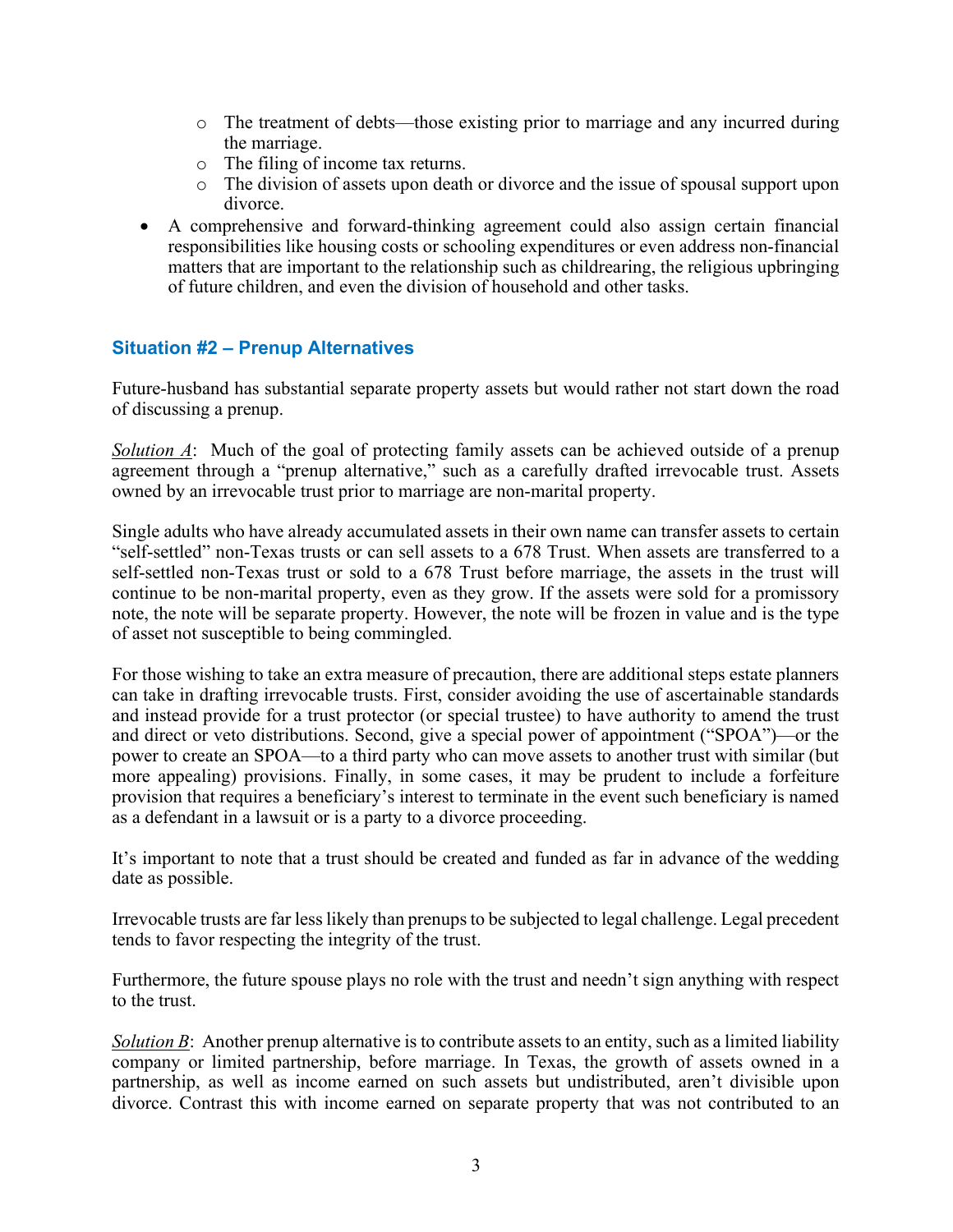entity. Income earned on a Texas spouse's separate property is community, whereas income accumulated in the entity is non-marital property.

#### Situation #3 – What Prenup Alternatives Can't Do

Future-husband has read about prenup alternatives and thinks everything can be accomplished without a prenup. He resists his attorney's advice to enter into a prenup.

Solution: There are certain protections that still require a prenup, but perhaps it could be a scaledback prenup.

Those entering into second marriages may need to address obligations to former spouses. A child from a prior relationship requires special planning to diminish the risk of later friction between the child and stepparent.

If a spouse is in a high-liability-risk profession, a prenup can provide an added layer of protection for the other spouse's property.

A prenup can also specify how assets will be divided when a marriage ends, whether by divorce or by a spouse's death, which cannot fully be achieved with only a prenup alternative.

In addition, if assets were transferred before marriage to an entity, distributions from the entity are generally treated as community property. A prenup can override that treatment and characterize those distributions as separate property.

If the primary goal is to only protect certain family legacy assets, sufficient protection can often be achieved by prenup alternatives. However, many couples do both a prenup and a prenup alternative (sort of a belt and suspenders approach).

#### Planning to Avoid Painful Situations Common with Blended Families

#### Situation #4 – Waiting on Stepparent to Die Before Receiving Inheritance

Husband's estate plan provides for the creation of a trust to benefit Wife for her life with the remainder beneficiaries being his children from a prior marriage.

After Husband's death, his children from the prior marriage have to wait for their stepmother to die in order to receive their inheritance.

This is particularly problematic if the surviving spouse is significantly younger than the predeceasing spouse. This waiting period may stretch into decades.

Solution A: Consider "carving out" a portion of Husband's estate for Wife sufficient to ensure she will be able to maintain her lifestyle (or appropriately supplement a lifestyle afforded by her own estate). If this amount goes to a QTIP trust for Wife, the advantage is that the undistributed portion remaining at Wife's death passes to Husband's children. The disadvantage is that Husband's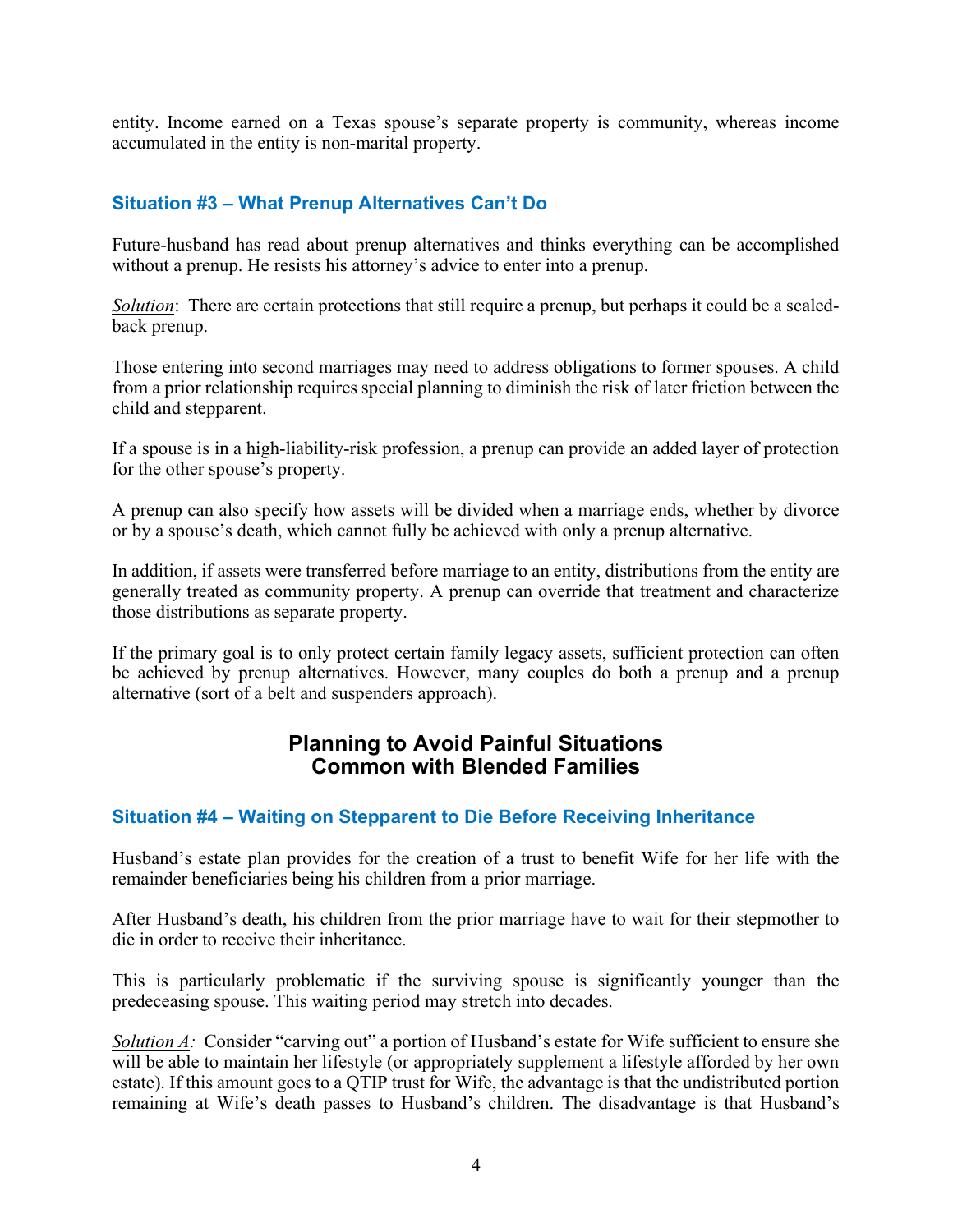children may be looking over Wife's shoulder scrutinizing what she spends from the QTIP trust. Consider instead an outright bequest to Wife.

When Husband dies, there will have to be a determination of what is Husband's Separate Property, what is Wife's Separate Property, and what is their Community Property. The only assets passing from Husband are his Separate Property and his half of their Community Property as the rest is already owned by Wife. Unless Husband's entire estate passes to Wife, there could be challenges to the characterization of assets, leading to a burdensome tracing of assets. It is critical to provide clarity on asset characterization in either a marital property agreement and/or thorough, careful record keeping.

Solution B: Utilize life insurance to provide an inheritance for Husband's children from his prior marriage. If life insurance is used for the children's entire inheritance, Husband's entire estate can pass to Wife outright. If instead Husband's estate passes in trust for Wife with the remainder to Husband's children at Wife's death, the life insurance provides some upfront inheritance so the children don't have to wait until their stepmother dies to receive something.

#### Situation #5 – My Stepmother is Draining My Inheritance

Husband has children from a prior marriage.

At Husband's death, his estate plan provides for the creation of a traditional bypass trust to benefit Wife for her lifetime and his children from a prior marriage as remainder beneficiaries. Wife is entitled to discretionary distributions of income and principal from the bypass trust under a Health, Education, Maintenance, and Support ("HEMS") standard.

Husband's children from his prior marriage, as remainder beneficiaries, constantly challenge Wife's entitlement to distributions from the bypass trust. They want the highest amount possible of trust assets to be remaining in the trust when Wife dies.

Solution  $\Lambda$ : Carve out a portion of the estate for Wife and a separate portion (and/or life insurance) for the children from the first marriage, as discussed above.

Solution B: Utilize an independent trustee for the bypass trust rather than the surviving spouse. Also consider giving the independent trustee the ability to make distributions in addition to those under a HEMS standard in order to avoid having to demonstrate a "need" each time a distribution is made. As a result, Wife will still be entitled to distributions under a HEMS standard, but the independent trustee will not have to justify "close call" distributions since it will have broad discretion to make distributions for any reason.

Solution C: Rather than using a discretionary distribution standard for distributions of income, consider making annual income distributions mandatory. Principal distributions will still be discretionary. Having an independent trustee make investment decisions would insulate Wife from attacks that she is weighting investments to income-producing assets in order to pump up the amount of income.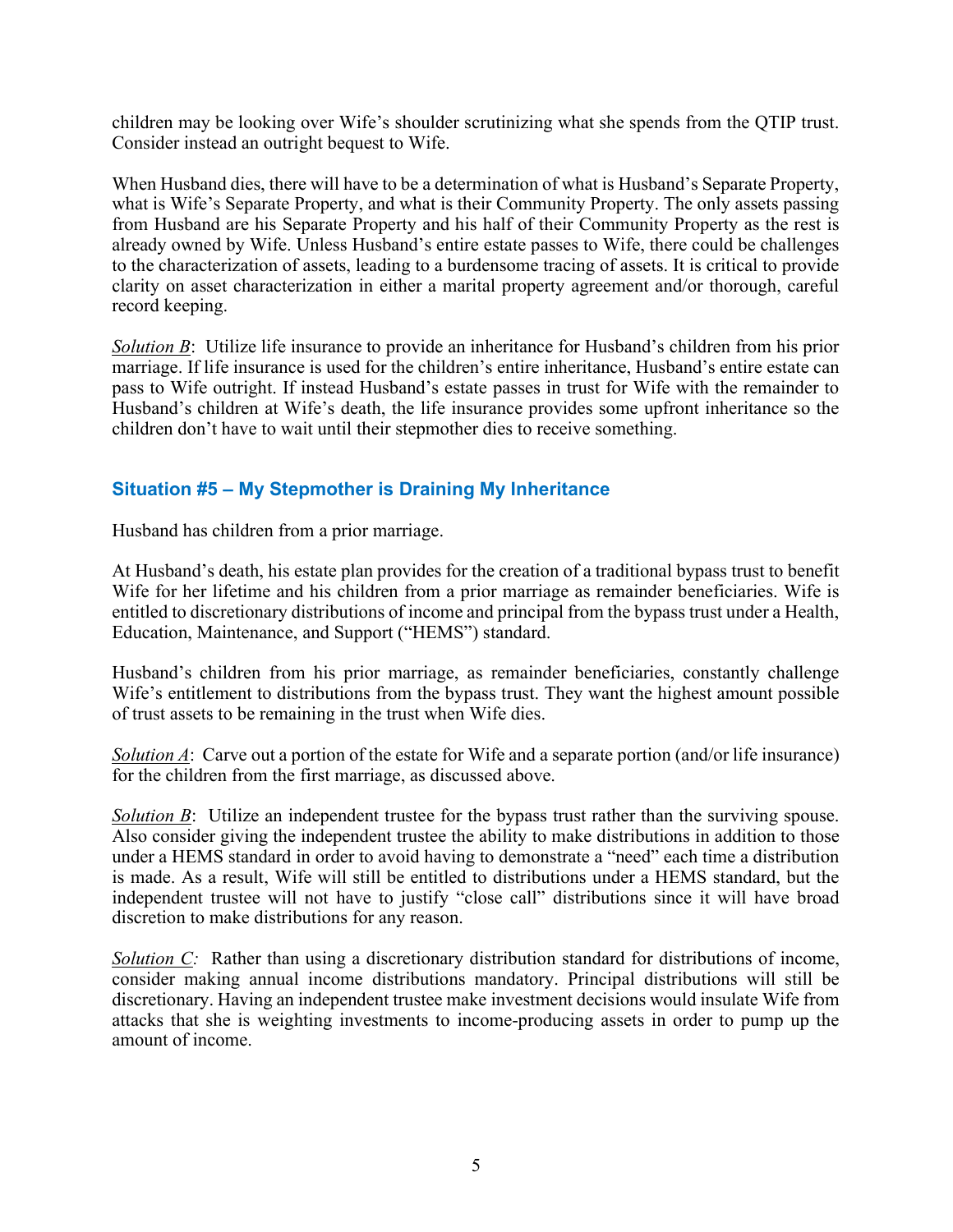#### Situation #6 – My Spouse Would Never Cut Out My Kids (Or Would She?)

Husband and Wife both have children from prior marriages. They want their estates to benefit the surviving spouse for the spouse's lifetime and then all of their children.

Husband's and Wife's estate plans are the same. At the first death, assets pass to a trust for the survivor. The trust gives the survivor a global special power of appointment among anyone other than the survivor or creditors. At the second death, the second-to-die's estate will pass to all of their children, divided equally.

Husband dies first. Wife changes the estate plan to leave her estate to just her biological children and exercises the power of appointment over the trust to cut out Husband's children.

Solution  $\Lambda$ : Either remove the special power of appointment from the trust or restrict it so it can only be exercised in a way that keeps an equal inheritance passing to all the children. Although Wife can still cut out Husband's children from her estate, assets remaining in the trust at Wife's death will benefit all the children.

Solution B: Husband and Wife could establish an Irrevocable Life Insurance Trust ("ILIT") for the benefit of all of their children and provide for the ILIT to purchase a joint and survivor policy. The children could be given Crummey withdrawal rights exercisable over Husband's and Wife's contributions to the ILIT (to facilitate premium payments) to minimize the use of Husband's and Wife's gift tax exemptions on contributions. The insurance proceeds payable at the surviving spouse's death would be divided equally among separate dynasty trusts for the children.

To the extent Husband and Wife allocate their GST tax exemption amounts to their contributions to the ILIT, a child's dynasty trust created thereunder (and subsequent trusts created for the next generations) would be forever exempt from transfer taxes.

The ILIT locks in an inheritance that benefits all the children equally, even if the surviving spouse disrupts the passage of the rest of the estate.

#### Situation #7 – Concern Child May Challenge My Capacity

Husband is considerably older than Wife. They do not have any children together. Husband has a child from a prior marriage.

Husband's estate plan leaves most of his estate to Wife and a small portion to his child.

Husband believes that the child will be unhappy with the distribution of Husband's estate and file suit, alleging that Husband did not have capacity at the time the estate plan was created.

Solution: Around the time that Husband signs his estate planning documents, Husband gives the child a significant gift. If the child accepts the gift and doesn't bring up capacity, the child must believe Husband has the capacity to make decisions at that time.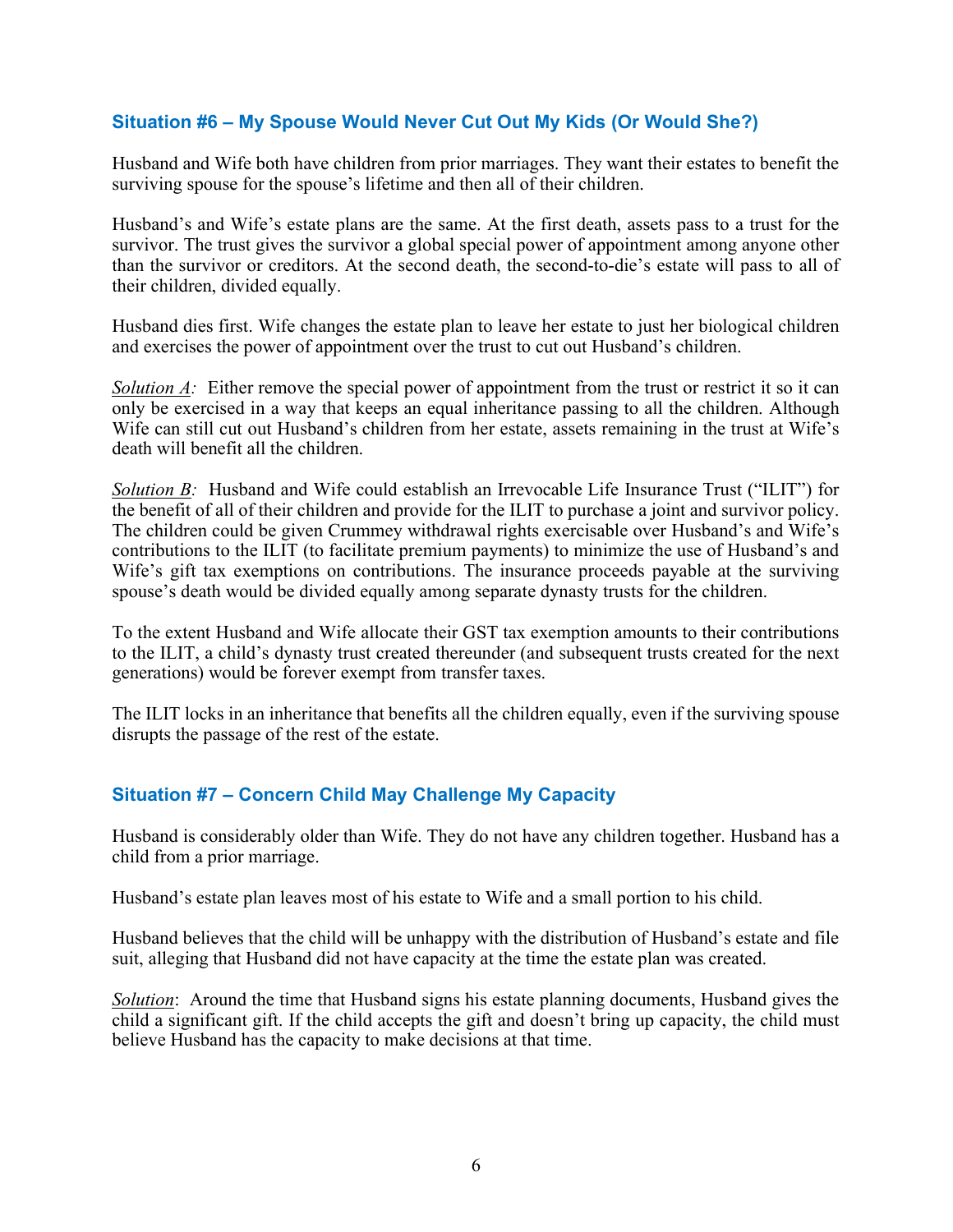#### Situation #8 – Naming Child as Trustee for Stepsiblings

Husband and Wife both have children from prior marriages. They die and leave their estate to trusts for the children, naming one of the children as trustee.

A stepsibling beneficiary is unhappy with the distribution decisions the stepsibling-trustee is making.

Solution: Stepsiblings may have no emotional relationship and readily bring suit against a stepsibling trustee. Estate planners should urge caution to avoid having one stepsibling act as a trustee for another. This puts the fiduciary in a difficult position. (Our firm is currently handling three litigation cases involving an unhappy beneficiary challenging the stepsibling-trustee, alleging the trustee is acting in their own best interest to the detriment of the unhappy beneficiary.)

Instead of one of the children serving as the successor trustee, name a corporate trustee or other third-party independent trustee.

#### Situation #9 – The "Get Along Shirt" Doesn't Work

Husband and Wife both have children from prior marriages. The two sets of children often do not get along with each other.

In an effort to "force" them to get along, Husband and Wife name the oldest child from each group as co-executors of both Husband's and Wife's estates.

Solution: Appointing stepsiblings who do not get along as coexecutors of an estate is a recipe for disaster. Rather than uniting the stepsiblings, it more commonly serves as a source of additional strife.

Instead, engage in activities with all the children during life to foster and grow a family bond between children groups. And, name an independent third party as executor!



#### Situation #10 – Choose: IRA Stretch-Out or Control of Final Disposition of Assets

Husband and Wife both have children from prior relationships. They have no children together. Husband wants his retirement account to benefit Wife and then, at Wife's death, pass to his children from his prior relationship.

Naming Wife as the beneficiary of the retirement plan allows Wife to do an IRA spousal rollover and take distributions over Wife's lifetime.

But, Wife will also be able to designate a beneficiary for the account and thus could choose for the account to ultimately pass to beneficiaries other than to Husband's children from his prior marriage.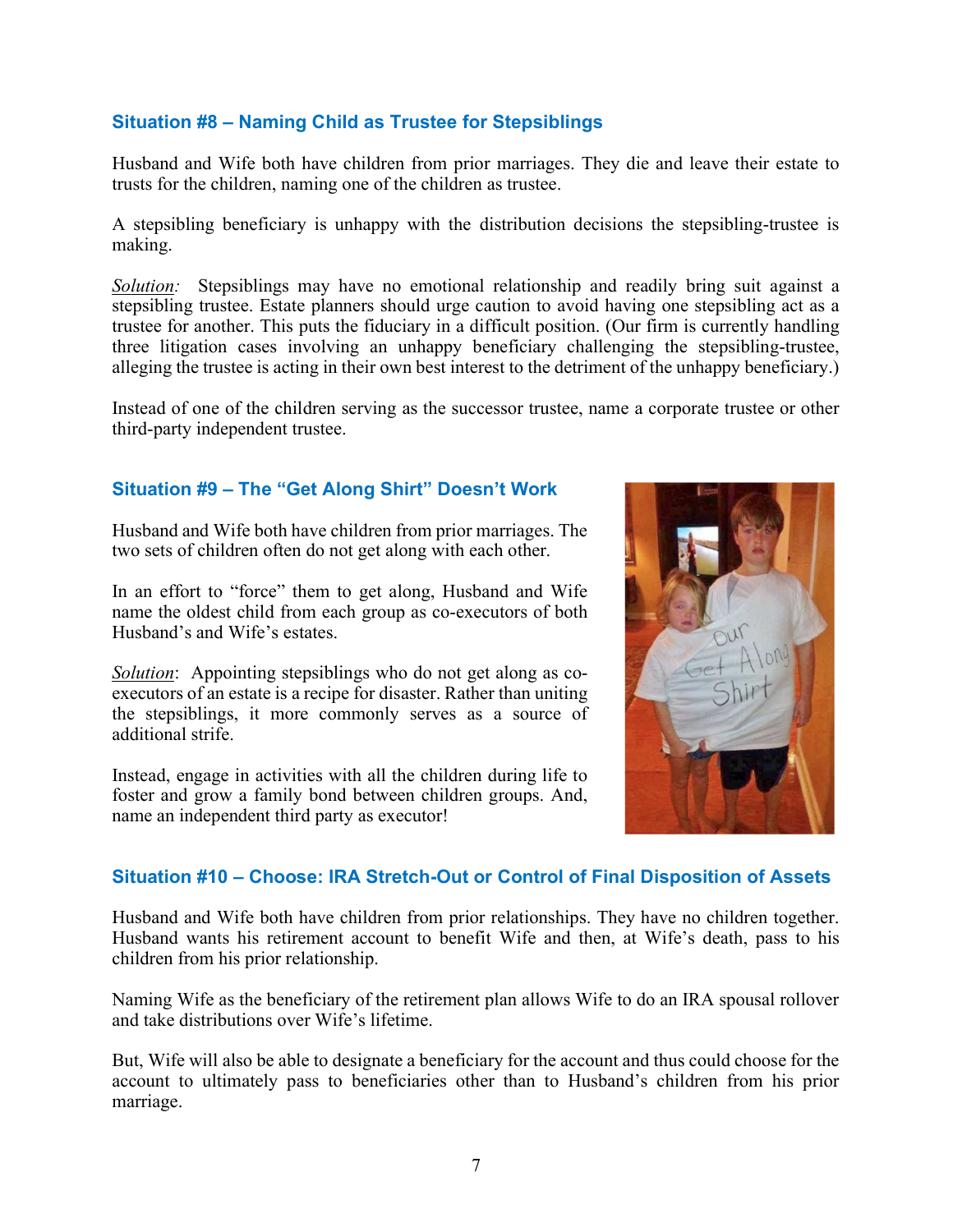Solution: Name a QTIP trust as the beneficiary of the retirement plan.

The QTIP trust would benefit Wife for her lifetime and could then benefit Husband's children from his first marriage.

The trade-off of naming the QTIP as beneficiary is that the entire IRA will have to be paid out within 10 years of Husband's death, rather than over Wife's life expectancy.

Husband has to decide which is more important to him:

- (i) Getting the stretch-out of more than 10 years; or
- (ii) Being able to definitively control who the remainder beneficiaries are.

Remember that the SECURE Act (Setting Every Community Up for Retirement Enhancement Act of 2019) changed the manner of distributions following the plan participant's death.

For most beneficiaries, the life expectancy payout has been replaced by a 10-year payout rule, and there is no requirement of periodical distributions—just that the account balance is distributed at the end of ten years.

For "eligible designated beneficiaries," the payout can be "stretched out" over a life expectancy period. "Eligible designated beneficiaries" are:

- the surviving spouse;
- disabled or chronically ill individuals;
- individuals who are not more than 10 years younger than the participant; and
- a minor child of the participant. (When the minor child reaches the age of majority, their eligible designated beneficiary status ceases and the 10-year period begins).

#### Situation #11 – Equal or Equitable

Husband has adult children from his first marriage and young children from his second marriage. He wants the inheritances his children will receive at Wife's death to be "equitable," which is different from equal.

Providing for all of his children to share equally in his estate may not be "fair" if the adult children from his first marriage have already received significant financial support from him. For example, if Husband has already paid for his older children to attend college or set aside money in a 529 Plan, it may make sense for his younger children from the second marriage to receive a larger share of his estate.

Solution  $\Lambda$ : Husband provides for his children from his second marriage to receive larger shares of his estate to account for college expenses or other financial support previously given to the children from his prior marriage.

Note that it is advisable for Husband to include language explaining the reasons for the disparity in the treatment between the sets of children.

Solution B: Husband provide for "equalization" gifts to the younger children now, such as creating 529 Plans for each of them, so that Husband's estate can be divided equally among all the children.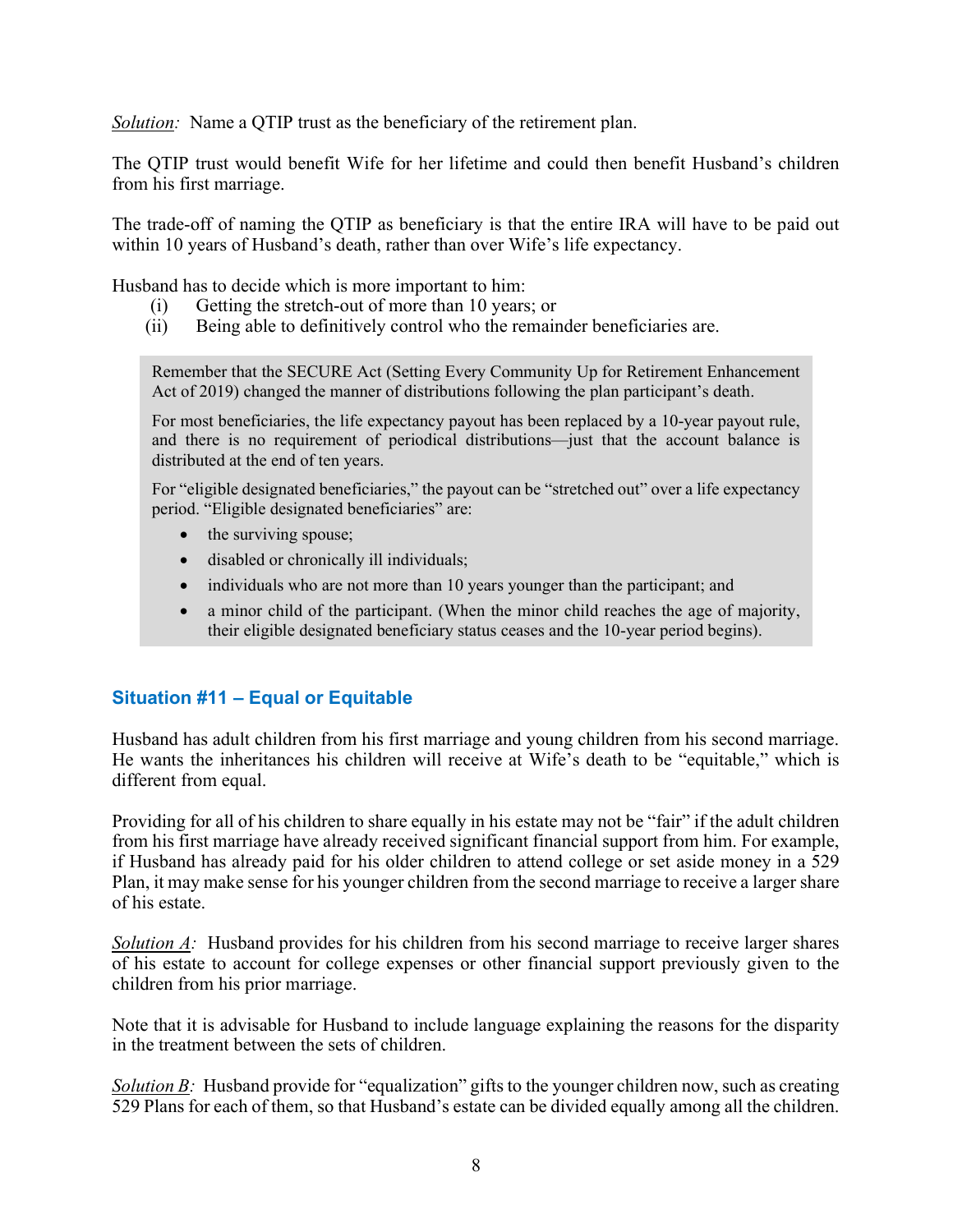Solution  $C$ : Husband leaves part of his estate to a "pot trust" to be used to educate his younger children, and when the youngest child reaches a set age when education should be complete (perhaps age 25?), the balance of the pot trust is distributed equally to all the children.

#### Situation #12 – Portability DSUE Planning for Second Marriage

Wife's first Husband died when the lifetime gift and estate tax exemption was \$5 million. He left his entire estate outright to Wife. The executor of Husband #1's estate filed an estate tax return to elect portability, "porting" over his unused \$5 million lifetime exemption (the Deceased Spouse Unused Exemption amount or "DSUE" amount) to Wife.

Wife is now remarried to Husband #2 who has already fully-used his lifetime exemption.

An important aspect of portability is that a surviving spouse can only use the DSUE amount of their "last deceased spouse."

Husband #2's health is failing. At his death, Wife stands to forfeit the \$5 million DSUE amount from Husband #1.

Solution: While Husband #2 is still alive, Wife makes a \$5 million gift to a trust for her children. The \$5 million gift eats up Wife's DSUE amount from Husband #1. When Husband #2 dies, Wife can receive another DSUE amount from his estate (if Husband #2's estate has any unused exemption) without having wasted the first DSUE amount.

The Lesson: Be sure to use the DSUE amount from your first deceased spouse before killing off your second spouse.

#### Situation #13 – Who Bears Cost of Making DSUE Election?

Husband and Wife both have children from prior marriages. Husband dies. His Will provides for his estate to pass to his children. His taxable estate is well under his available lifetime exemption, so no estate tax return is required to be filed.

Wife, as executor, files an estate tax return solely for the purpose of electing portability to preserve Husband's DSUE amount.

The fees and expenses associated with the tax return are expenses of Husband's estate and reduce the amount of assets passing to Husband's children. But, the portability election only benefits Wife's estate, reducing the estate tax at her later death and thereby passing more to her children.

Should Wife have to reimburse Husband's children the cost of filing the return? Equitably, arguably yes, but legally no.

Similar: Husband and Wife both have children from prior marriages. Husband dies. His Will provides for his estate to pass to his children. His taxable estate is well under his available lifetime exemption so no estate tax return is required to be filed.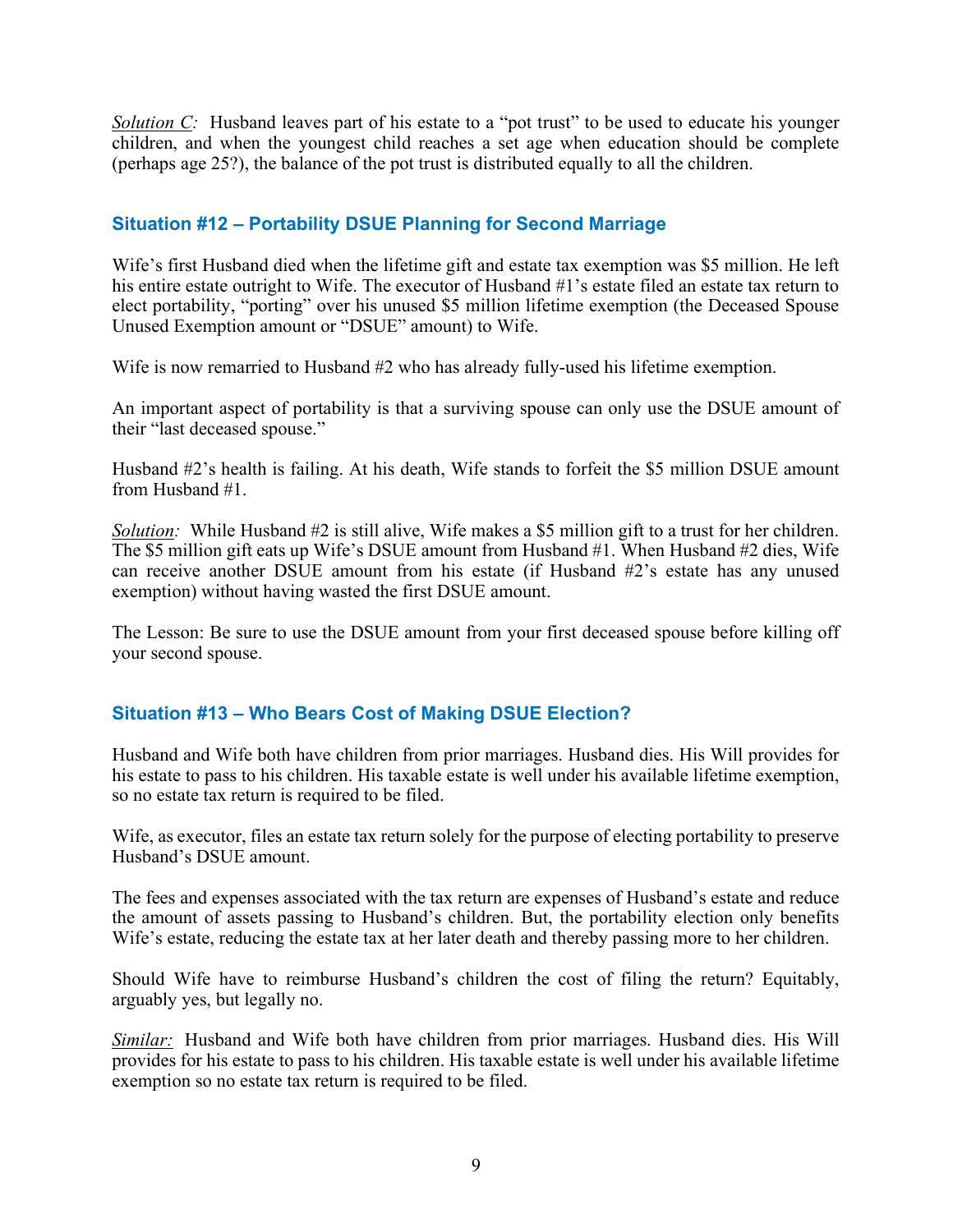Husband's oldest child, as executor, decides that he will not file an estate tax return to elect portability. Wife offers to pay all costs associated with the preparation of the tax return but to no avail.

Does Wife have any recourse?

Solution  $\Lambda$ : Husband and Wife include a provision in their Wills or Living Trust requiring the executor to file an estate tax return and elect portability upon request by the surviving spouse.

The surviving spouse could be required to reimburse the estate for any expenses of filing the estate tax return that would not otherwise have been incurred.

Solution  $\vec{B}$ : Husband and Wife enter into an agreement that upon death, the executor is required to elect portability upon request of the surviving spouse with the requestor bearing the cost. Such a provision could be included in a prenup or postnup agreement.

The potential DSUE could be a bargaining chip for the less wealthy spouse.

#### Situation #14 – Gift-Splitting Must Be 50/50

Husband has children from a prior marriage. Husband wants to create a trust to benefit his children and fund it with \$10 million of his separate property assets.

However, Husband only has \$2 million of lifetime exemption remaining. Wife has her full \$12 million lifetime exemption available.

Not a Solution: Can Husband gift \$10 million worth of his separate property assets to the trust and gift-split the gift such that 20% (\$2 million) is from him and 80% (\$8 million) is from Wife? No, split gifts are deemed to have been made one-half by each spouse.

Also, remember that if the election is made to gift-split, it's "all or nothing." All separate property gifts made by both spouses during the year are split 50/50. You cannot pick and choose what you want to gift-split and what you don't want to gift-split.

Solution: Husband creates the trust and funds it with \$2 million of Husband's separate property, using all of his lifetime exemption.

Husband also gifts \$8 million of assets to Wife.

LATER, Wife gifts the \$8 million of her new separate property assets to the trust. There needs to be enough time between the gift to Wife and Wife contributing the assets to the trust that Wife has the opportunity to do what she wants with the assets. She could even file for divorce and keep her new separate property assets.

Otherwise, you will run into the situation of the recent Smaldino case (Smaldino v. Commissioner, T.C. Memo. 2021-127).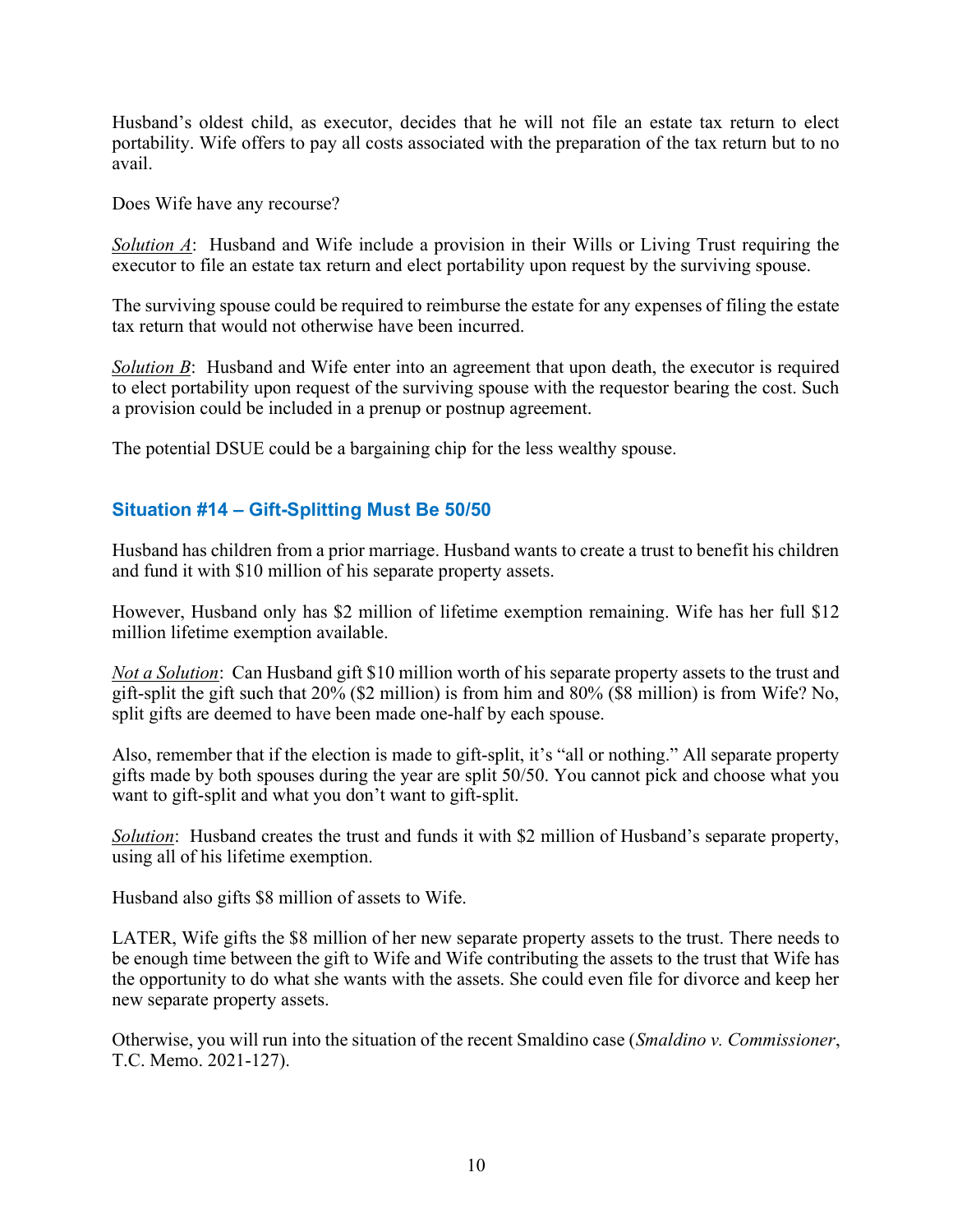In the Smaldino case, the wife held the assets for just one day before contributing them to a trust for the benefit of the husband's children from a prior marriage. The Tax Court opined that the wife never had an opportunity to exercise any ownership rights with respect to the assets and as such the husband gifted the assets directly to the trust, resulting in the husband owing gift tax.

Our Husband would file a gift tax return reporting a \$2 million gift. Wife would file a gift tax return reporting an \$8 million gift. Neither elects to gift-split.

#### Situation #15 – You Can Make the Gift, But You Cannot Use My Exemption

Husband and Wife have children together, and Husband has children from a prior marriage. Husband and Wife have substantial community property assets. Neither has much separate property assets.

Husband wants to create and fund a trust for his older children. Wife is agreeable to gifting community property assets to the trust but does not want to use any of her lifetime exemption for the gift.

Solution: Husband and Wife enter into a marital property agreement in which they agree to convert a portion of their community property into two separate property halves.

Husband will then have separate property to make the gift, and Wife will not have to use any of her lifetime exemption for the gift.

#### Situation #16 – Homestead Occupancy Rights

Husband and Wife both have children from prior marriages, and they have a child together.

Their residence is Husband's separate property. In Husband's Will, he leaves the house to his older children and leaves other, substantial assets to Wife and the shared child.

Husband plans for his older children to sell the house and split the proceeds as their inheritance.

Husband dies. Wife decides to remain in the house until the youngest child is grown and out of school. Husband's older children cannot sell the residence as long as Wife asserts her homestead occupancy rights.

Husband's older children receive nothing at their father's death and must wait years until the house is sold and they receive the proceeds. Wife receives the substantial other assets left to her.

Solution A: They enter into a marital property agreement whereby Wife waives her homestead right. In the agreement, Husband could commit to leaving Wife sufficient funds to find a replacement residence.

This situation is especially notable when there is a large age disparity between spouses. If Wife is not much older than Husband's older children, it may be decades before Wife dies.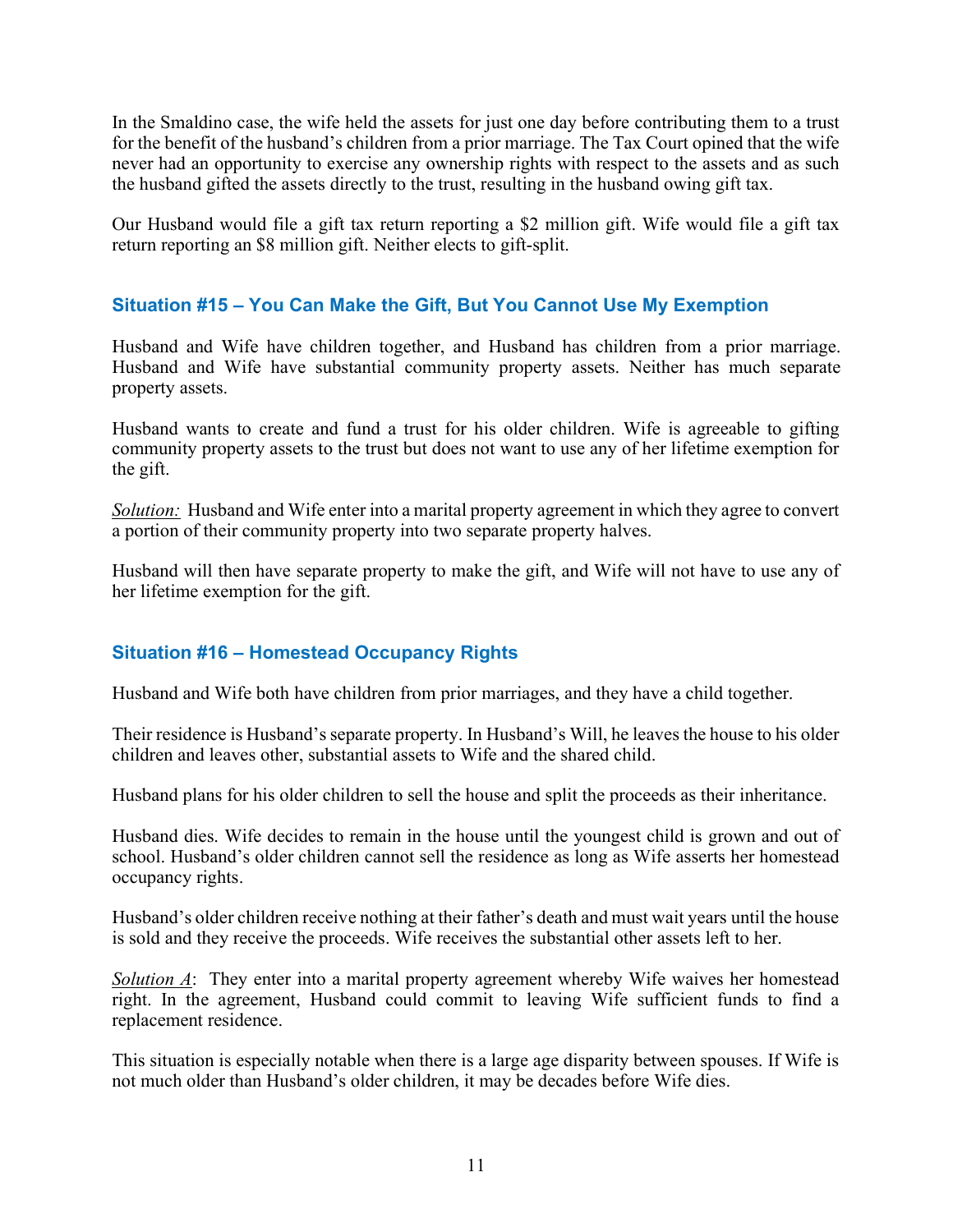Solution B: Instead of the residence passing to Husband's older children and other assets passing to Wife, swap them. Plan for Wife to inherit the residence, should she survive Husband, and Husband's children to inherit the other assets.

#### Situation #17 – Is the House Paid For?

Add to the previous situation that the house has a mortgage on it. Wife asserts her homestead occupancy rights and stays in the house until she dies.

Husband's older children are responsible for paying the mortgage principal payments and the insurance premiums for the house. Wife is responsible for paying mortgage interest, property taxes, and other maintenance expenses typically imposed on the owner of a legal life estate.

Husband's older children do not have the funds to pay the mortgage or the insurance.

Solution: If Husband wants to provide for the residence to pass to his children at Wife's death, leave the residence to a trust.

The trust could also be funded with funds sufficient to cover any future mortgage payments, insurance, property taxes, and other associated expenses.

Husband's children will still have to wait to be able to do what they want with the house, but there won't be issues with funds for maintaining the house.

#### Situation #18 – Household Contents Can Be More (Emotionally) Valuable than the **House**

Adding on to the previous situation, the majority of the house contents are Husband's separate property which he leaves to his older children in his Will. Homestead rights do not cover contents of the house.

Husband's older children come get the furniture and furnishings they've inherited.

Wife, the shared child, and Wife's older children who all live in the house have no furniture.

Solution: Household contents need to be addressed in the estate plan. Provisions need to be made for furniture for Wife if the majority of the furnishings are Husband's separate property.

And, the contents need to be addressed with sufficient specificity. Imagine that their premarital agreement provides that Husband's tallboy chest of drawers, framed mirror, and antique chair from his grandfather will remain his separate property but does not provide any further description or photos of the items. Now you have Wife and Husband's children arguing over whether a particular framed mirror was Husband's grandfather's or was purchased by Husband and Wife.

To prevent wars over contents and personal effects, Husband and Wife need to clarify in an agreement which assets are Husband's separate, which assets are Wife's separate, and which are community.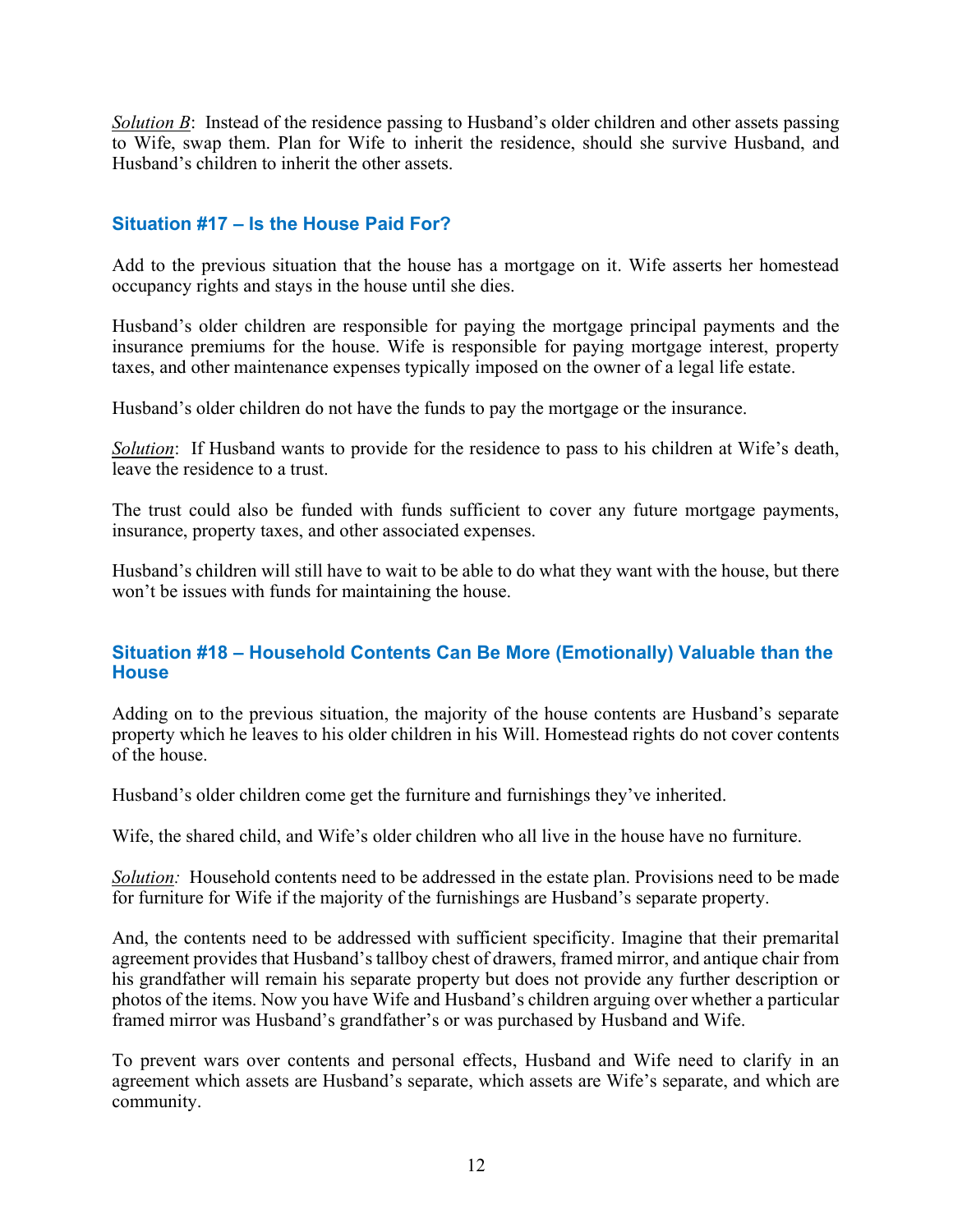#### Bonus: Impact on a Family Legacy Plan

When blended families combine their collective values, experiences, and finances, there is a significant risk that family harmony and the family legacy could be disrupted.

Estate planners should be vigilant in looking out for issues that have the potential to threaten the human capital of the family. Human capital is one of the five key components of a family's wealth (along with intellectual, social, spiritual, and financial capital). Human capital consists of the individuals who make up a family, celebrating each one's personal identity, self-worth, and wellbeing.

While many feel comfortable guiding clients through the prenup process, too few estate planners take the next step to help guide clients on how to effectively incorporate new family members into the family. Marriage adds a new member to the family, so it instantly impacts the make-up of a family's human capital.

An estate planner has the ultimate goal of maintaining the wealth of a family for generations to come, and accordingly, planners should take an active role in helping clients establish policies that foster good relationships and promote family development and success.

Because entering a new family can be overwhelming, estate planners should coach families to "immediately acculturate new family members, helping them to feel like valued members of the team." Acculturation can be accomplished through two big steps: (1) Sharing information, and (2) Getting involved in the family.

Sharing information is a significant part of making the new family member feel included. Often, a new spouse finds themselves in a predicament in which they appear disinterested if they fail to ask enough questions but appear nosey if they ask too many questions. Granting them a backstage pass to the inner workings of the family will ease anxiety and make them feel like less of an outsider.

There are consultants who can help a family navigate these new relationships. Having an experienced, objective third party serve as the facilitator at a family meeting can moderate the conversation, guide the process, and restore calm when feelings are hurt or tempers flare.

A successful transfer of wealth from generation to generation is a lofty and admirable goal, but within the estate planning world, there should be more emphasis placed on preservation of the family. Estate planners must seize opportunities presented by second marriages to address the human capital factor and pay a little more attention to the "family" in "family wealth."

#### Final Point: CAVEAT Regarding Conflicts of Interest in Representing Both Spouses

Be on guard for potential conflicts of interest. If it appears there could be irreconcilable differences or difficulty achieving a plan that's compatible with both spouses' best interests, don't represent both. If both spouses' consent, choose one and let the other have separate, independent counsel. If the situation appears compatible, have both spouses sign a mutual representation letter and waive any conflicts of interest. Of course, if things go bad, withdraw from representing either spouse.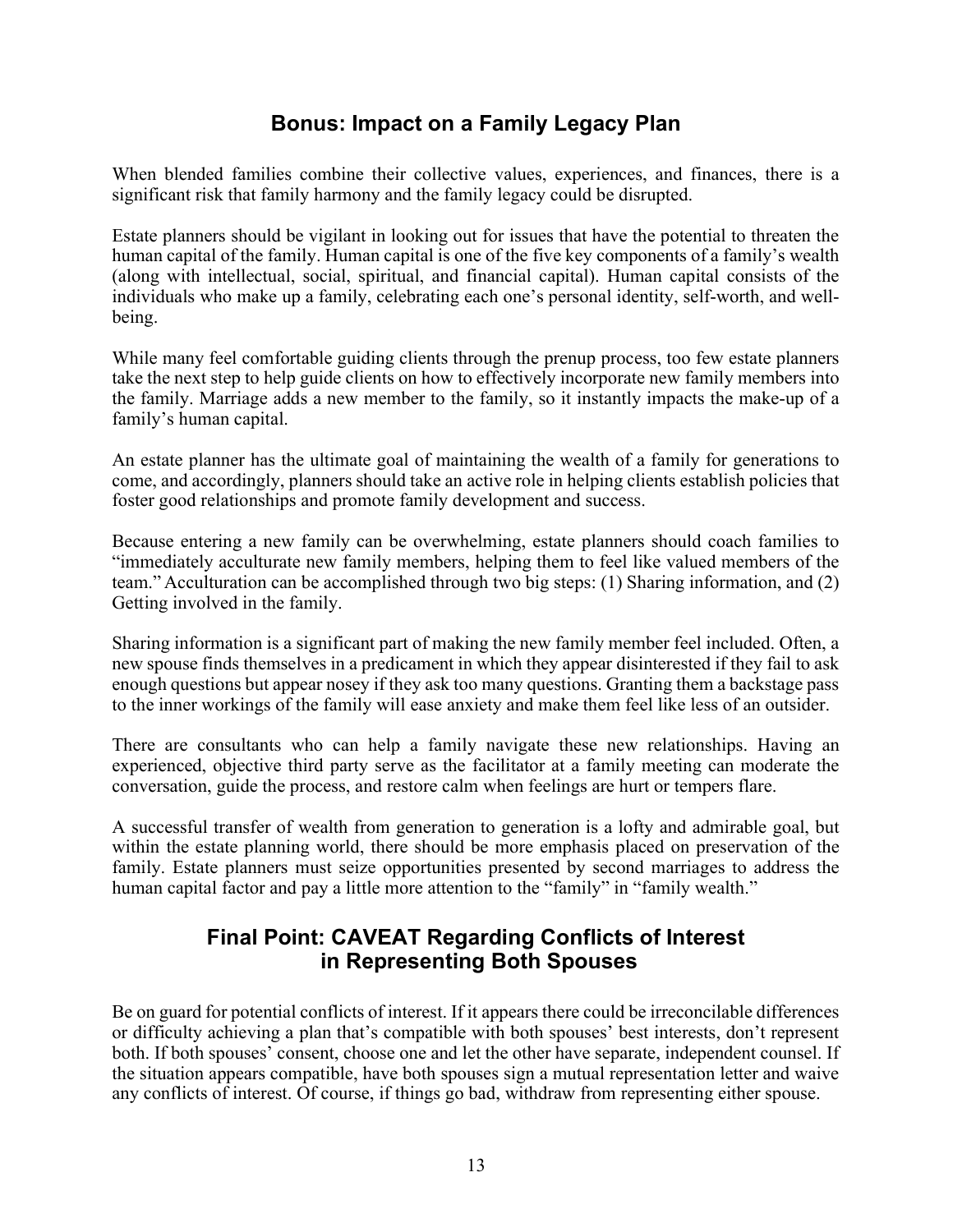# **I Do, Round Two: Second Marriage Estate Planning**

MARCH 8, 2022

MARVIN E. BLUM, JD/CPA (817) 334-0066 mblum@theblumfirm.com theblumfirm.com

© 2022, The Blum Firm, P.C. All rights reserved.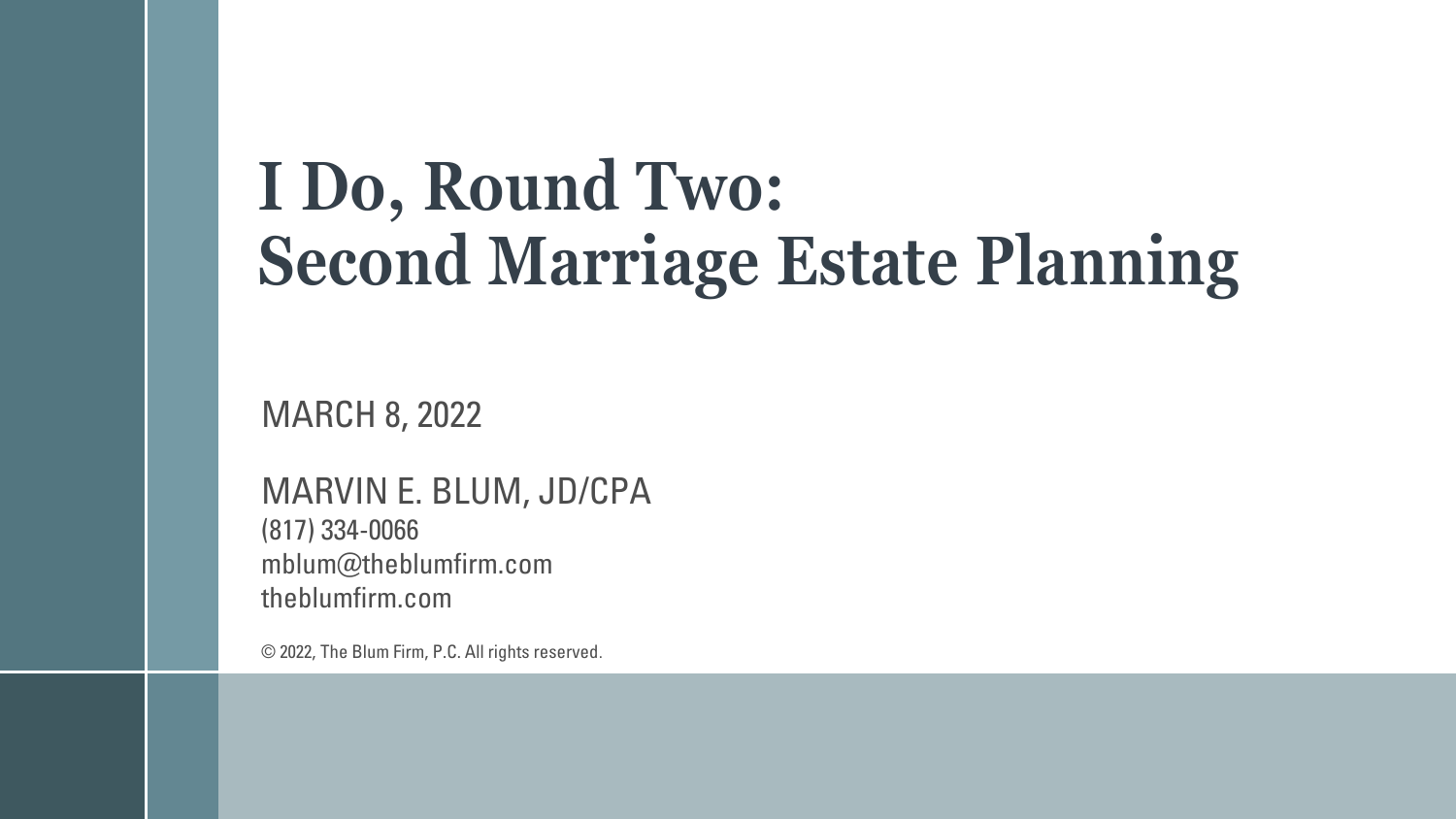

#### MARVIN E. BLUM

THE BLUM FIRM, P.C. 777 Main Street, Suite 550 Fort Worth, Texas 76102 (817) 334-0066 mblum@theblumfirm.com theblumfirm.com

**MARVIN E. BLUM** is an attorney and CPA based in Fort Worth. He is Board Certified in Estate Planning and Probate Law and is a Fellow of the American College of Trust and Estate Counsel.

Mr. Blum founded The Blum Firm, P.C. over 40 years ago. The firm specializes in estate and tax planning and the related specialties of asset protection, business planning, business succession planning, charitable planning, family legacy planning, fiduciary litigation, and guardianship. The Blum Firm has grown to be one of the premier estate planning firms in the nation, known for creating customized, cutting-edge estate plans for high-net-worth individuals.

Mr. Blum serves on the Editorial Advisory Committee for Trusts & Estates magazine. He is Treasurer for the Texas Cultural Trust.

Mr. Blum earned his BBA (Highest Honors) in Accounting from The University of Texas and received his law degree (High Honors) from The University of Texas School of Law.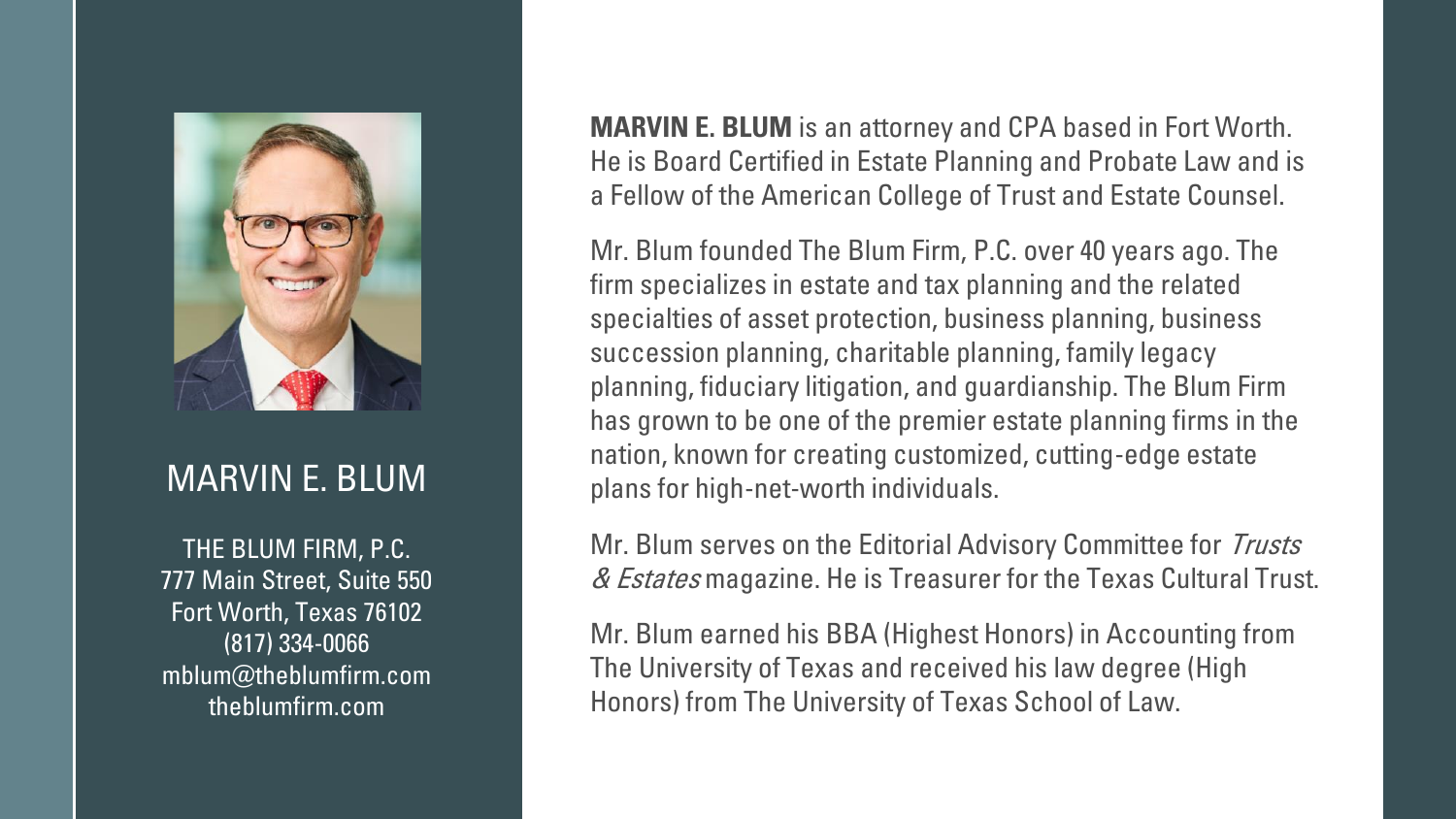- 75% of people who divorce marry again
- In 50% of marriages, at least one spouse has been married before

**1**

• 65% of remarriages involve children from prior marriage

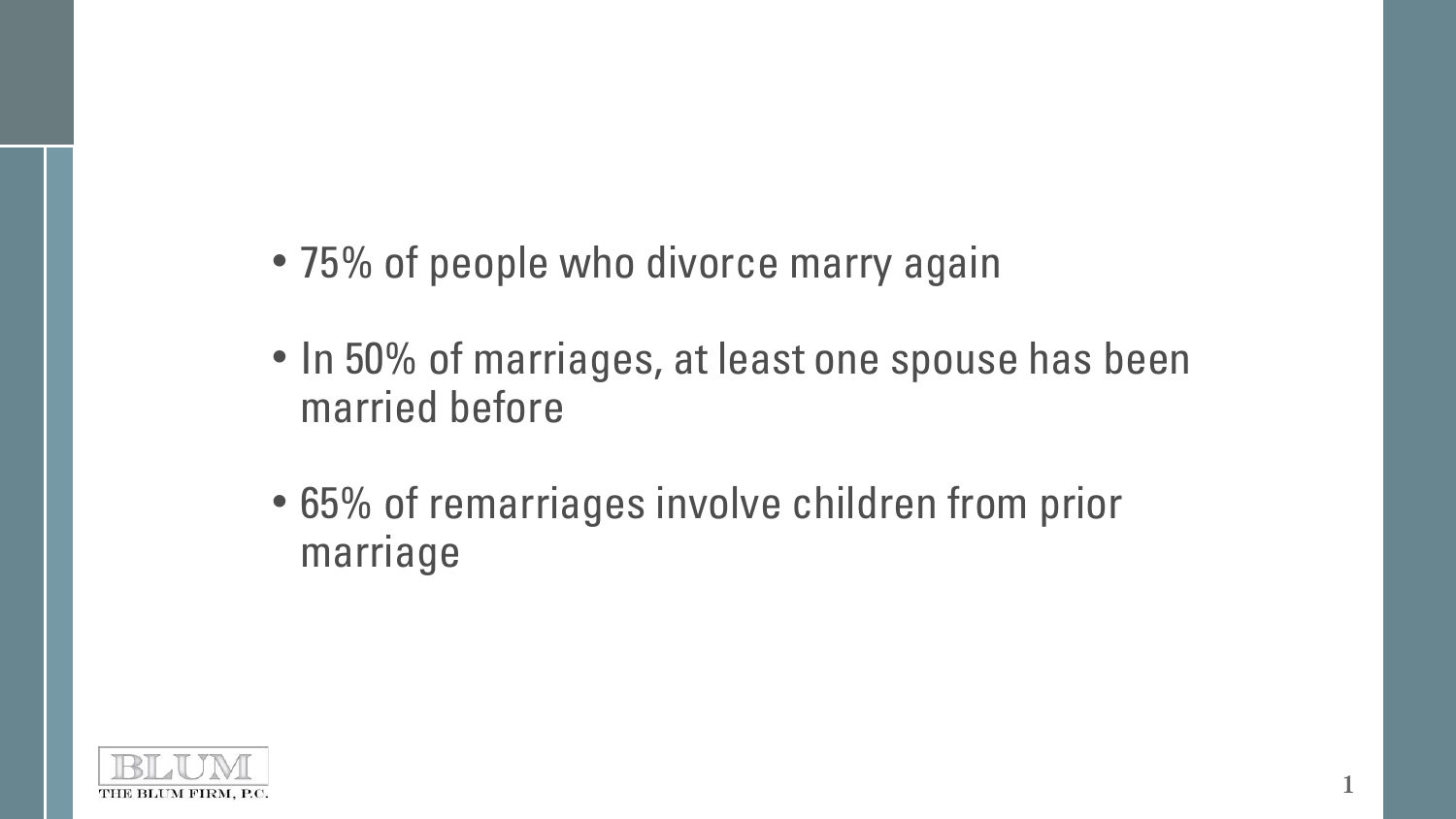## **Prenups, Postnups, and Prenup Alternatives**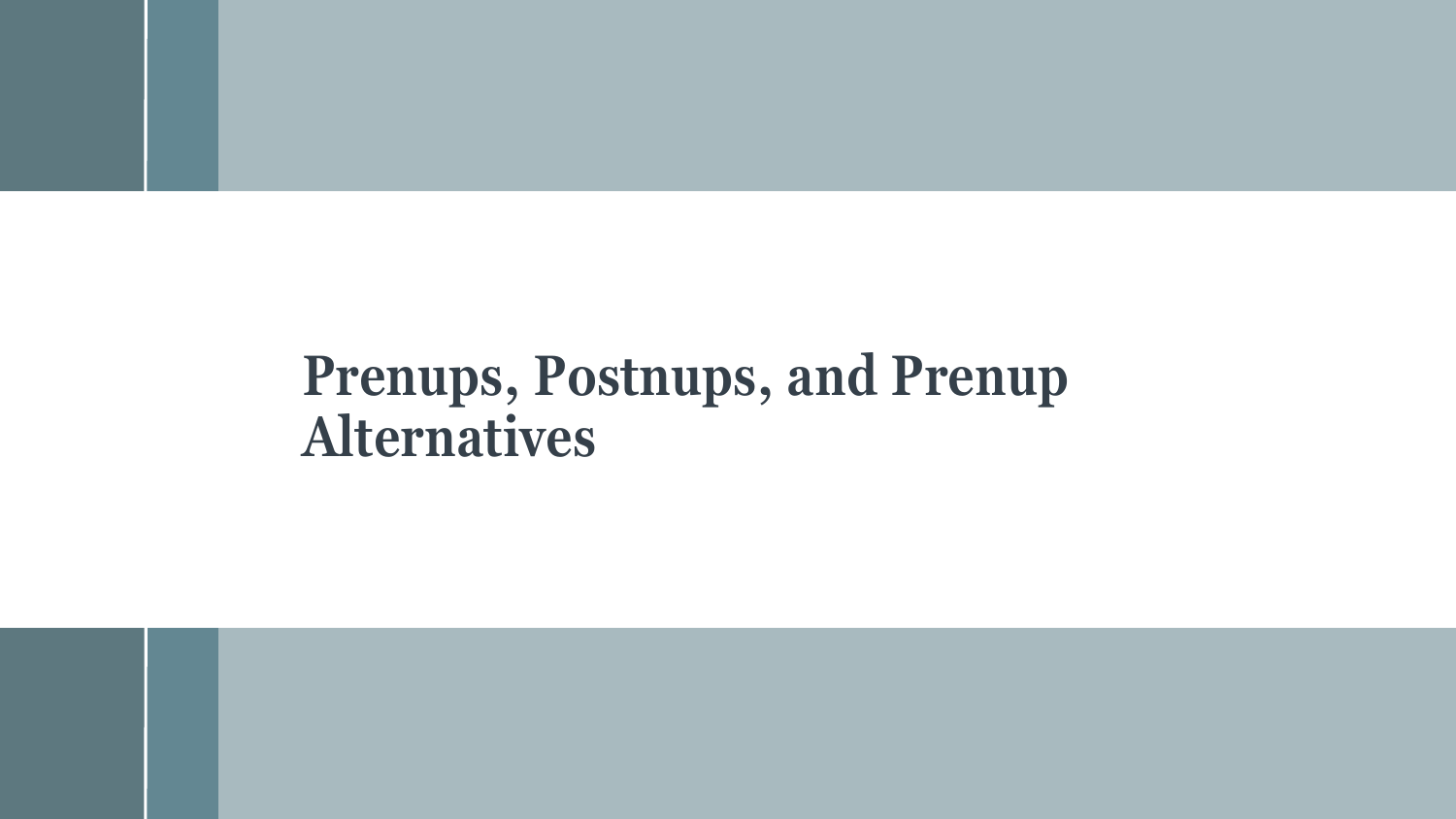### **Situation #1 – Best Practices for Prenup or Postnup Agreements**

- Successful careers with own incomes
- Separate bank accounts
- No spousal support if divorce

Solution:

- Prenup!
- "Community-free" marriage

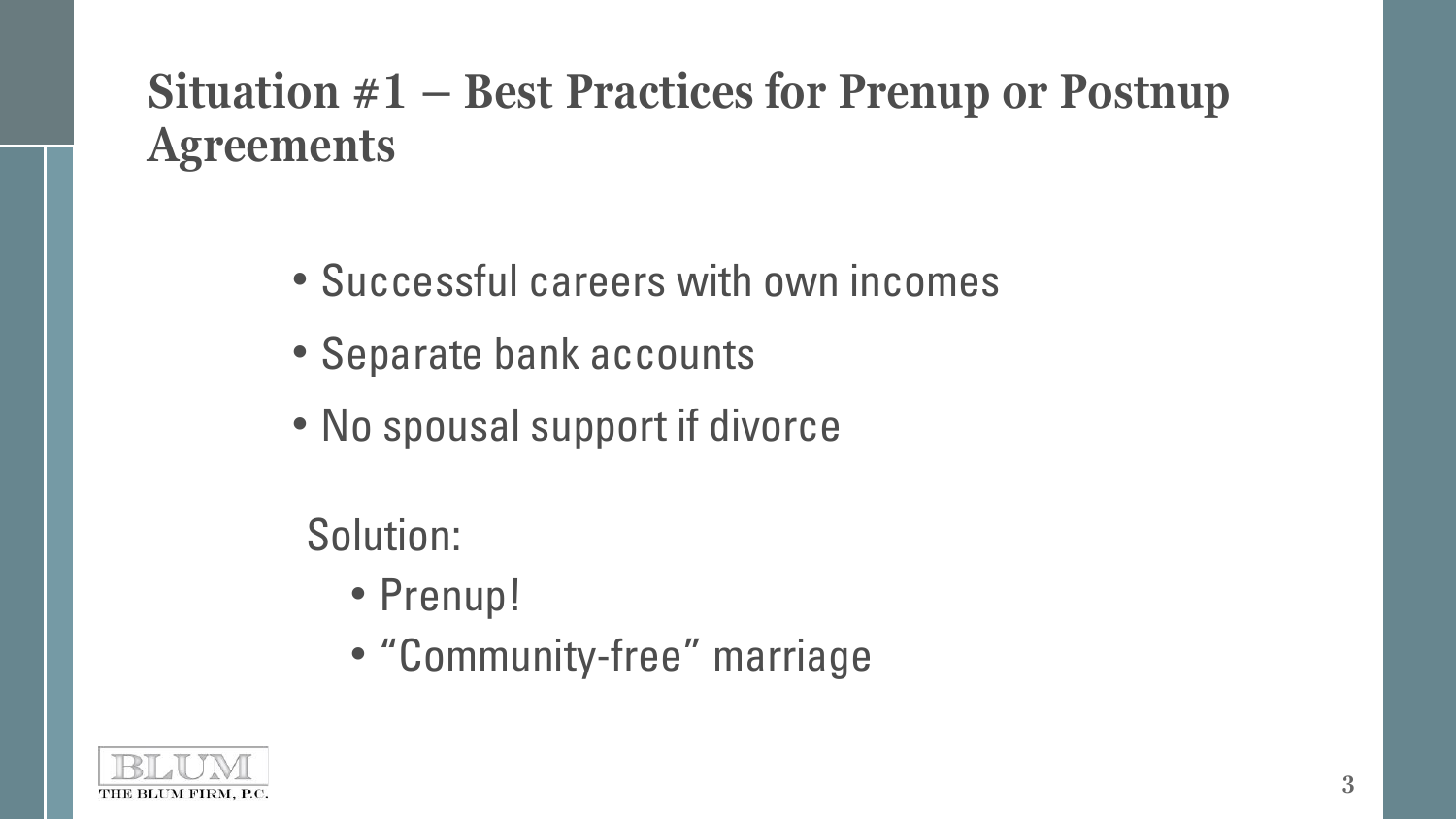- Start early
- Each party has own attorney
- Let lawyers do the talking
- Disclose assets
- Income from separate property
- Compensation

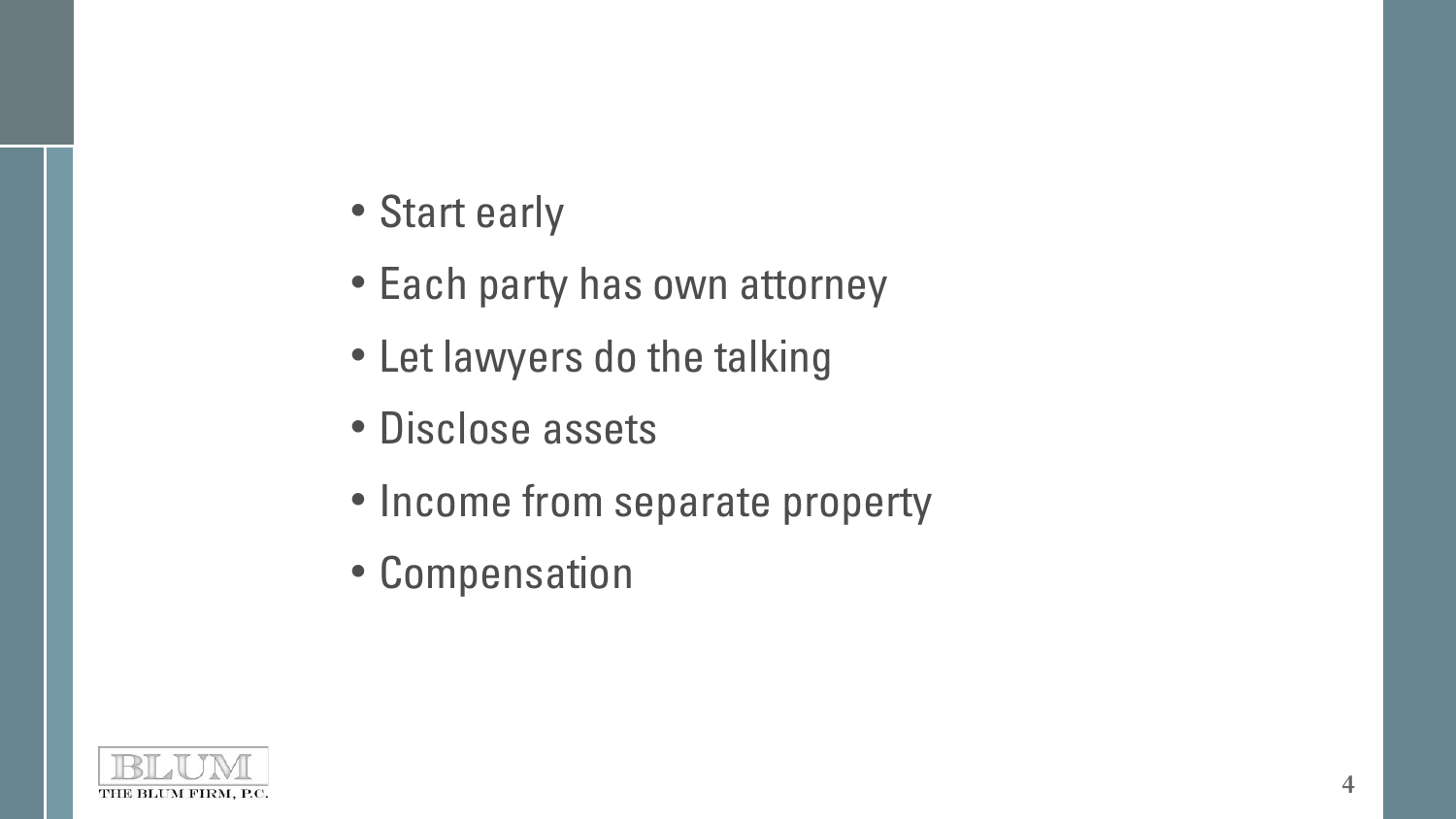- Retirement plans
- Debts
- Income tax returns
- Division of assets upon death or divorce
- Spousal support upon divorce

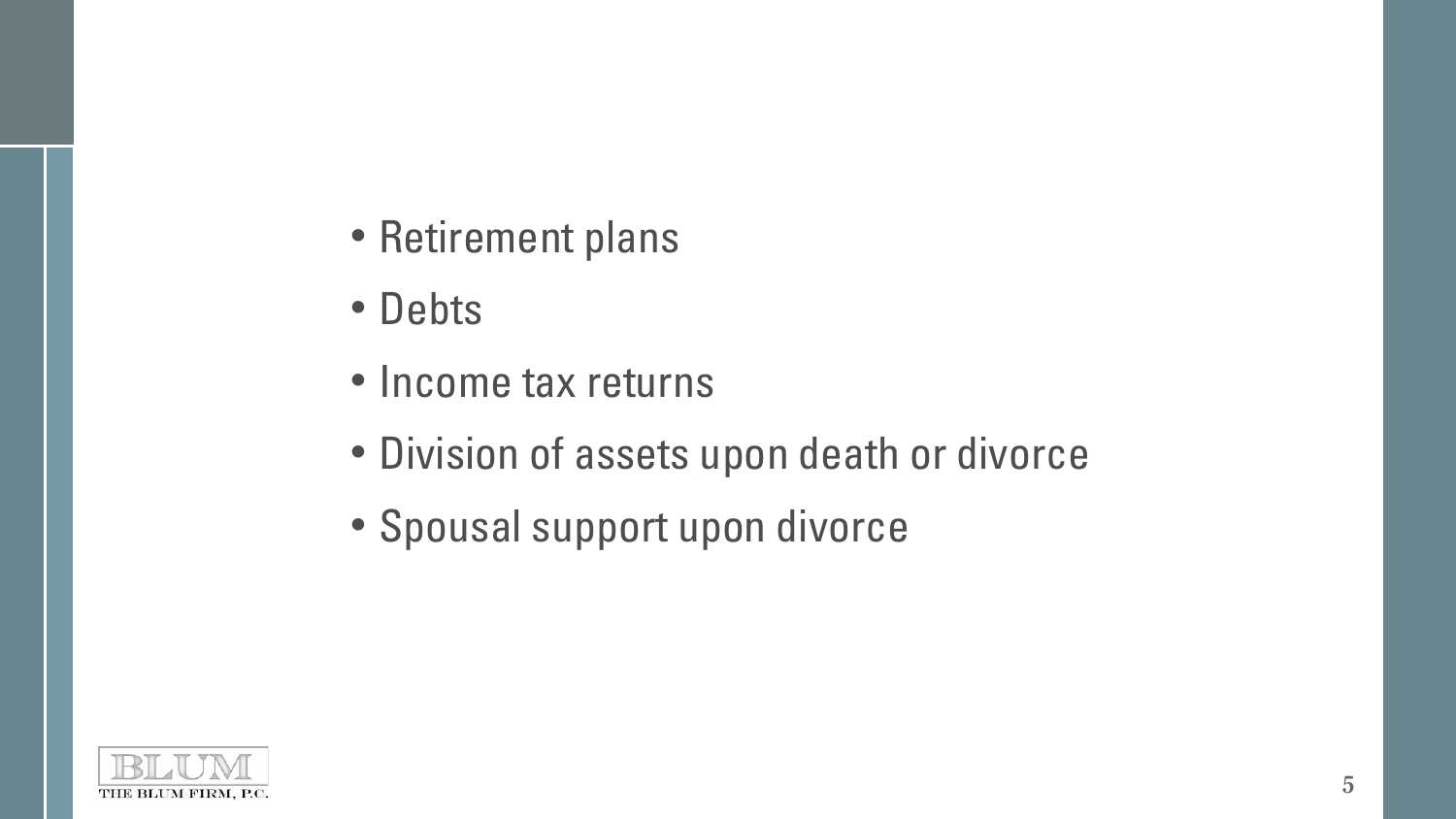### **Situation #2 – Prenup Alternatives**

- Future-husband has substantial assets
- Would rather not discuss a prenup

### Solution A:

- Irrevocable trust can create non-marital property
- Self-settled non-Texas trust
- Sell assets to 678 trust

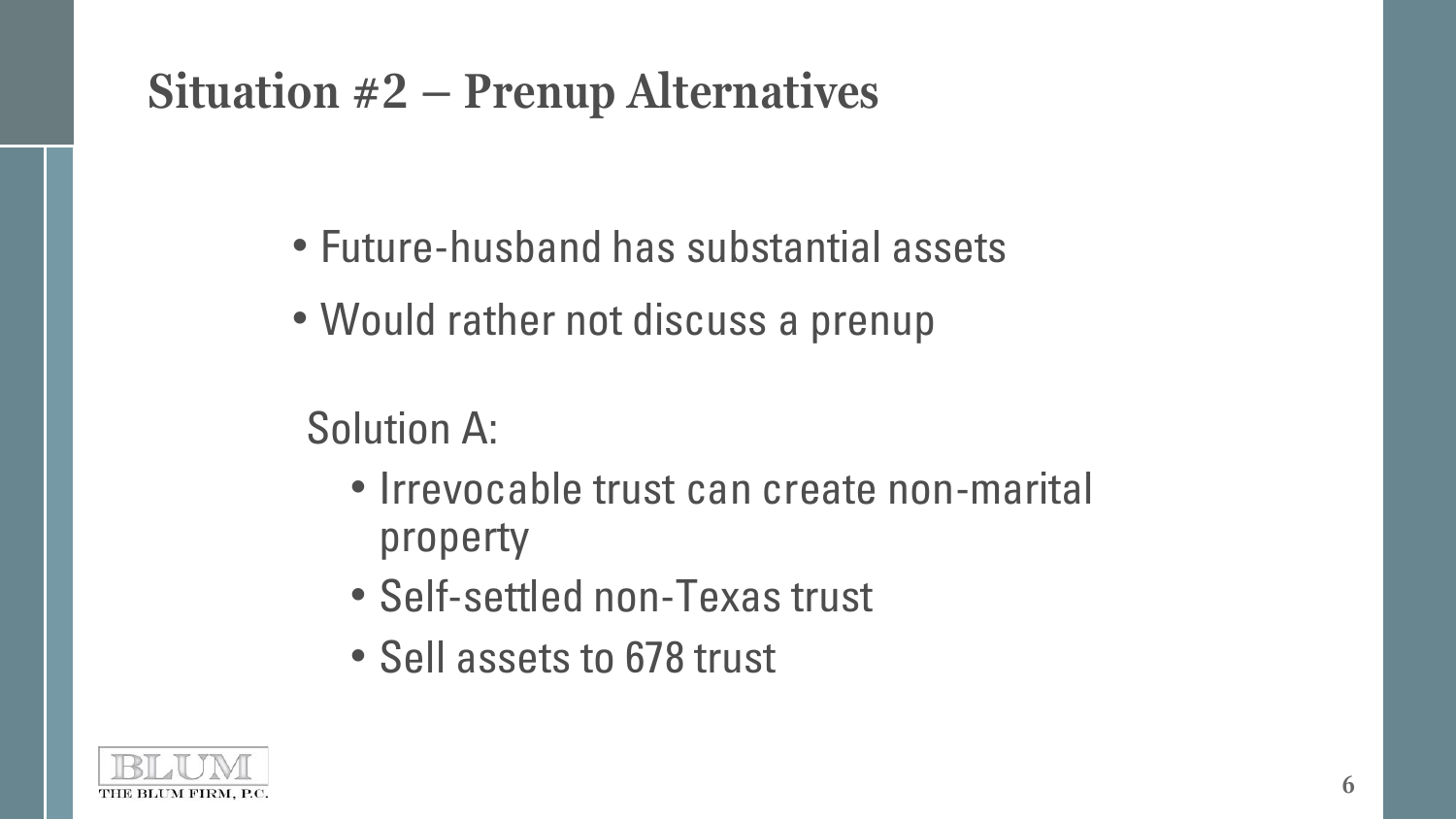### Solution B:

- Entity planning
- Limited partnership or LLC
- Assets in the entity (as well as undistributed income) are non-marital property

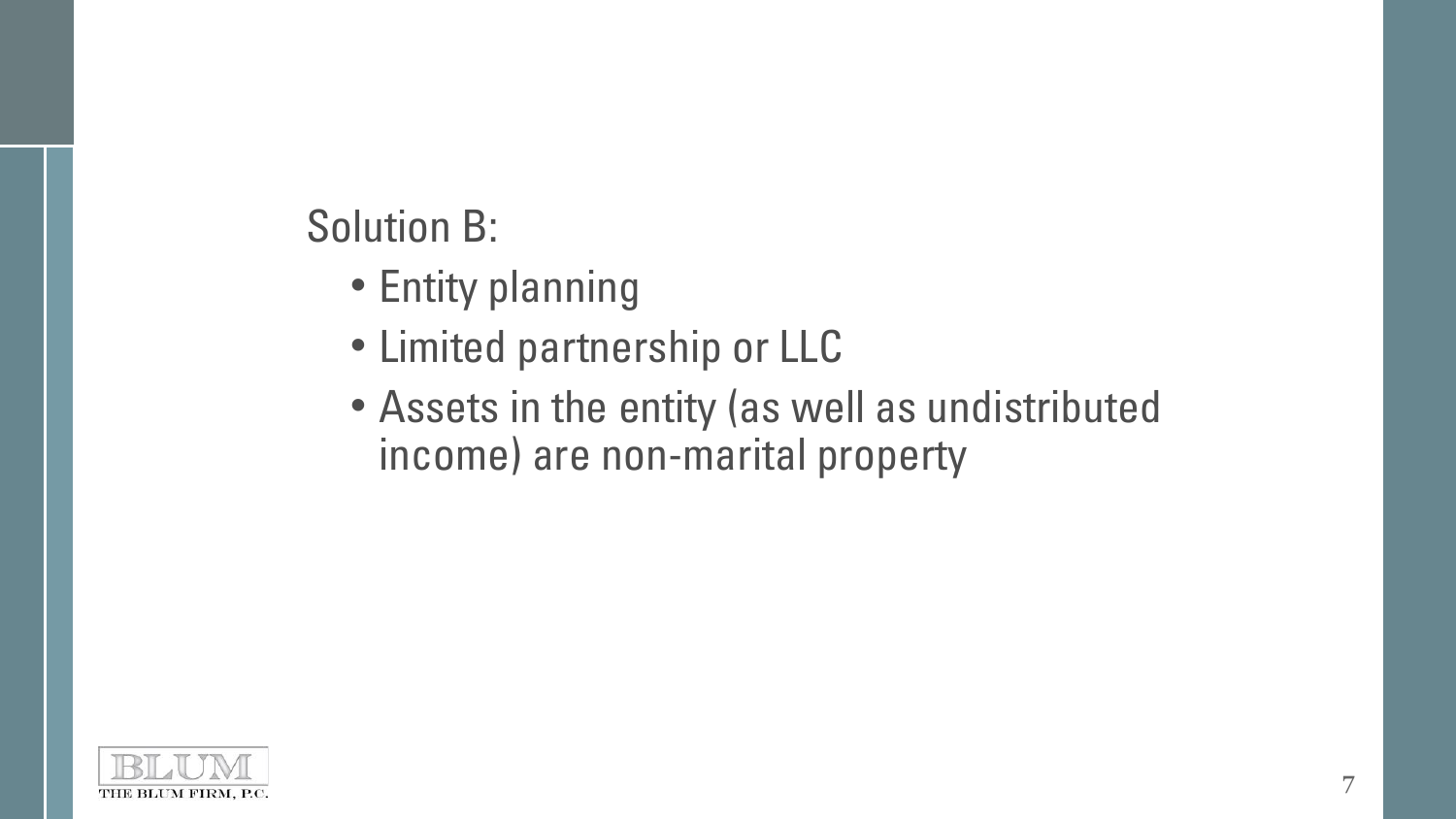## **Situation #3 – What Prenup Alternatives Can't Do**

• Future-husband believes he can accomplish everything without a prenup

Solution:

- Prenup (perhaps scaled-back)
- Obligations to former spouse?
- Child from prior relationship?
- High-liability-risk profession?
- Division of assets if divorce
- Character of distributions from an entity

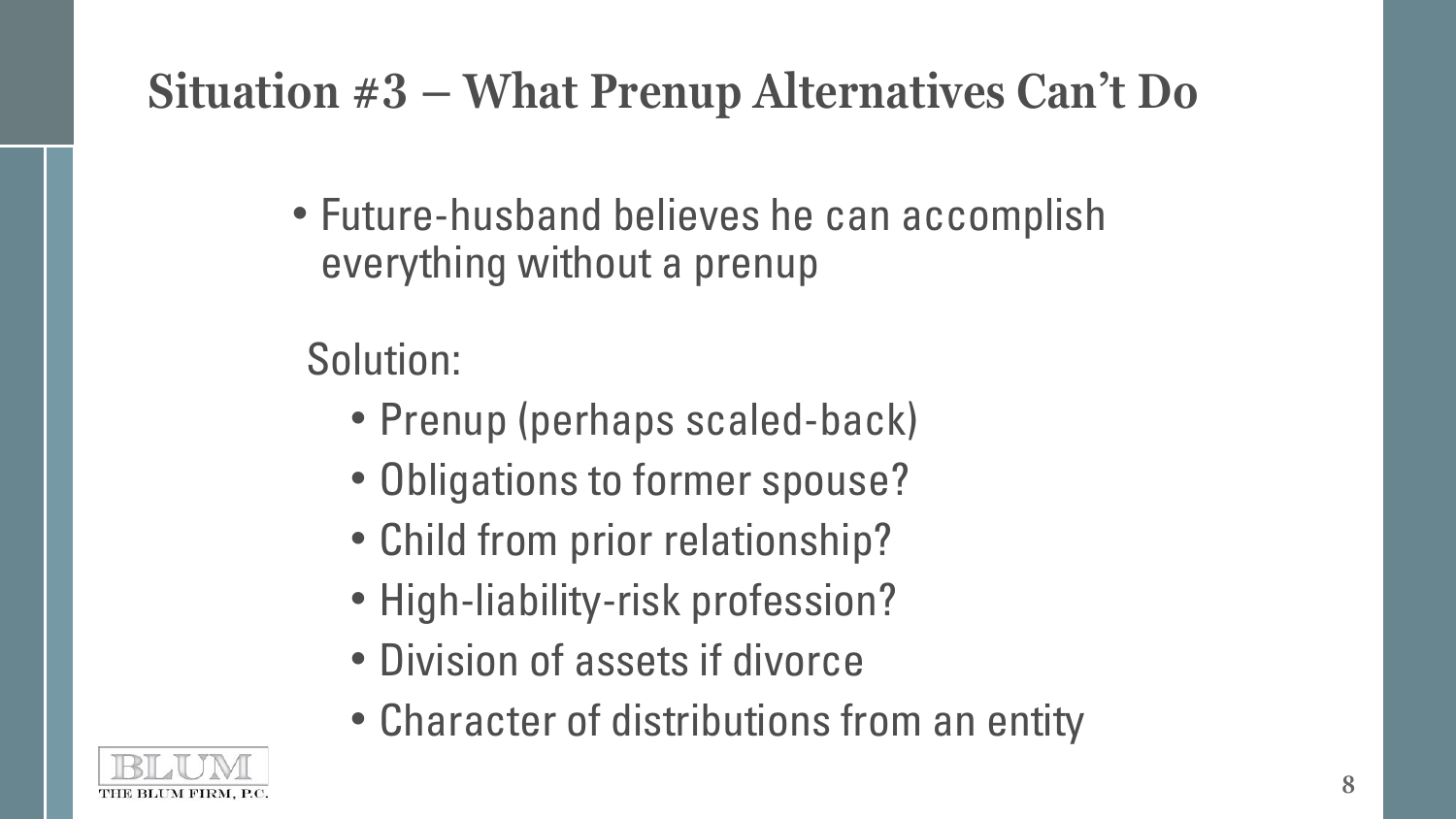# **Planning to Avoid Painful Situations Common with Blended Families**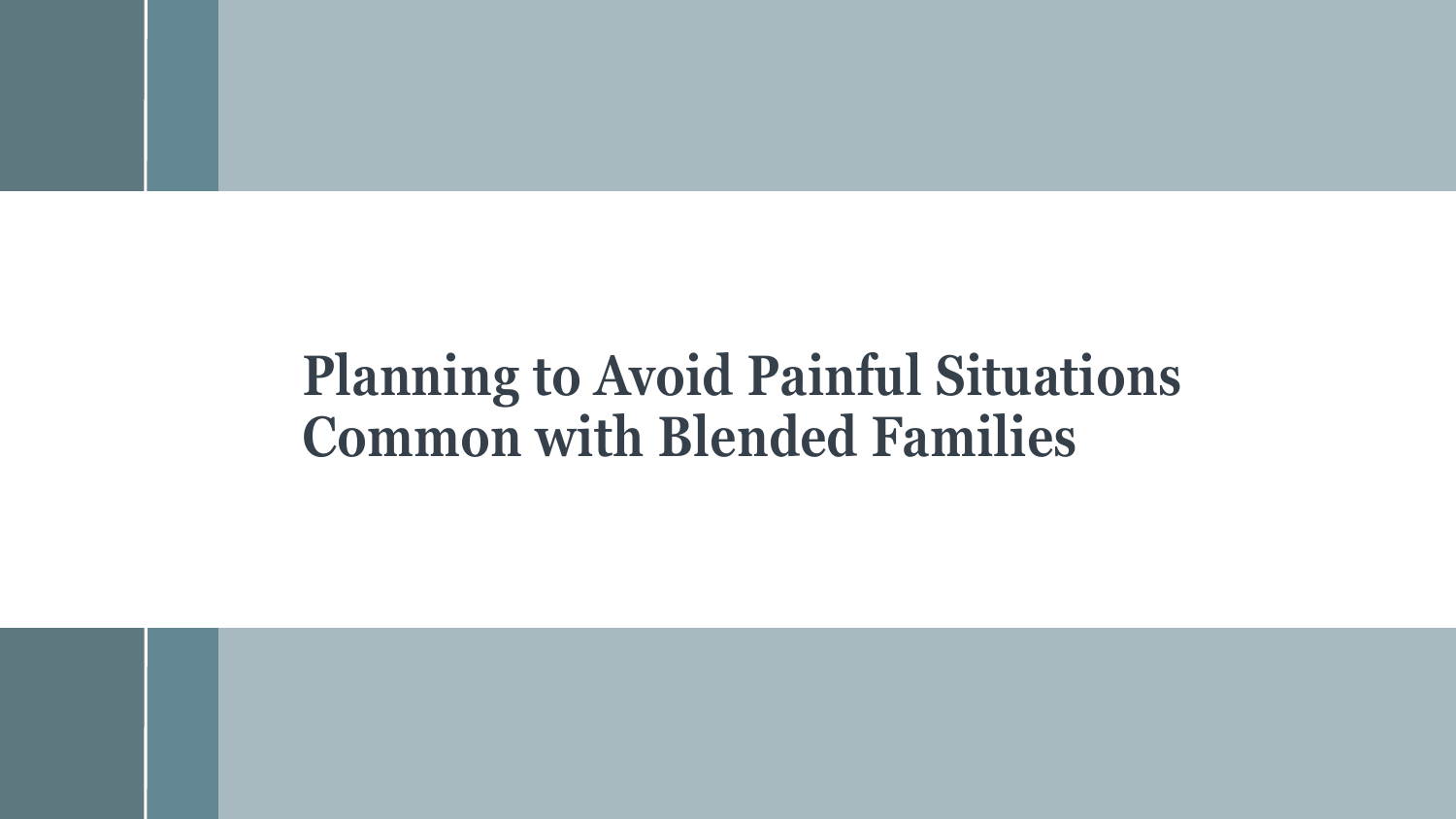### **Situation #4 – Waiting on Stepparent to Die Before Receiving Inheritance**

- Husband has children from prior marriage
- Husband's estate plan: trust benefits Wife for life, then Husband's children
	- Solution A:
		- Separate portion for Wife from portion for Husband's children

### Solution B:

• Life insurance for Husband's children

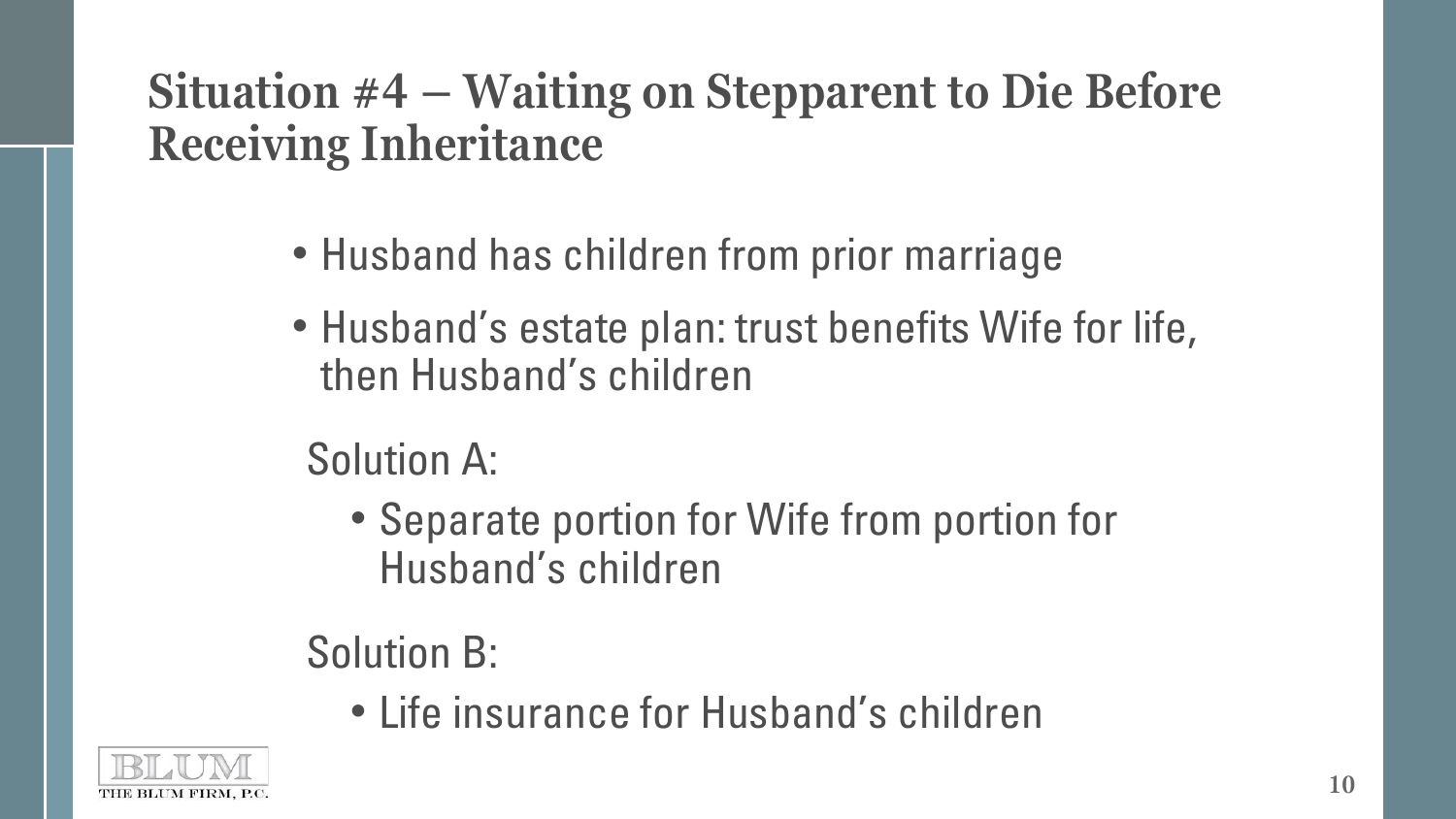### **Situation #5 – My Stepmother is Draining My Inheritance**

- Husband dies, leaving children from prior marriage
- Husband's estate plan: bypass trust benefits Wife for life, then Husband's children
- Husband's children constantly challenge Wife's entitlement to HEMS distributions

Solution A:

• Separate portions or life insurance

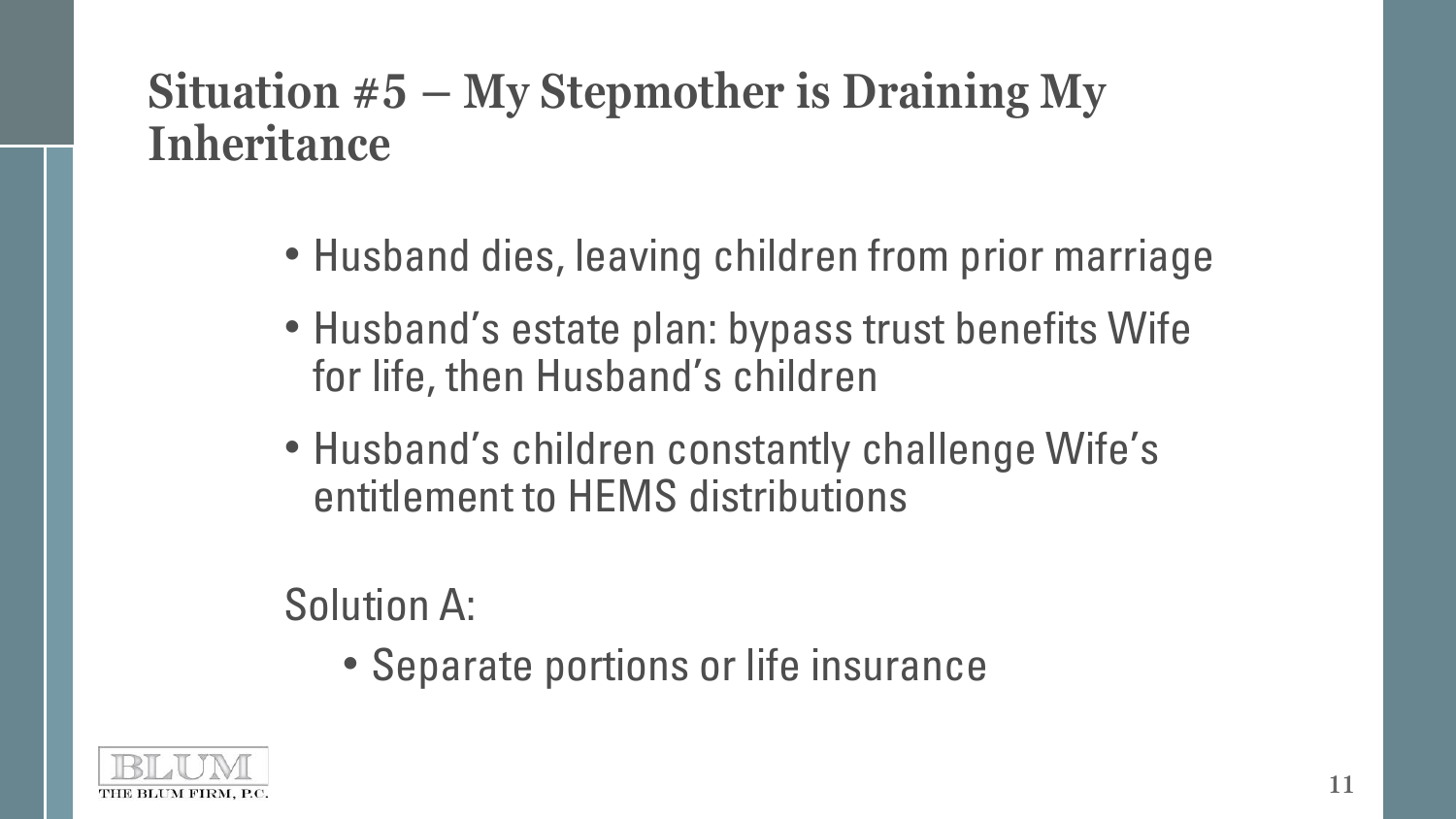### Solution B:

- Independent trustee
- Distributions outside of HEMS?

### Solution C:

• Mandatory distributions

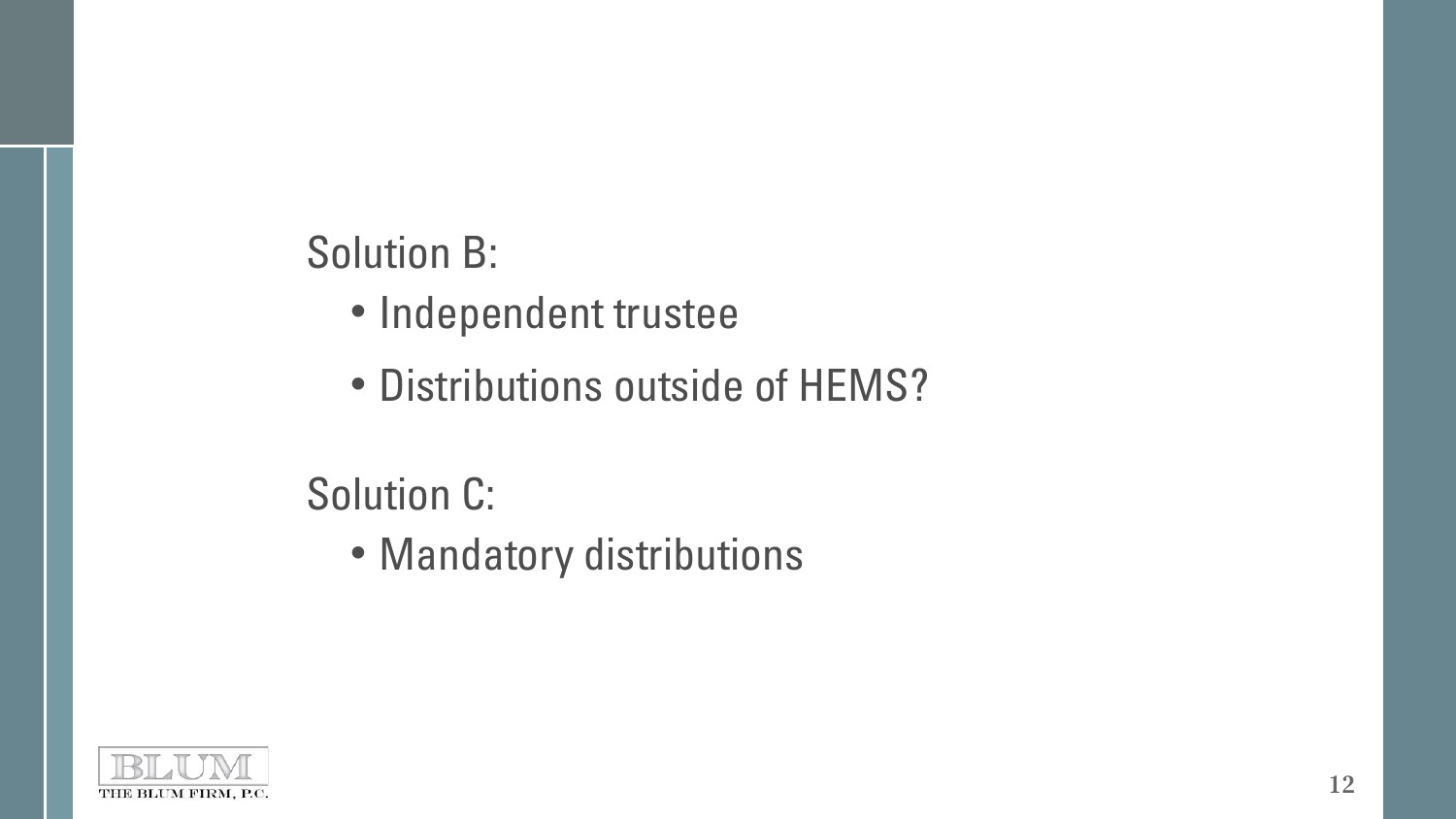### **Situation #6 – My Spouse Would Never Cut Out My Kids (Or Would She?)**

- Both have children from prior marriages
- Estate plans: at first death, trust for survivor (trust gives survivor a global special power of appointment); at second death, second-to-die's estate passes to all children equally
- Following Husband's death, Wife changes plan to leave her estate to just her biological children and exercises POA to cut out Husband's children

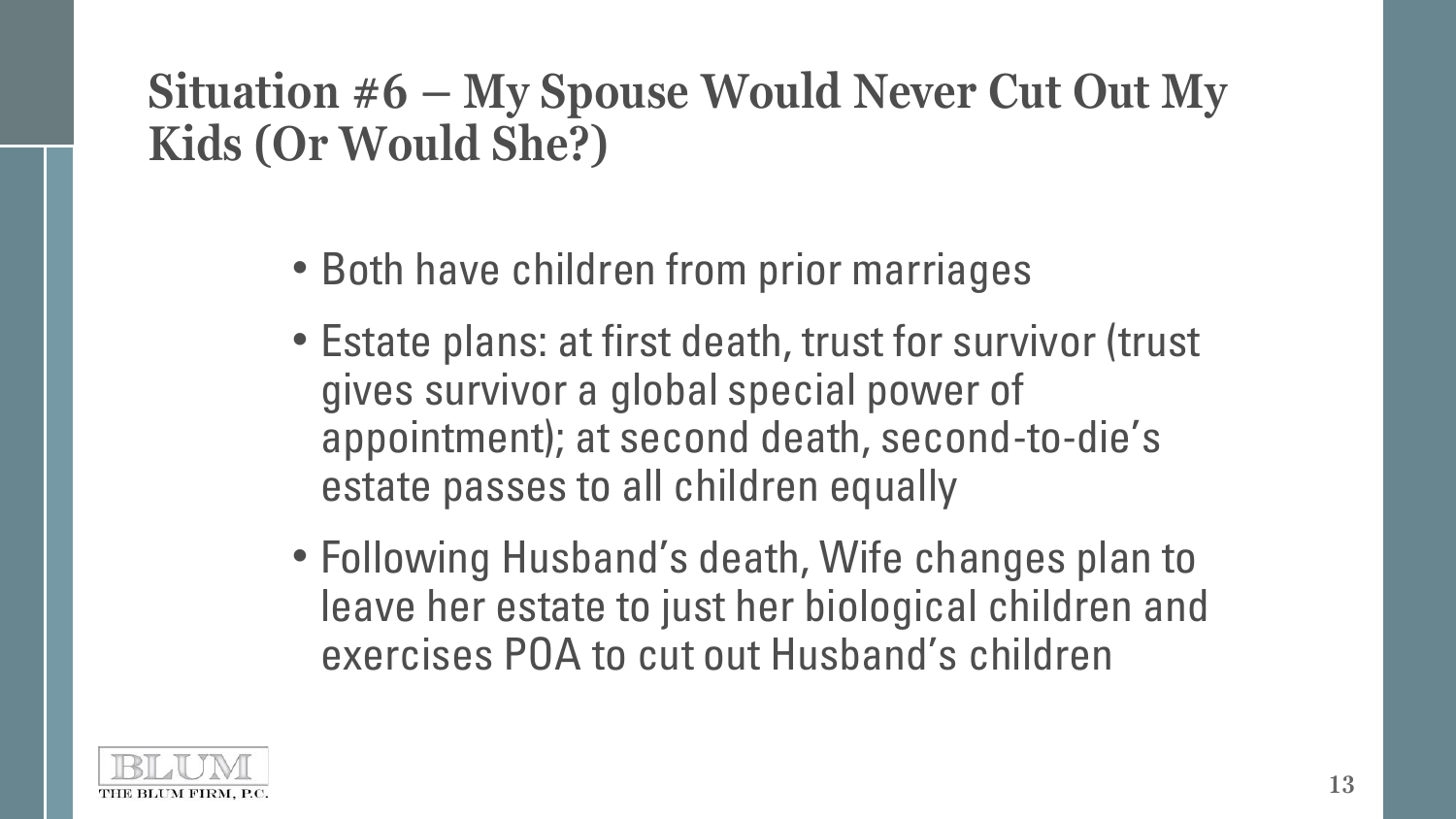Solution A:

• Remove POA from trust or restrict it

### Solution B:

- Establish an Irrevocable Life Insurance Trust for all children; ILIT purchase joint and survivor policy
- At surviving spouse's death, insurance proceeds divided equally among separate dynasty trusts for children

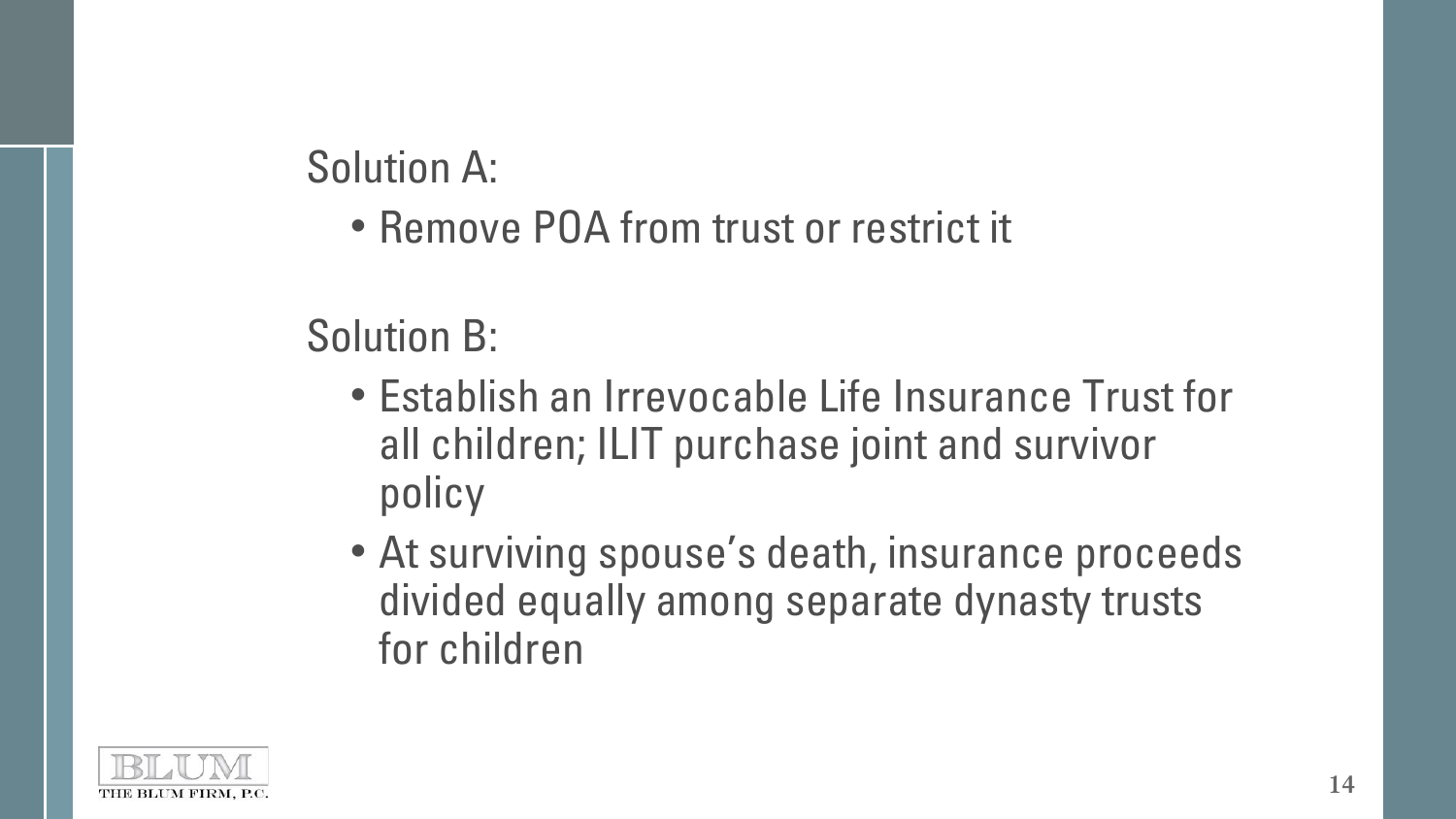## **Situation #7 – Concern Child May Challenge My Capacity**

- Husband considerably older than Wife; no children together; Husband has child from prior marriage
- Husband's estate plan: most to Wife and small portion to his child
- Believe child will be unhappy and challenge capacity

#### Solution:

• Give child gift around time estate plan signed

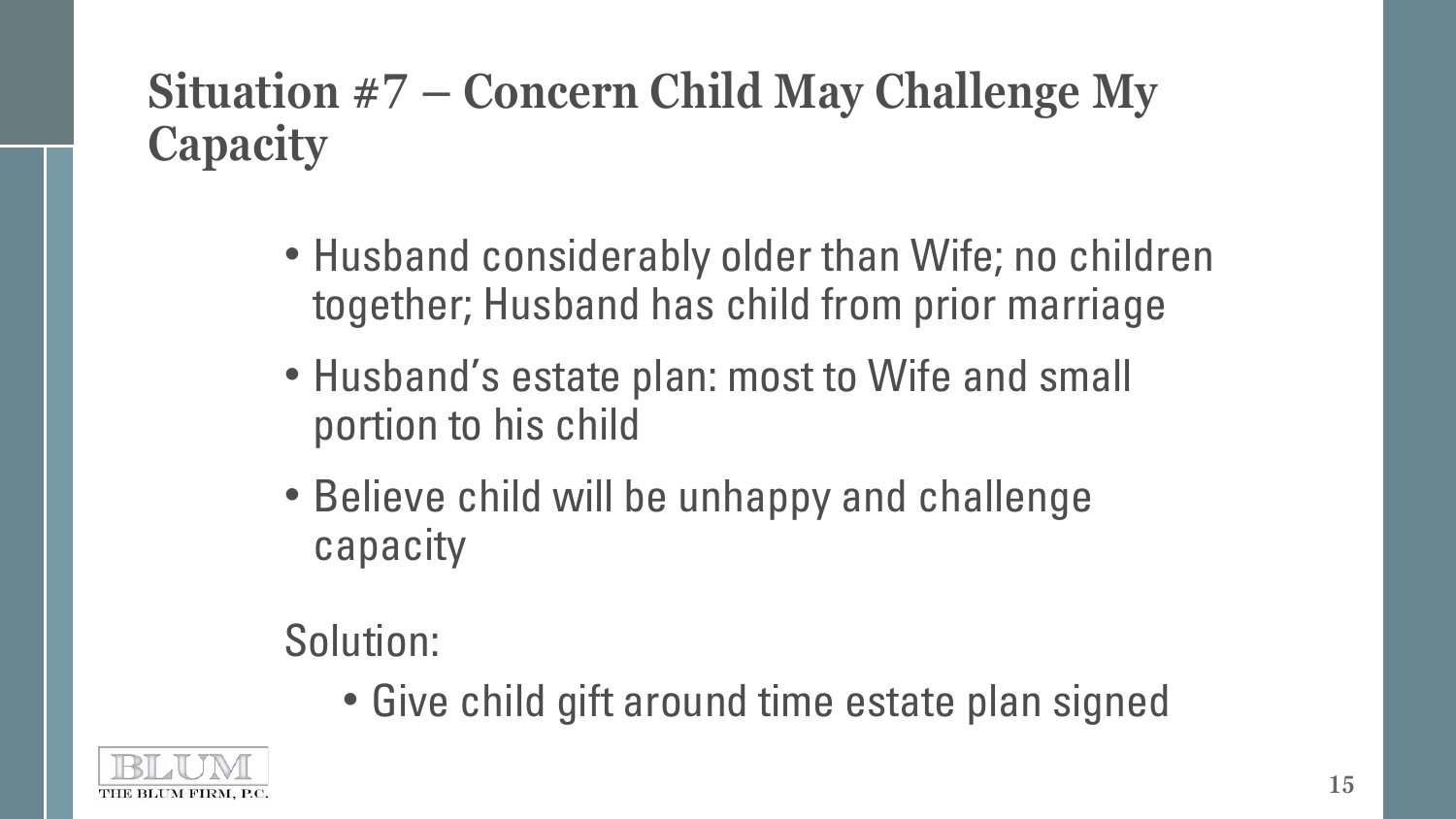# **Situation #8 – Naming Child as Trustee for Stepsiblings**

- Both have children from prior marriages
- Estate plan: all to trusts for children with one child as trustee
- Stepsibling beneficiary unhappy with distribution decisions

## Solution:

• Corporate trustee or other third-party independent trustee

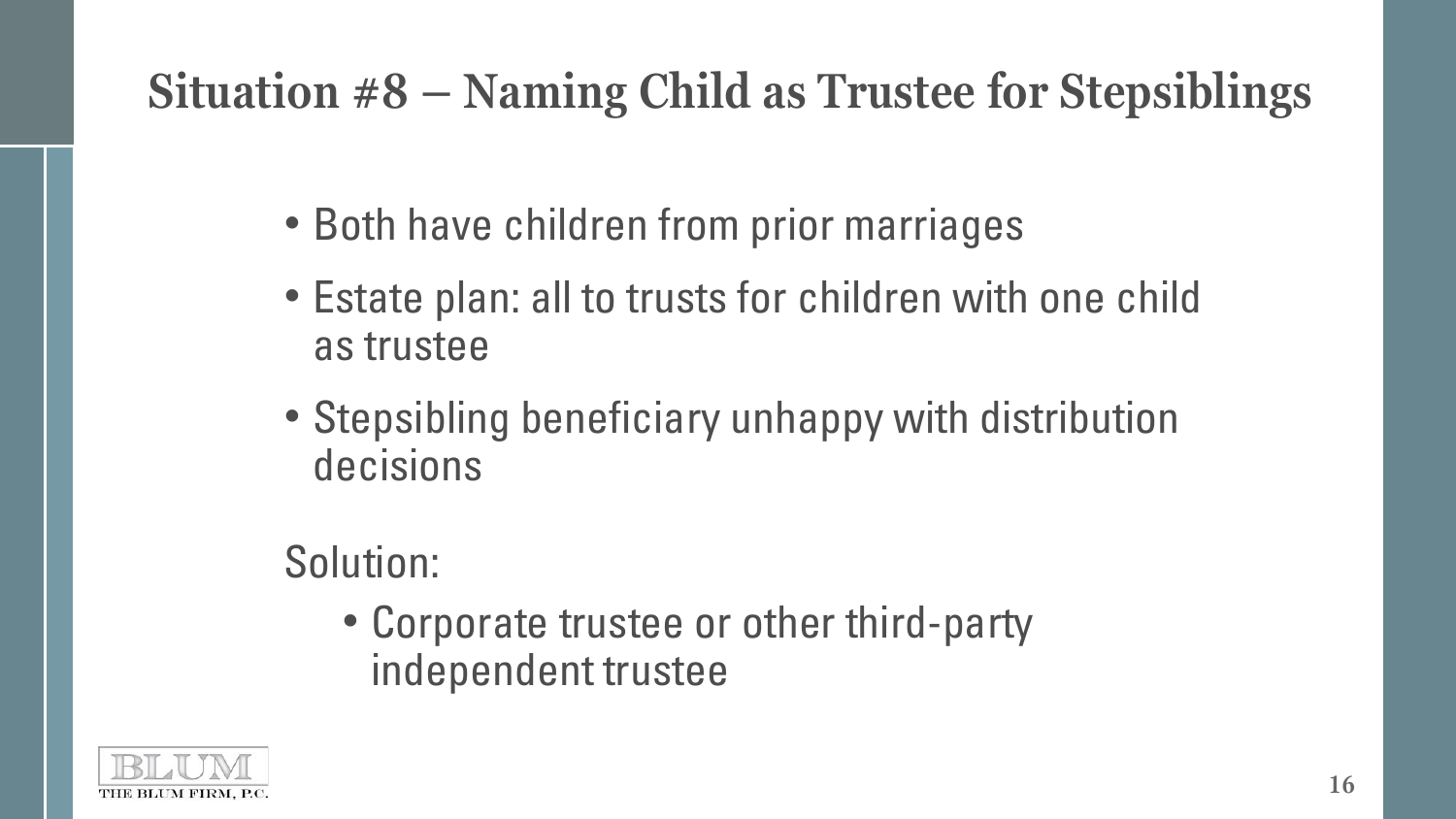## **Situation #9 – The "Get Along Shirt" Doesn't Work**

- Both have children from prior marriages; children do not get along with each other
- "Forcing" them to get along by naming oldest child from each set of children as coexecutors of both estates



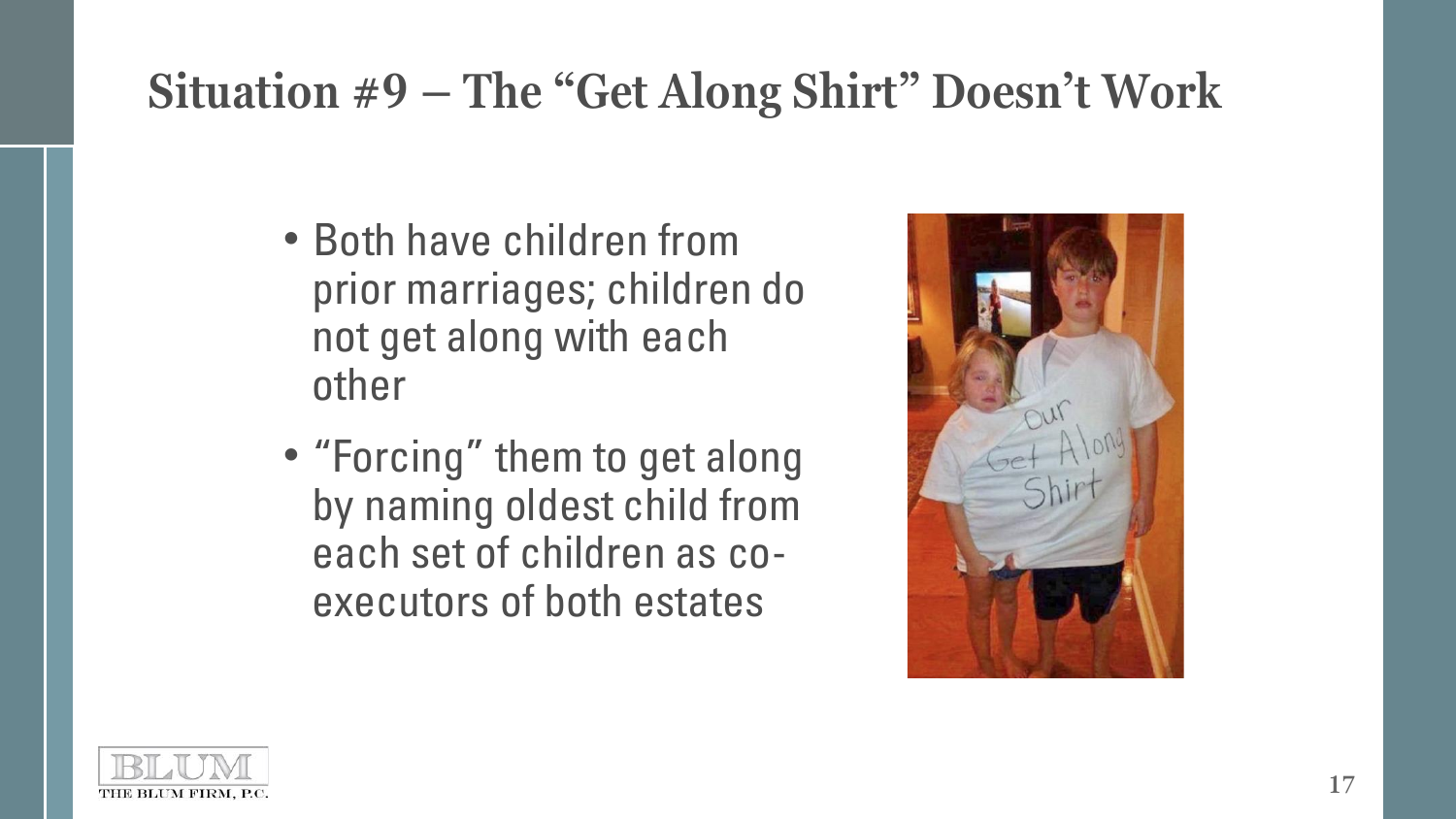#### Solution:

- Foster and grow a family bond during life
- Independent third party as executor

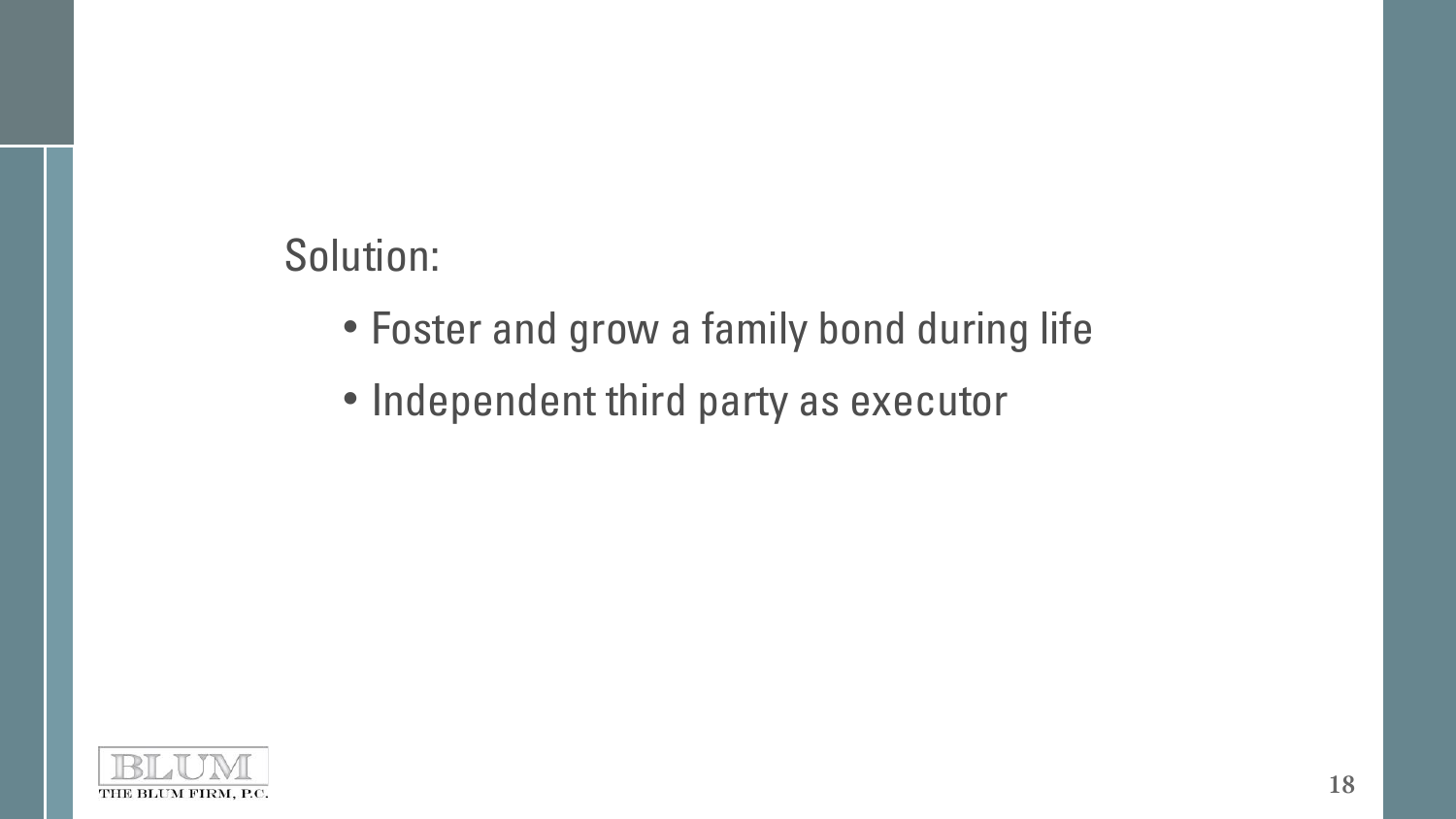### **Situation #10 – Choose: IRA Stretch-Out or Control of Final Disposition of Assets**

- Both have children from prior relationships; none together
- Husband wants his retirement account to benefit Wife and then his children
- Plans to name Wife as beneficiary, but Wife would be in control of choosing next beneficiary

#### Solution:

• Name QTIP trust as beneficiary

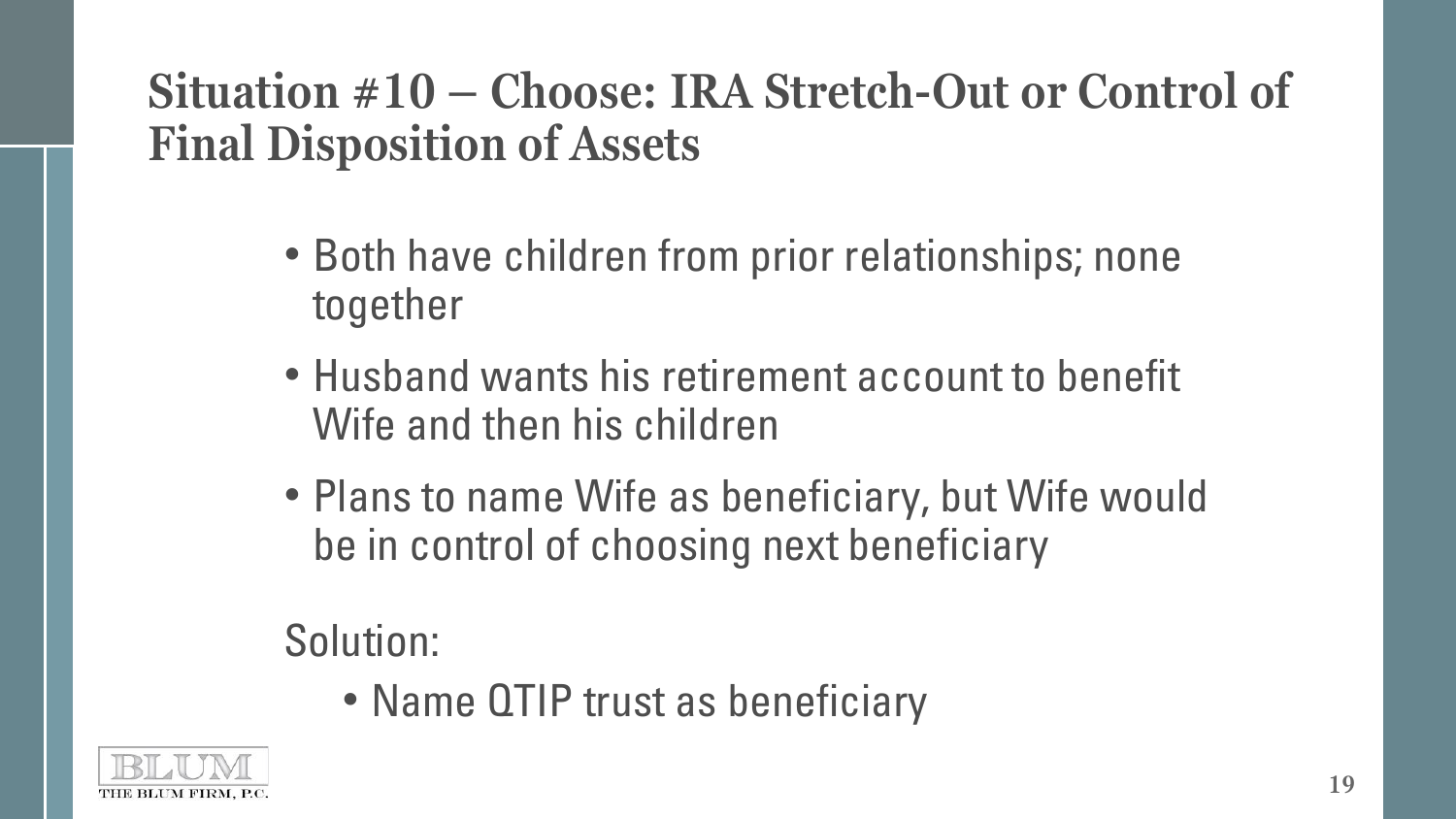## **Situation #11 – Equal or Equitable**

- Husband has adult children from first marriage and young children from second marriage
- Wants inheritances to be "equitable" (different from equal)

### Solution A:

• Children from second marriage receive larger shares of estate to account for financial support previously given to children from first marriage

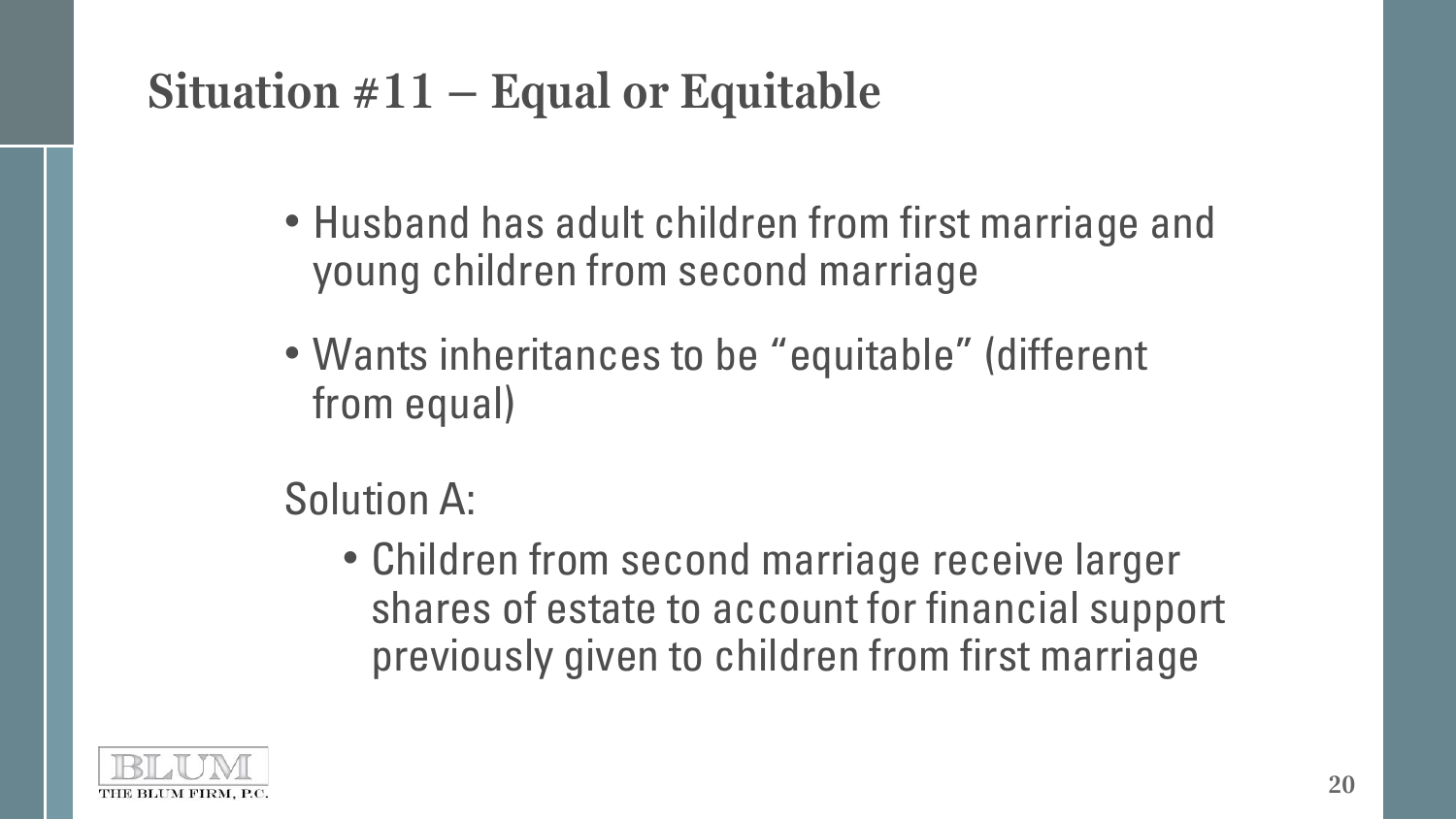Solution B:

• Make "equalization" gifts to younger children now

Solution C:

• Estate fund a "pot trust" to educate younger children; distribute leftover equally to children

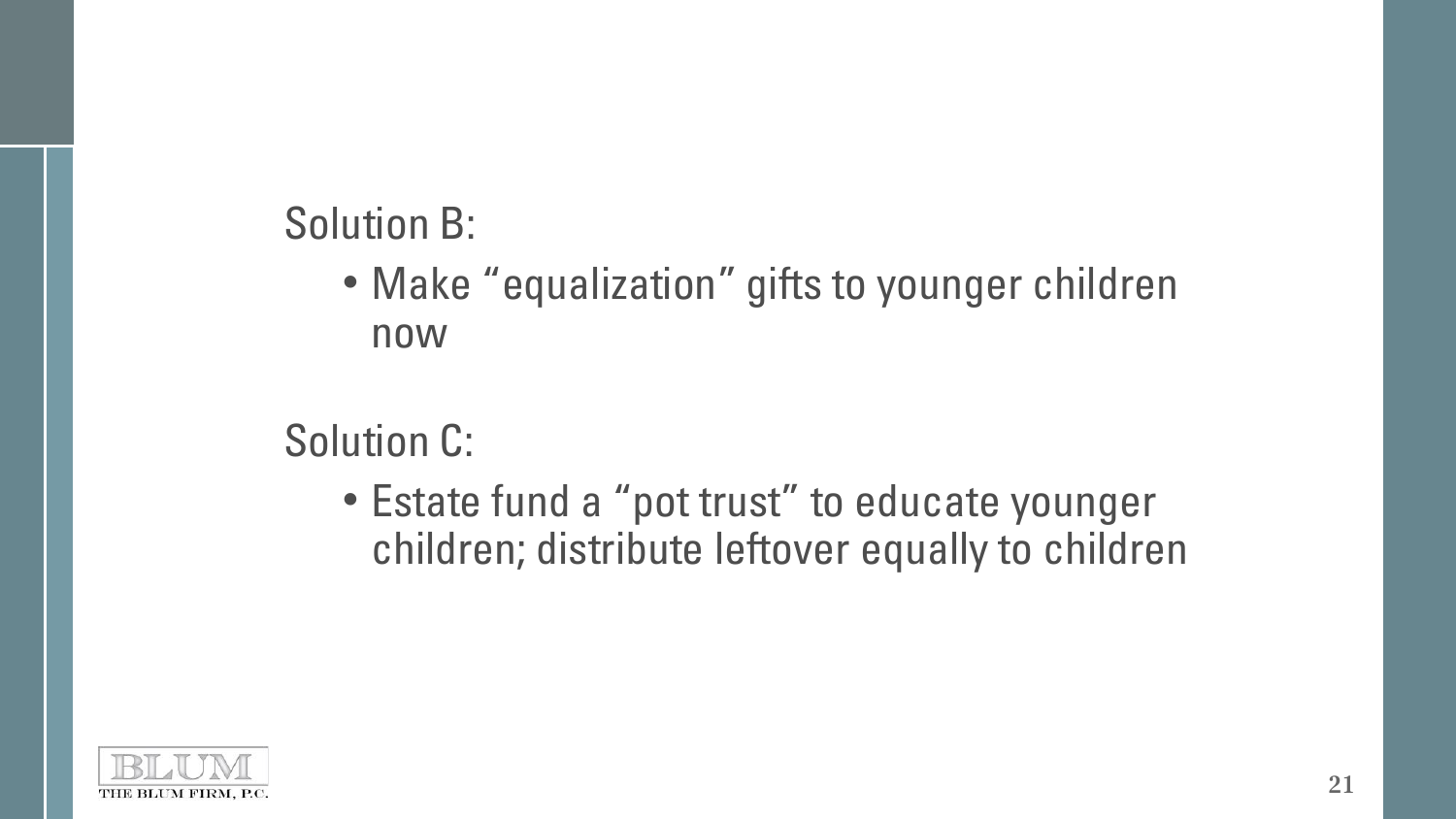### **Situation #12 – Portability DSUE Planning for Second Marriage**

- Wife's first husband died
- Wife has \$5 million DSUE from first husband
- Husband #2's health failing
- A surviving spouse can only use DSUE amount of last deceased spouse

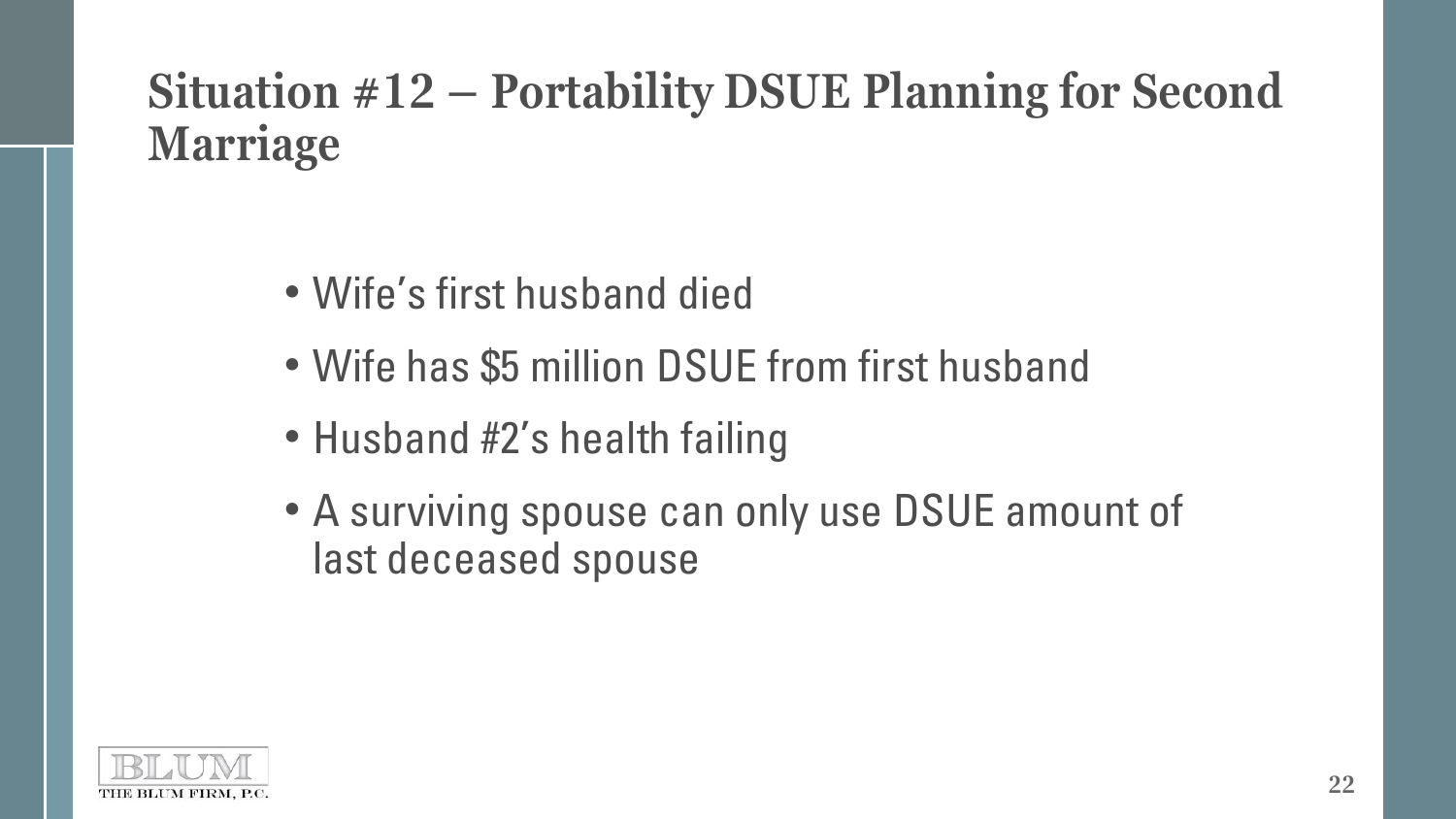Solution:

• Wife make \$5 million gift to trust for her children while Husband #2 alive

The Lesson: Be sure to use the DSUE amount from your first deceased spouse before killing off your second spouse.

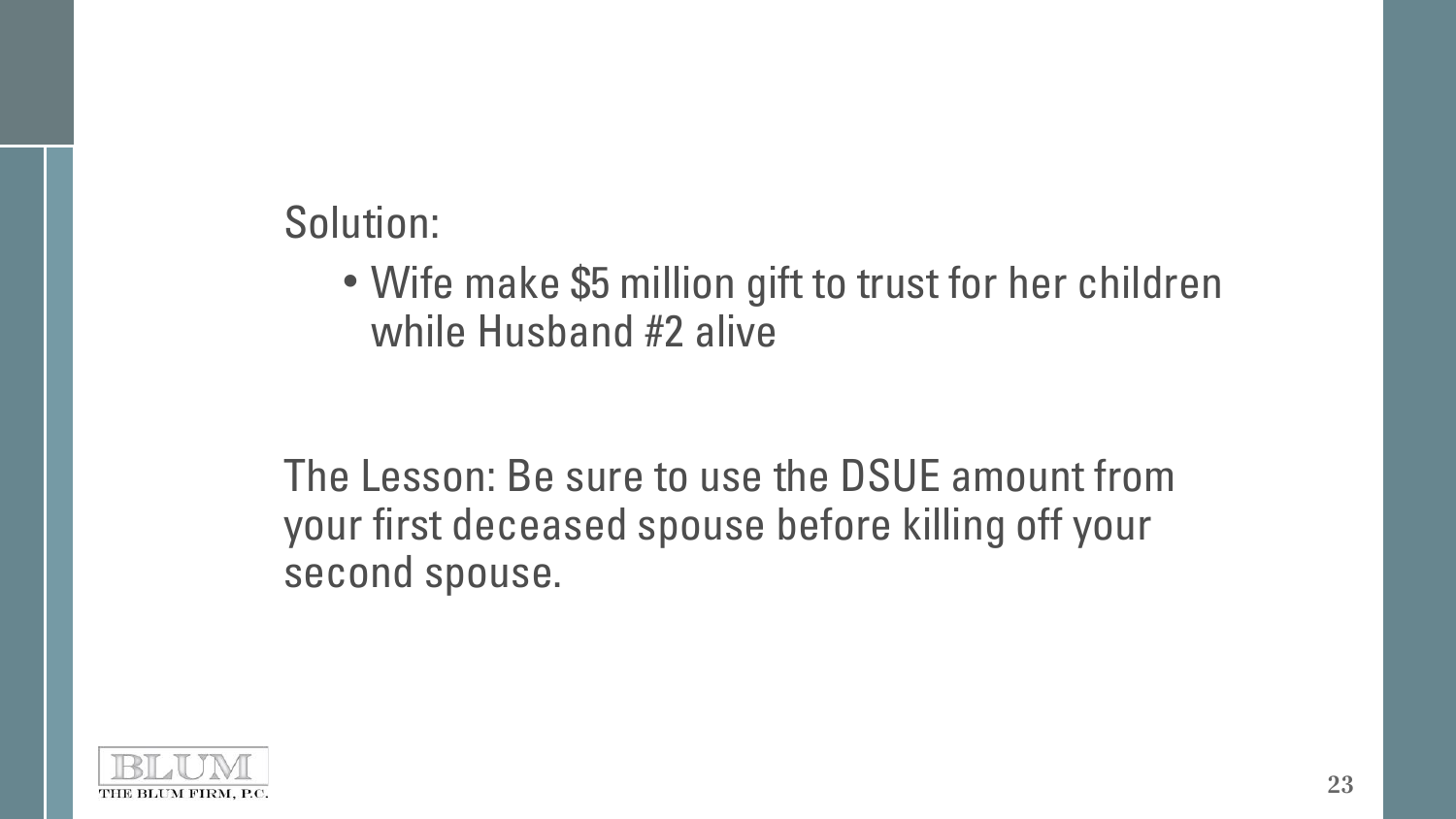### **Situation #13 – Who Bears Cost of Making DSUE Election?**

- Husband dies; estate passes to his children from prior marriage
- No estate tax return required
- Wife, as executor, files estate tax return to elect portability
- Should Wife have to reimburse Husband's children the cost of filing the return?

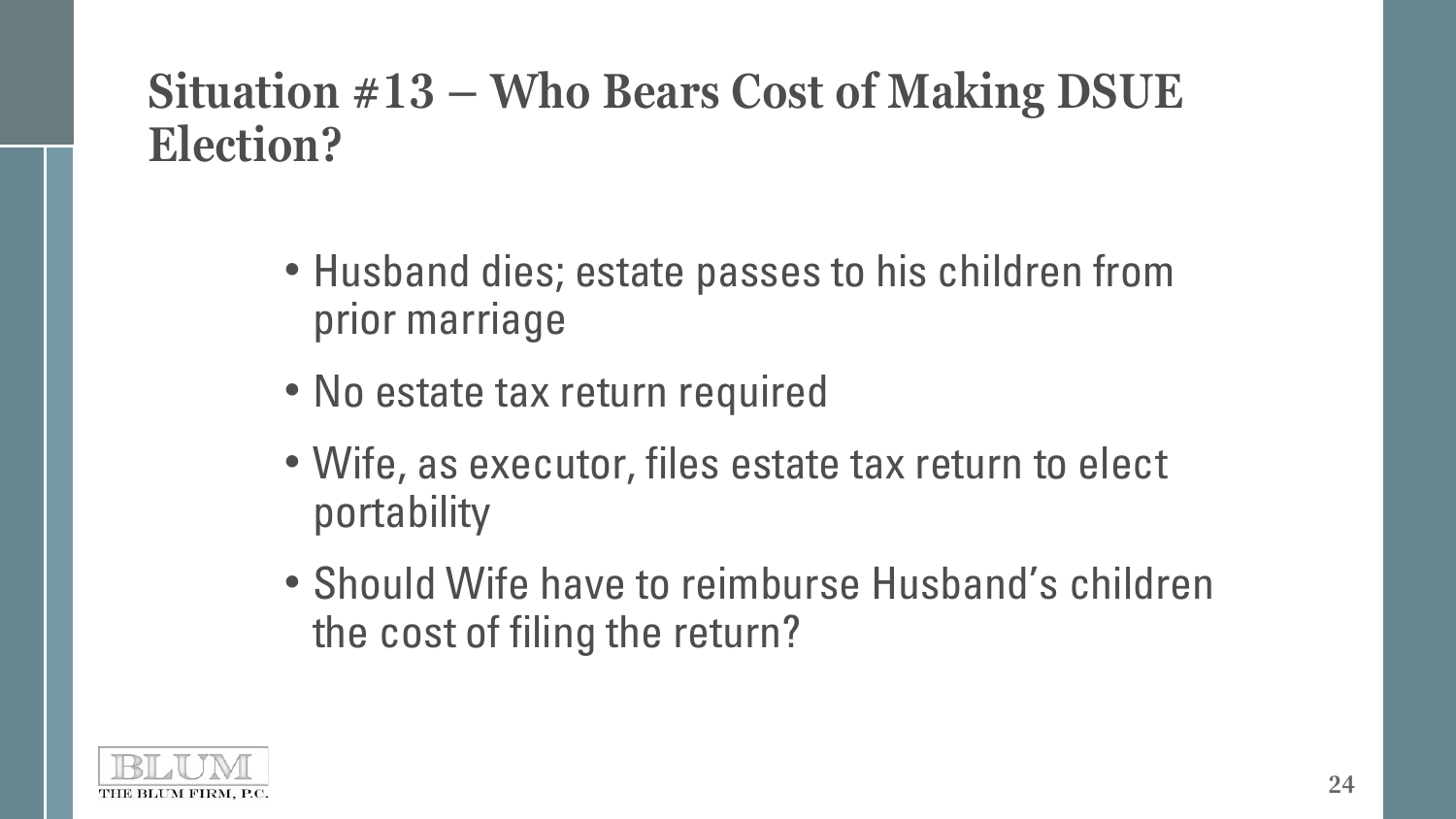#### Similar:

- Both have children from prior marriages
- Husband dies; estate passes to his children from prior marriage
- No estate tax return required
- Husband's oldest child, as executor, will not file an estate tax return to elect portability (even with Wife's offer to pay costs)
- Does Wife have any recourse?

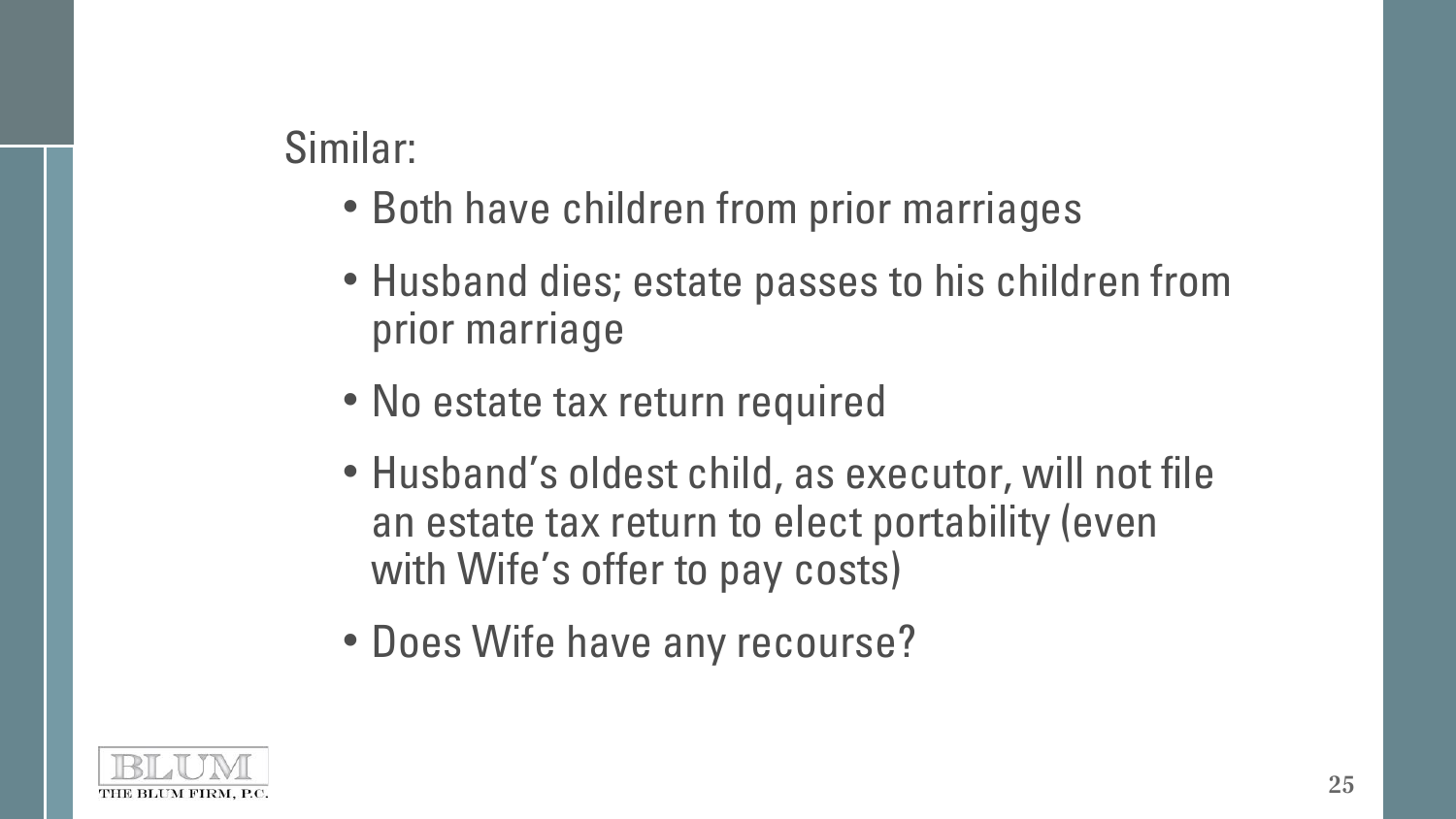Solution A:

- Include in Wills or Living Trust: executor required to file estate tax return and elect portability upon request by surviving spouse
- Could require requestor to reimburse estate for cost

### Solution B:

• Include in Prenup or Postnup Agreement

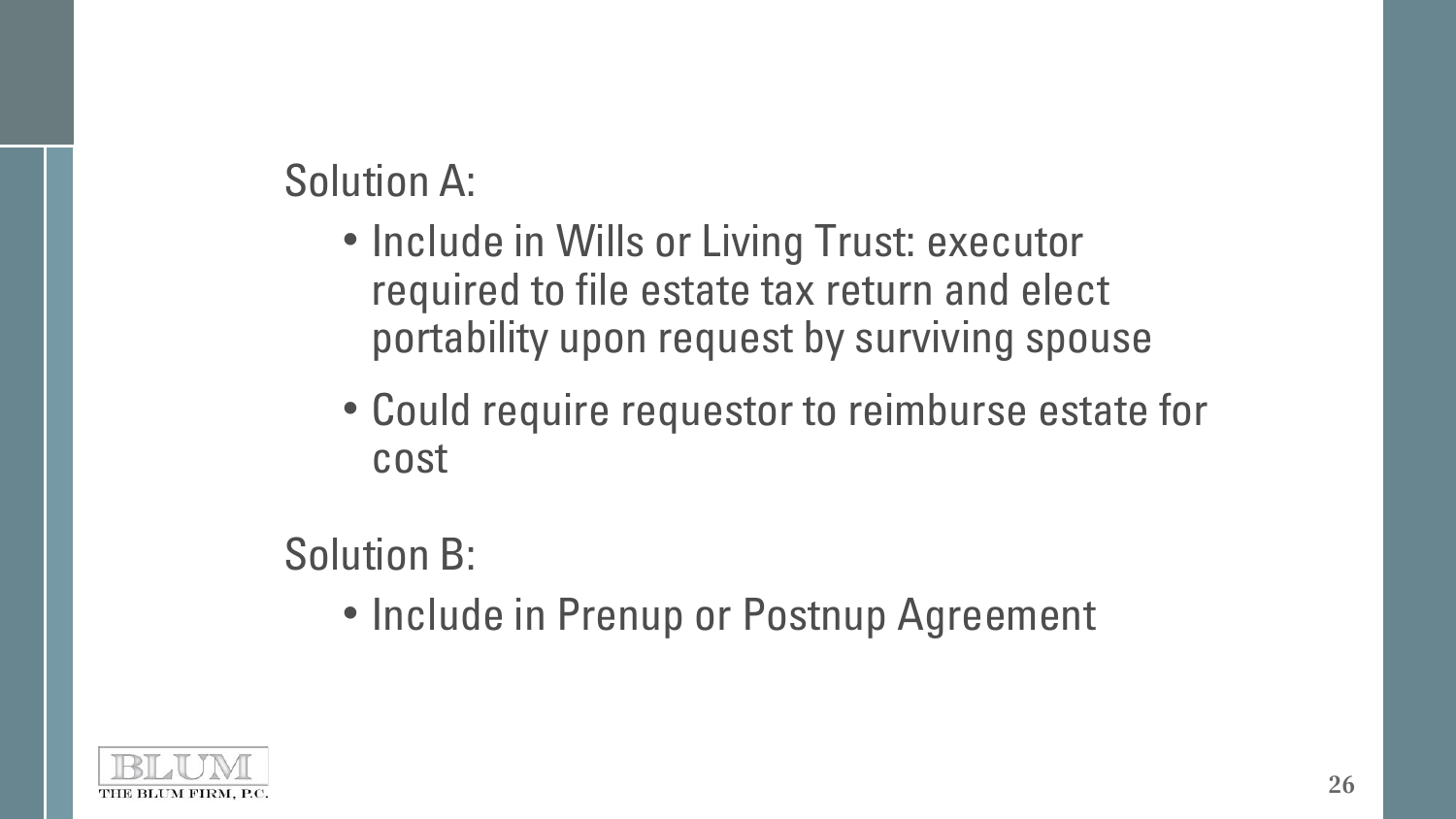## **Situation #14 – Gift-Splitting Must Be 50/50**

- Husband has children from prior marriage; Husband wants to create and fund trust with \$10 million of separate property assets
- Husband has \$2 million of lifetime exemption remaining; Wife has \$12 million lifetime exemption available

### Not a Solution:

• Husband cannot gift \$10 million of separate property and gift-split such that 20% (\$2 million) is from him and 80% (\$8 million) is from Wife

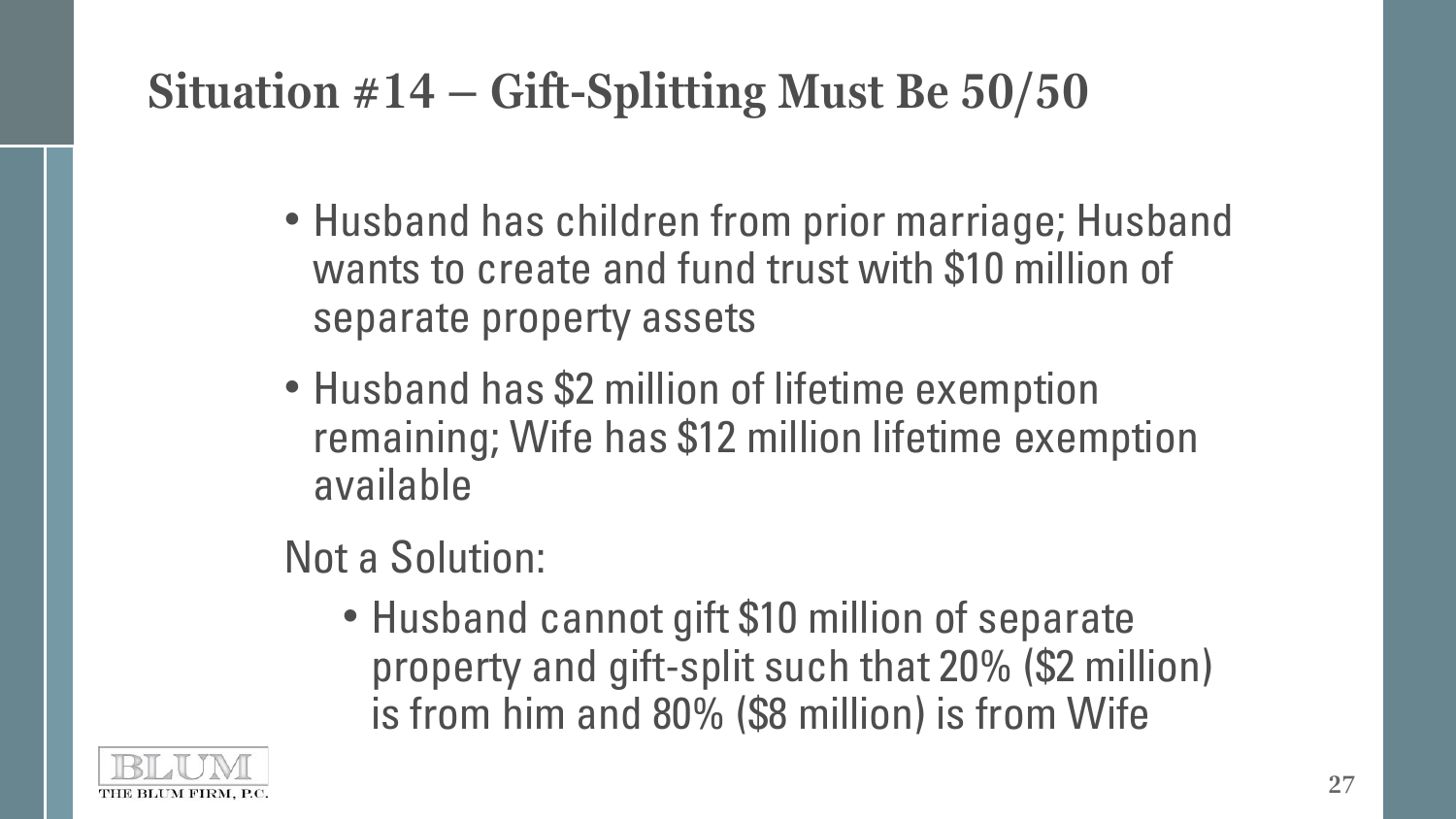Solution A:

- Husband fund trust with \$2 million separate property
- Husband gifts \$8 million of assets to Wife
- LATER, Wife gifts \$8 million of assets to trust
- Smaldino v. Commissioner (T.C. Memo. 2021-127)

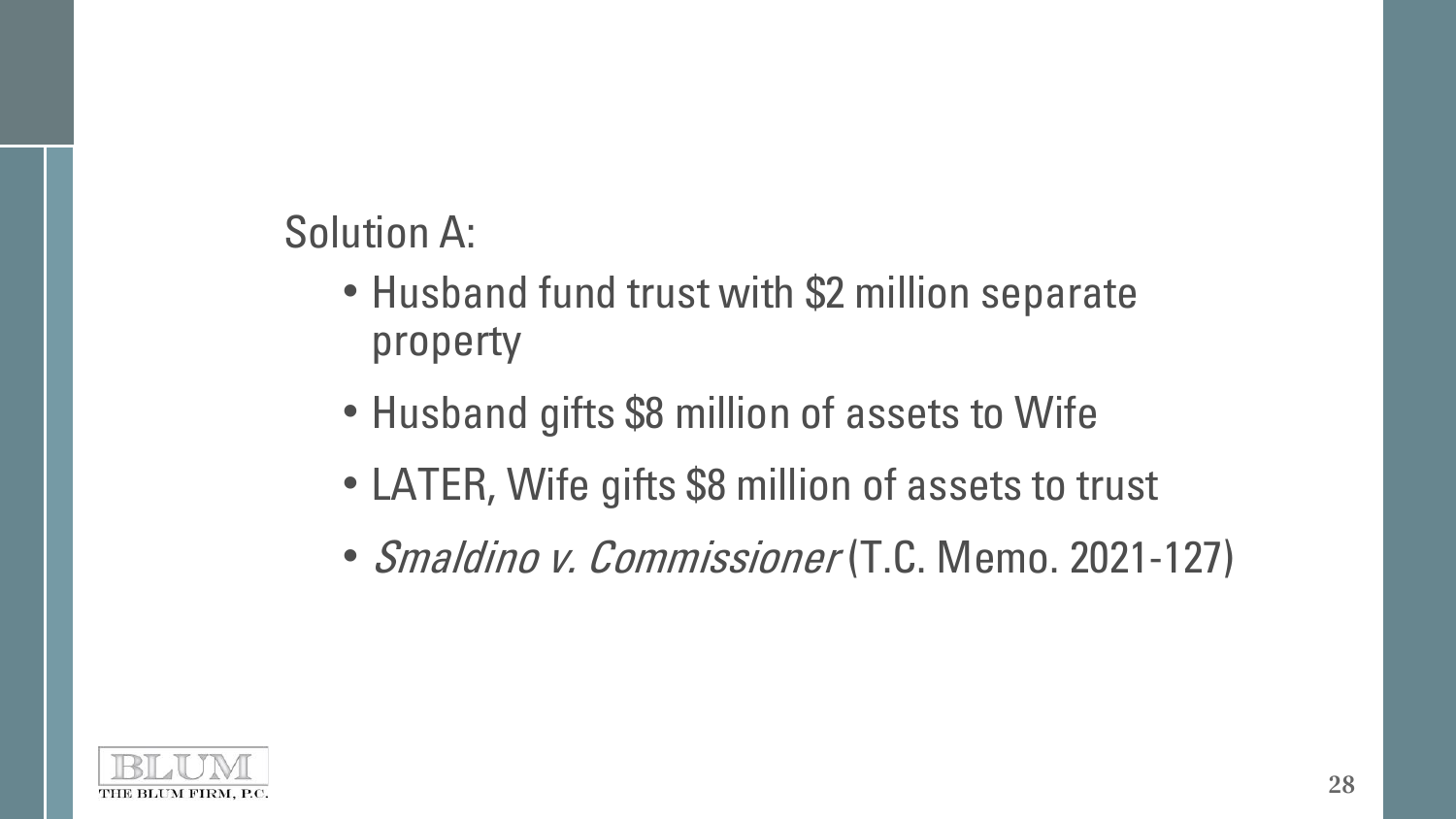## **Situation #15 – You Can Make the Gift, But You Cannot Use My Exemption**

- Husband has children from prior marriage; wants to create and fund trust for his older children with community property
- Wife agreeable to gifting assets but does not want to use her lifetime exemption

Solution:

- Partition community property into two separate property halves
- Husband make gift from his separate property half

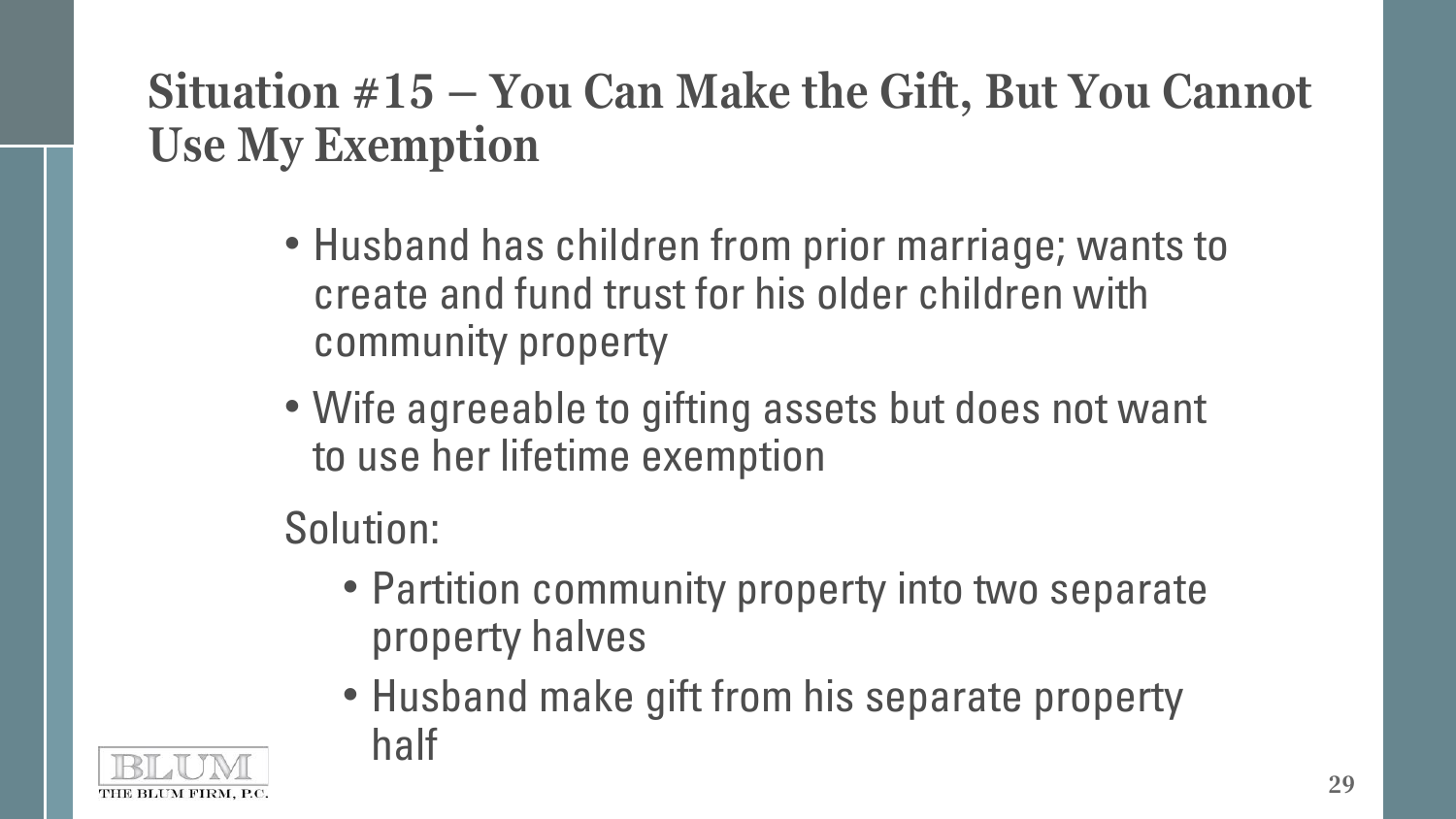## **Situation #16 – Homestead Occupancy Rights**

- Residence is Husband's separate property
- Husband's estate plan: leaves house to his children from prior marriage with plans they'll sell house and split proceeds as their inheritance; leaves other assets to Wife and youngest child
- Husband dies; Wife decides to remain in the house
- Husband's older children must wait years for inheritance; Wife receives assets left to her

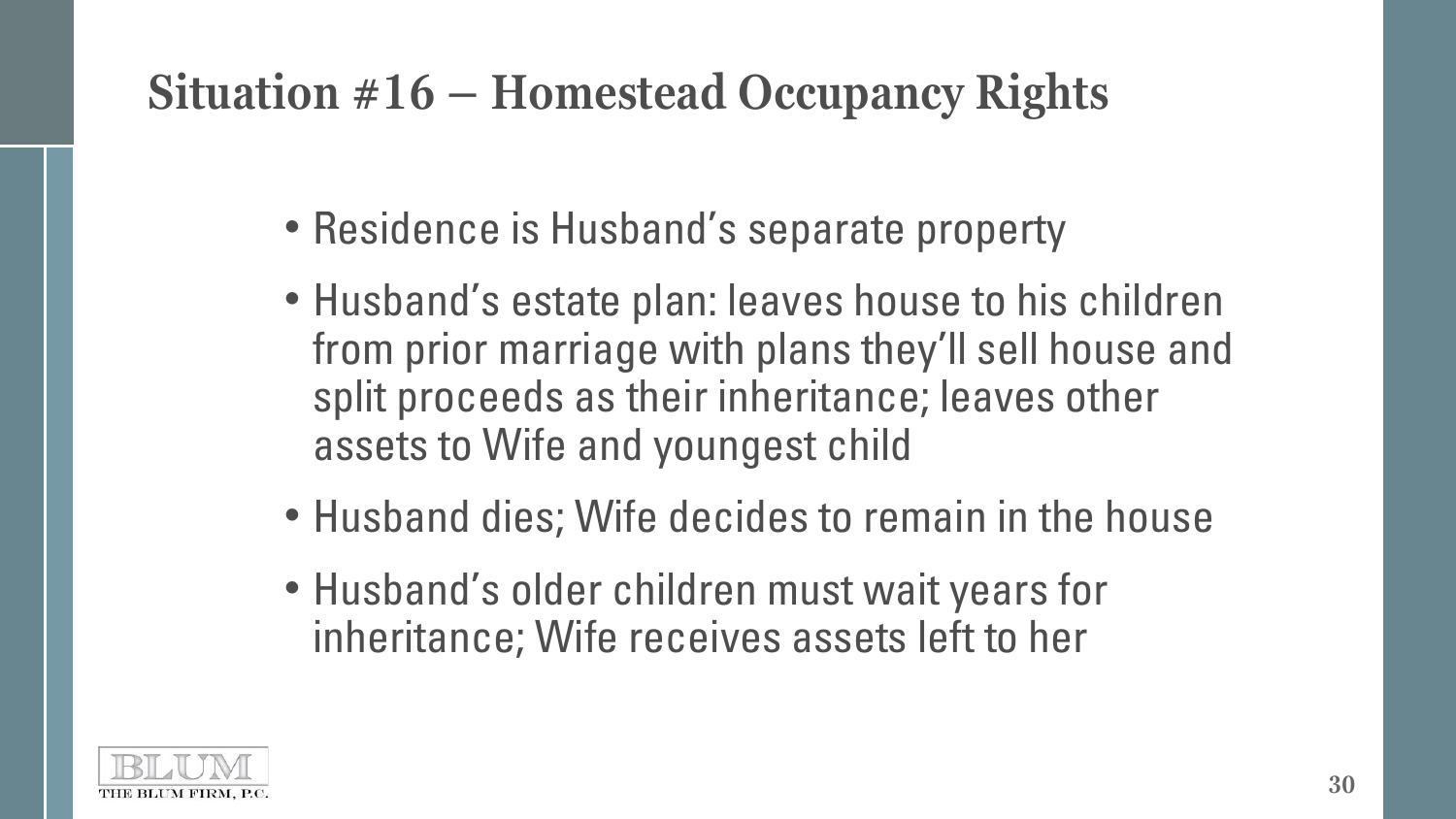Solution A:

- Wife waive homestead right in marital property agreement
- Could leave Wife sufficient funds to find replacement residence

Solution B:

• Plan for Wife to inherit residence, should she survive Husband, and Husband's children to inherit the other assets

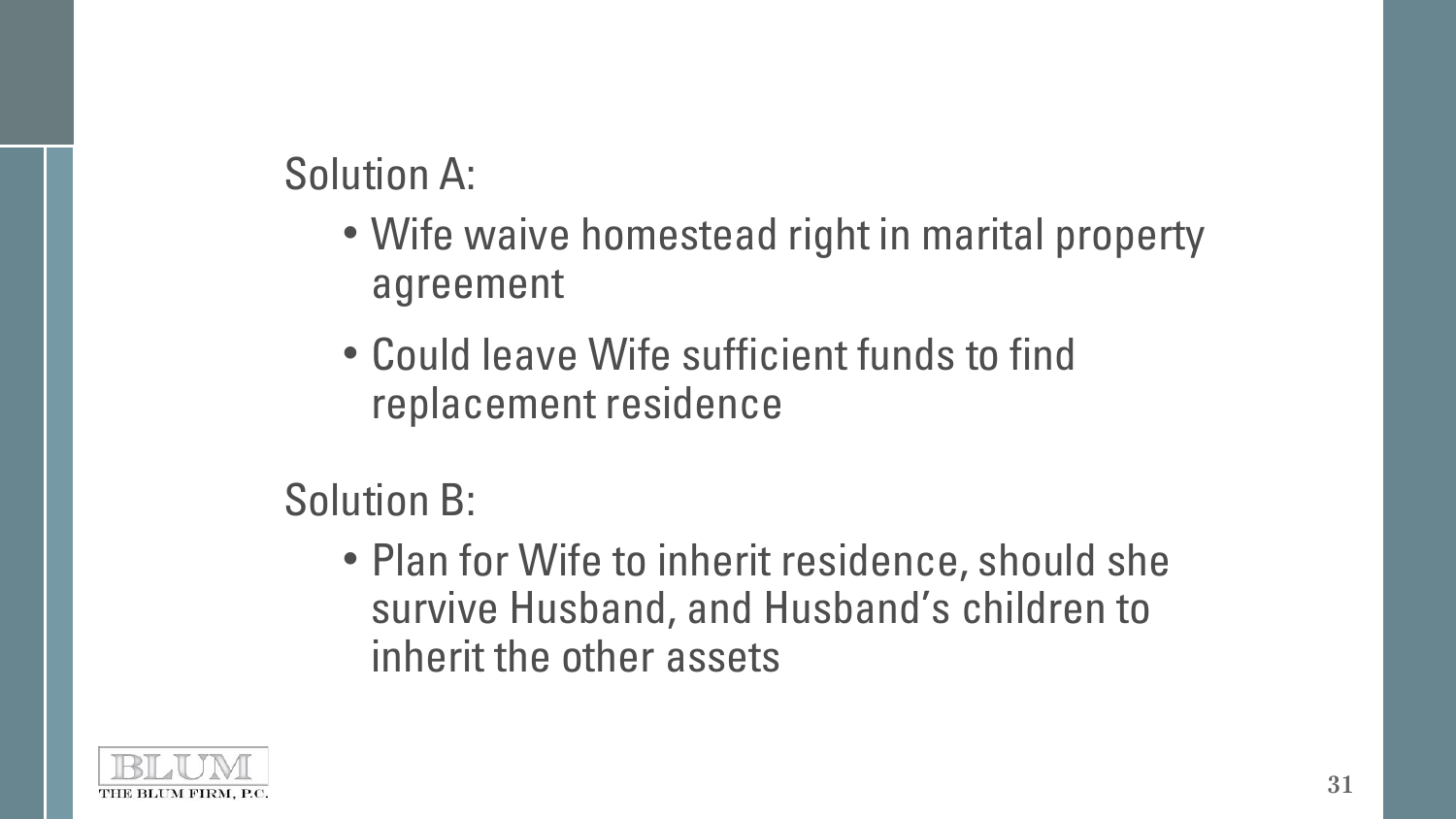## **Situation #17 – Is the House Paid For?**

- Same as previous situation, except has a mortgage
- Wife asserts homestead occupancy rights and stays in the house
- Husband's older children are required to pay mortgage principal payments and insurance
- Wife is responsible for paying mortgage interest, property taxes, and other maintenance expenses
- Husband's older children lack funds

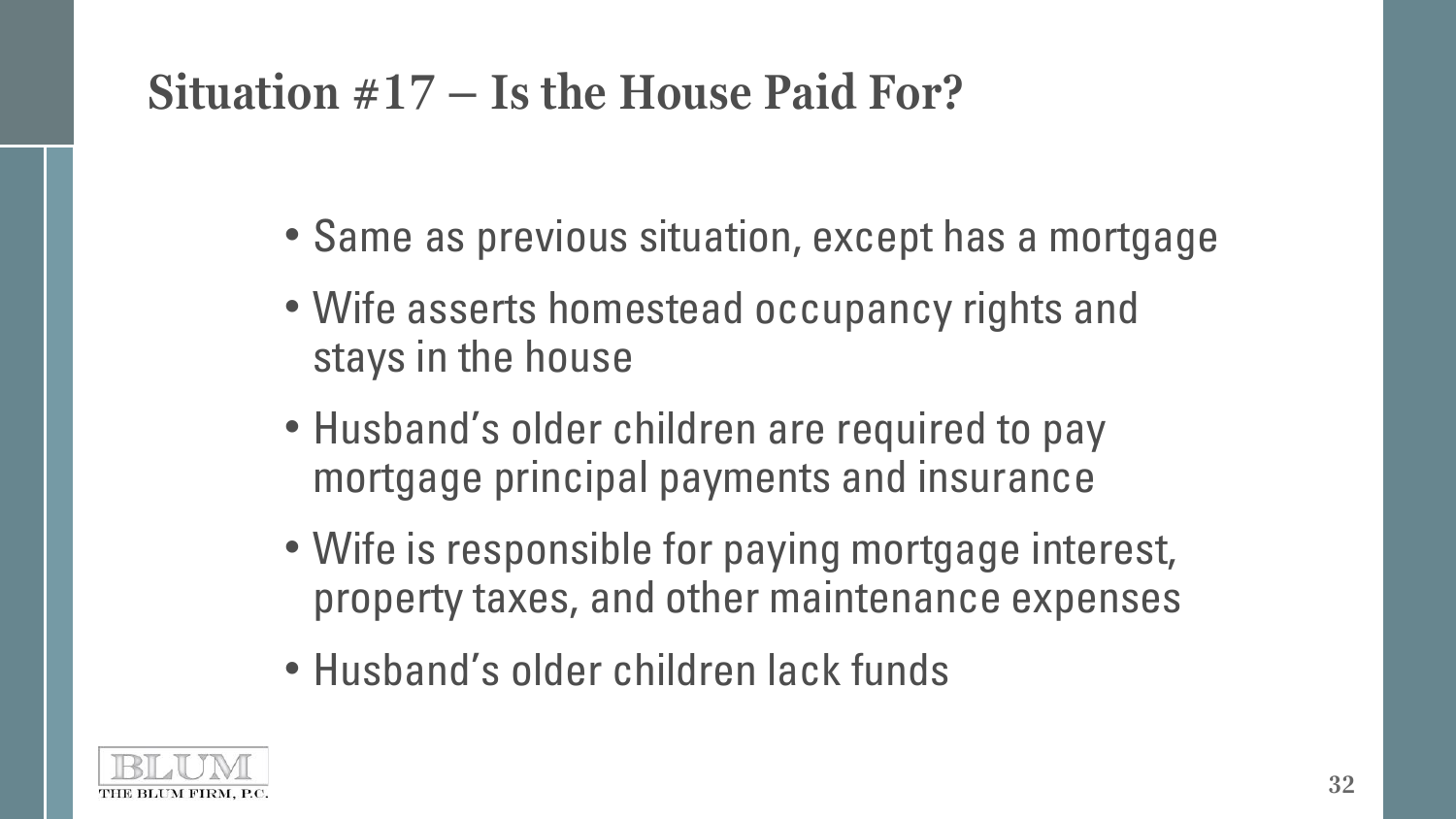### Solution A:

- Residence pass to a trust
- Fund trust sufficient to cover mortgage payments, insurance, property taxes, and other associated expenses

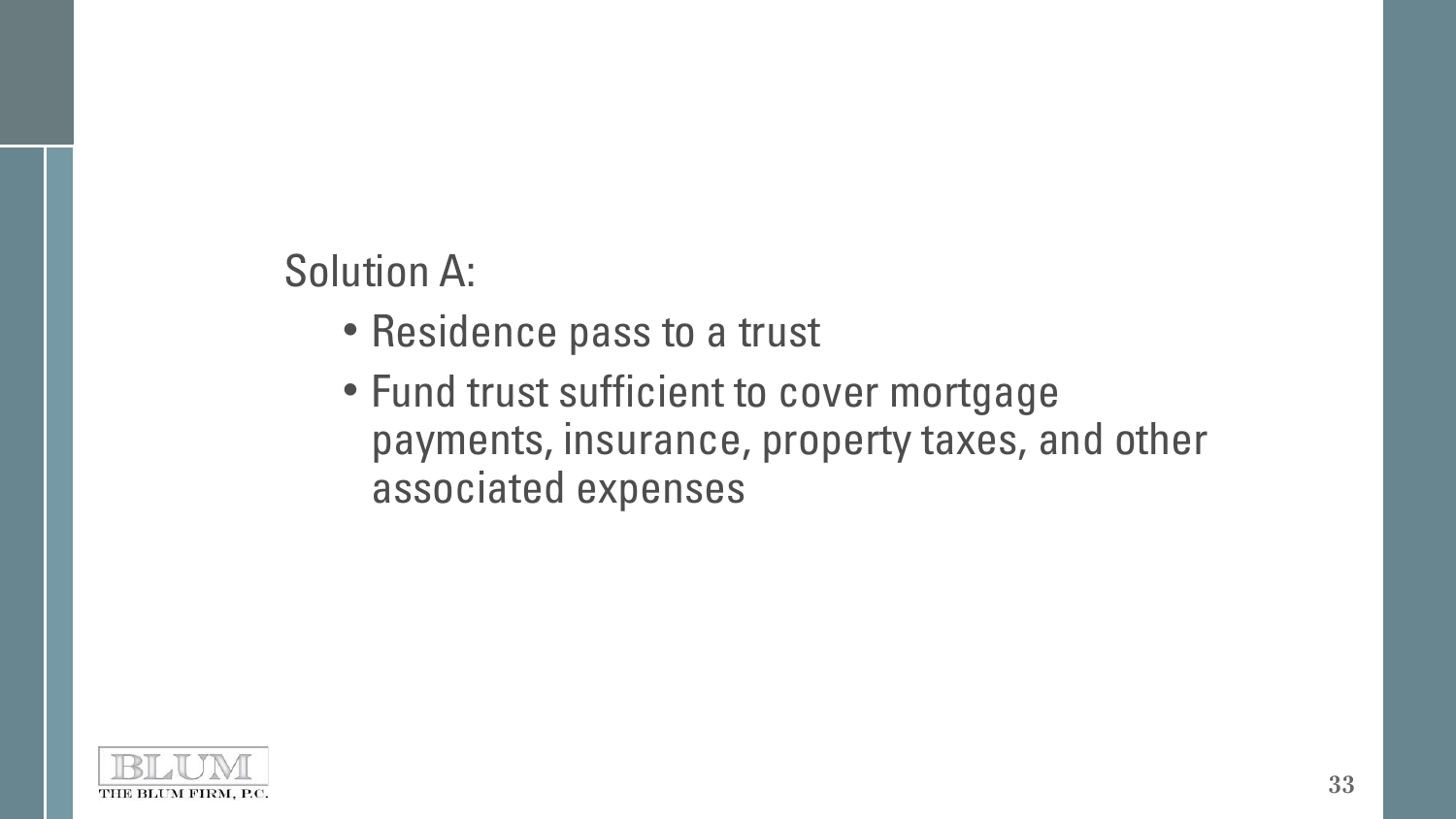### **Situation #18 – Household Contents Can Be More (Emotionally) Valuable than the House**

- Adding on to previous situation, majority of house contents are Husband's separate property
- Husband leaves furniture and furnishings to his older children
- Wife, youngest child, and Wife's older children who all live in the house have no furniture

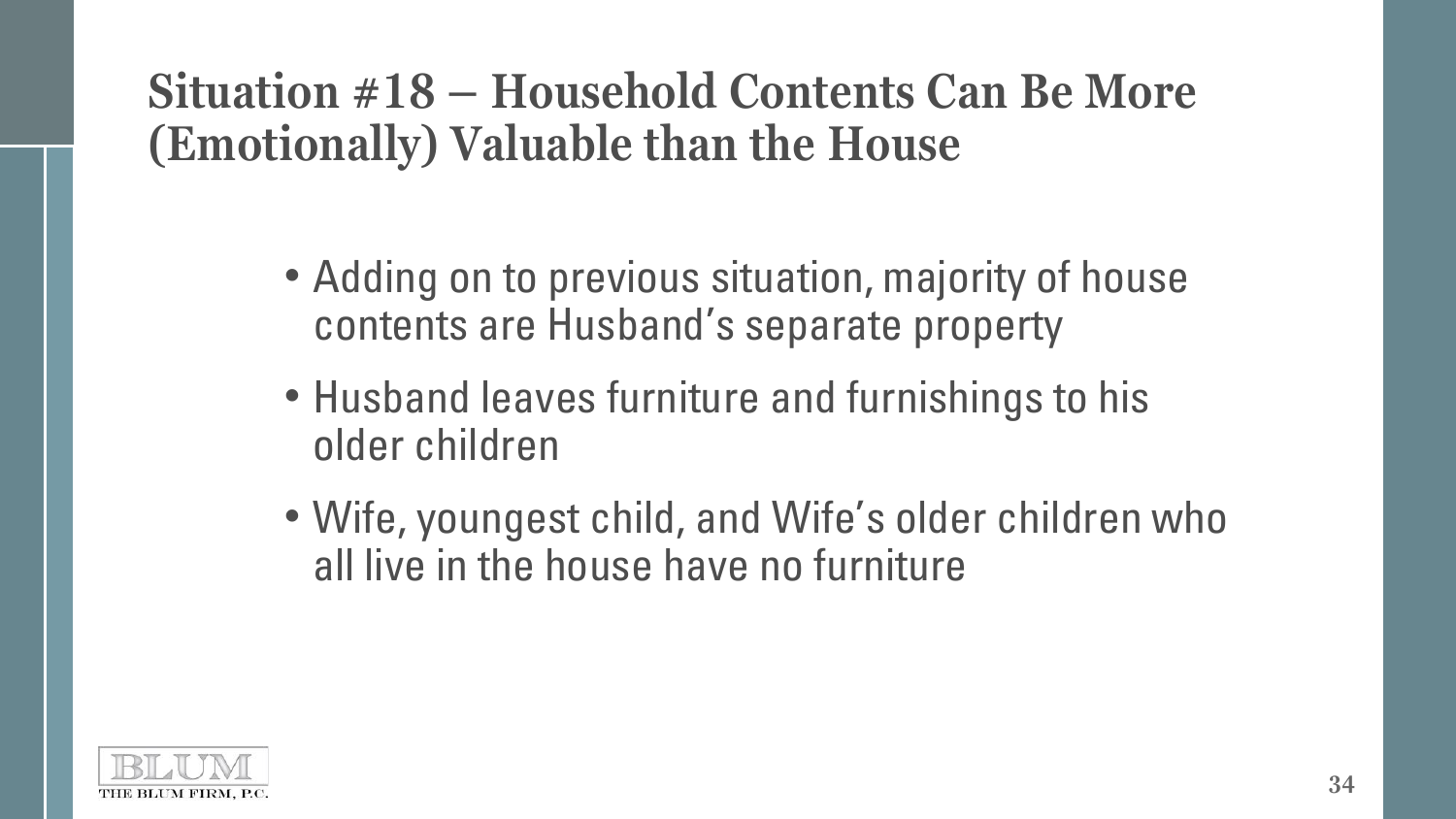### Solution:

- Address household contents in estate plan
- Make provisions for furniture for Wife
- Address contents with sufficient specificity

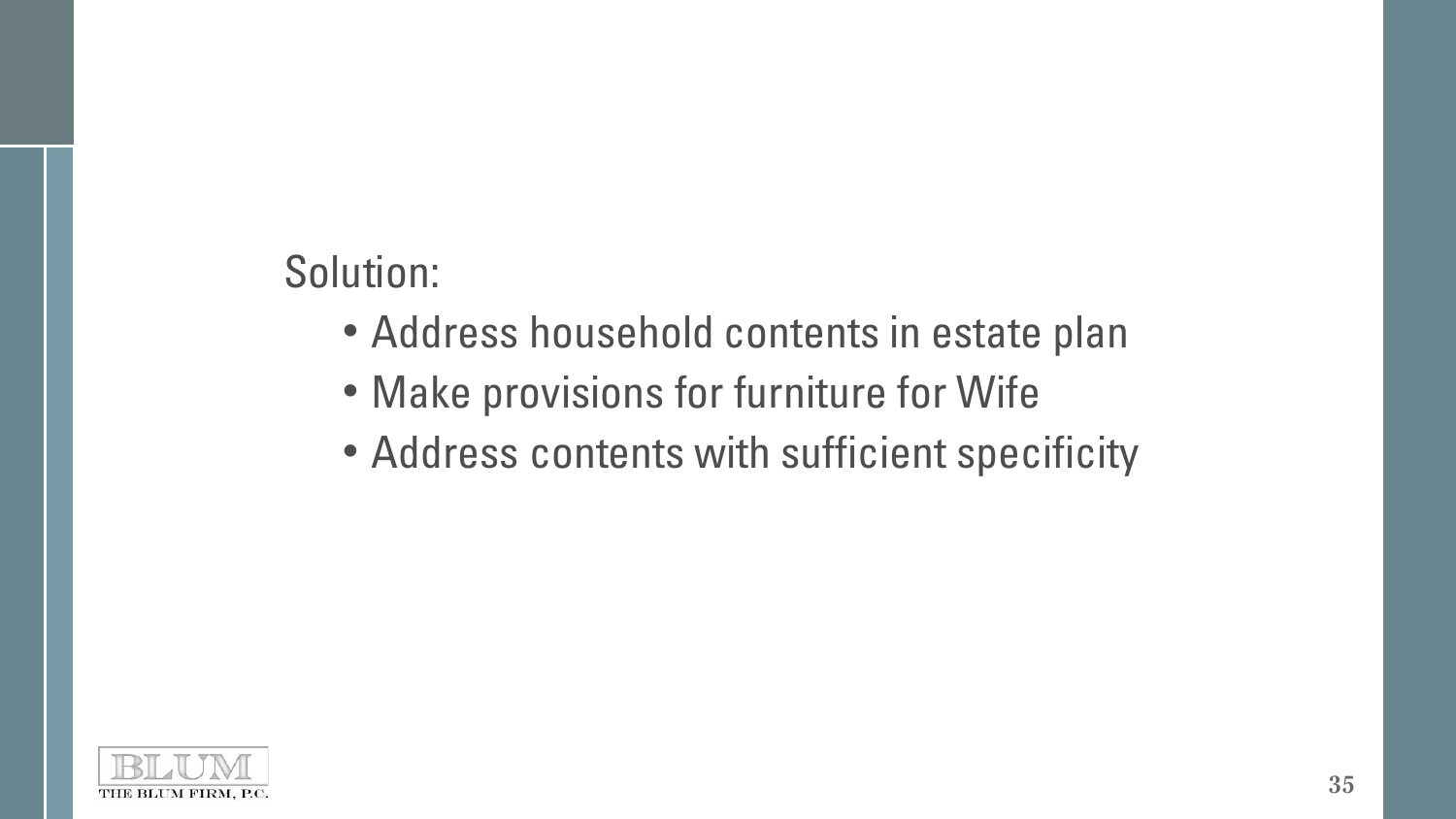# **Impact on a Family Legacy Plan**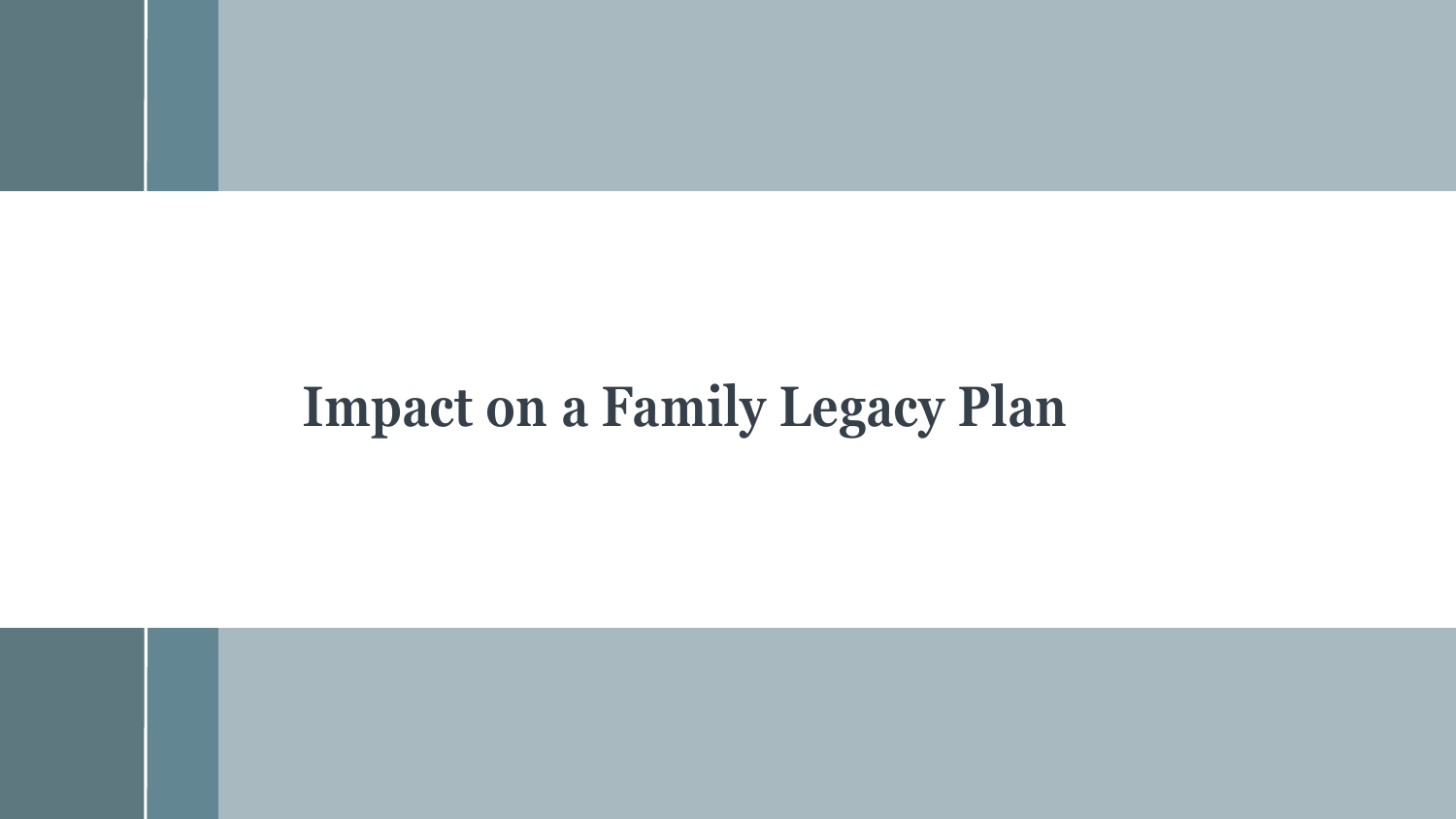- Watch for issues that have the potential to threaten the human capital of the family
- Incorporate new family members into the family
- Outside consultants

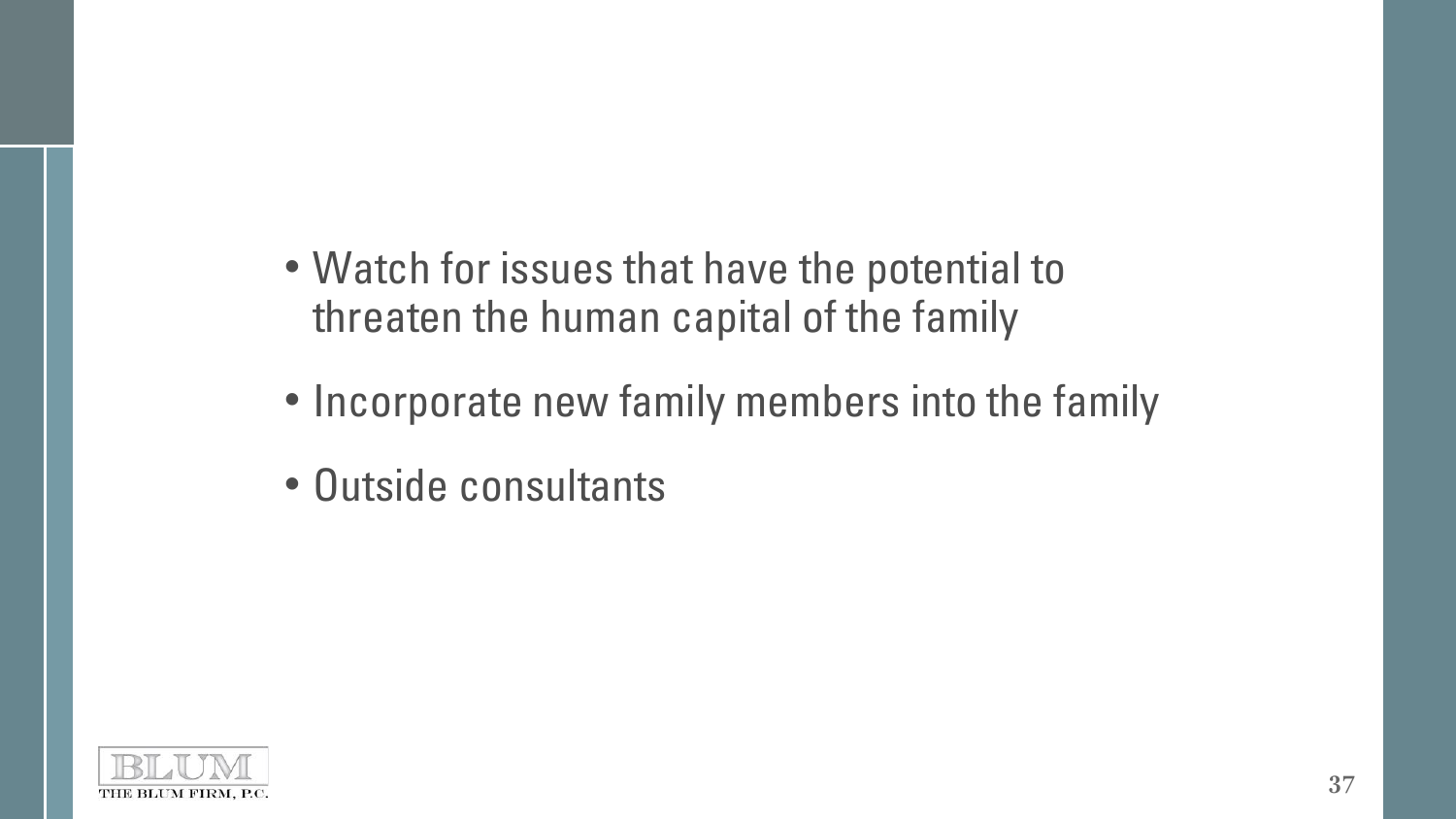### **CAVEAT Regarding Conflicts of Interest in Representing Both Spouses**

- Can you advise impartially?
- Can you prepare a plan compatible with both spouses' best interests?
- If so, get written conflict waivers
- If not, each spouse needs separate counsel